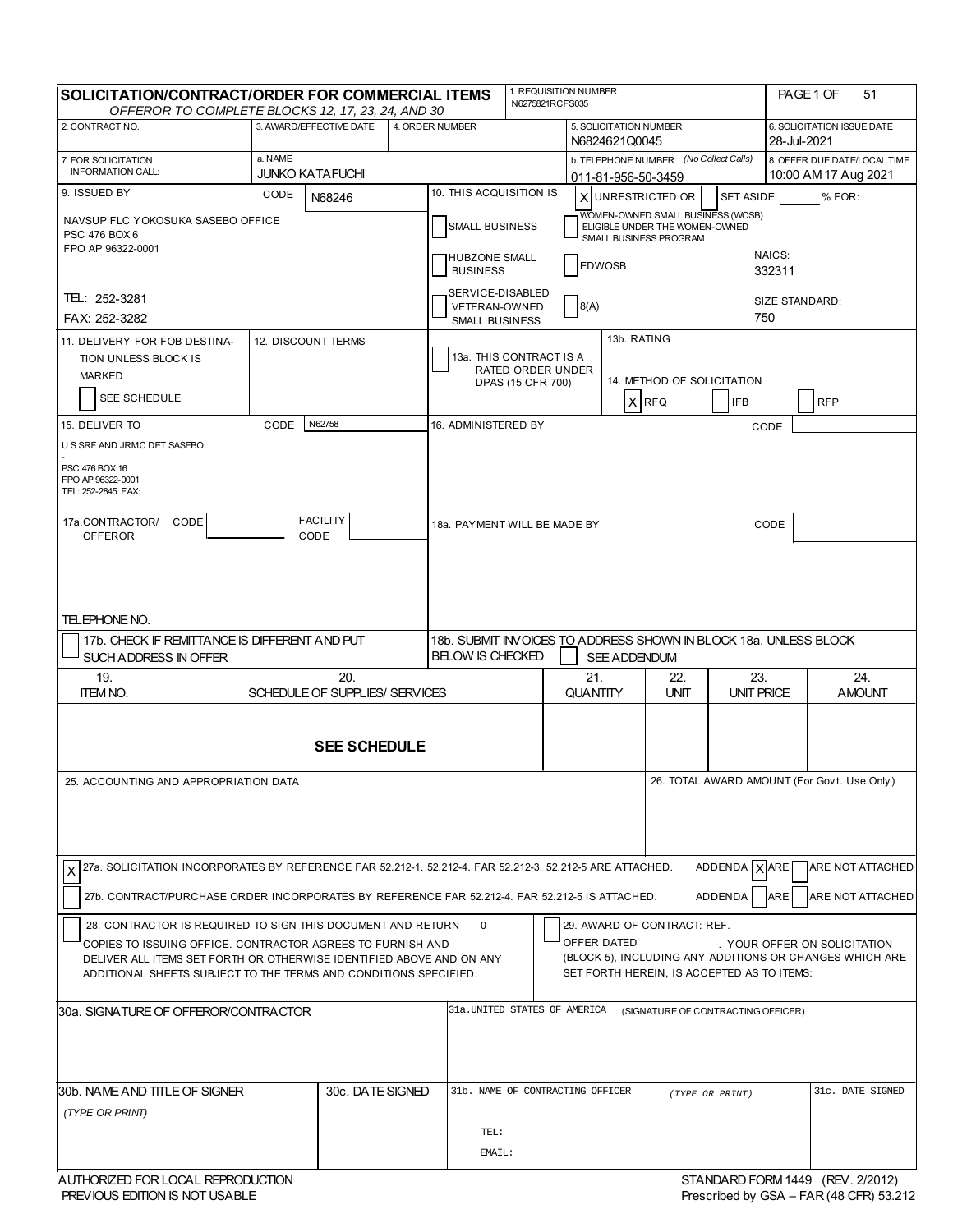| SOLICITATION/CONTRACT/ORDER FOR COMMERCIAL ITEMS<br>(CONTINUED)                                                                                                                      |              |                  |                                                                                                                 |                                           |  |                             |                                                                               |                       | PAGE 2 OF 51             |                      |
|--------------------------------------------------------------------------------------------------------------------------------------------------------------------------------------|--------------|------------------|-----------------------------------------------------------------------------------------------------------------|-------------------------------------------|--|-----------------------------|-------------------------------------------------------------------------------|-----------------------|--------------------------|----------------------|
| 19.<br>ITEM NO.                                                                                                                                                                      |              |                  | 20.<br>SCHEDULE OF SUPPLIES/ SERVICES                                                                           |                                           |  |                             | 21.<br><b>QUANTITY</b>                                                        | 22.<br><b>UNIT</b>    | 23.<br><b>UNIT PRICE</b> | 24.<br><b>AMOUNT</b> |
|                                                                                                                                                                                      |              |                  | <b>SEE SCHEDULE</b>                                                                                             |                                           |  |                             |                                                                               |                       |                          |                      |
| 32a. QUANTITY IN COLUMN 21 HAS BEEN                                                                                                                                                  |              |                  |                                                                                                                 |                                           |  |                             |                                                                               |                       |                          |                      |
| RECEIVED                                                                                                                                                                             |              | <b>INSPECTED</b> | $\,$ <code>ACCEPTED, AND CONFORMS TO THE CONTRACT, EXCEPT AS NOTED:</code> $\,$                                 |                                           |  |                             |                                                                               |                       |                          |                      |
| 32b. SIGNATURE OF AUTHORIZED GOVERNMENT<br><b>REPRESENTATIVE</b>                                                                                                                     |              |                  |                                                                                                                 | 32c. DATE                                 |  |                             | 32d. PRINTED NAME AND TITLE OF AUTHORIZED GOVERNMENT<br><b>REPRESENTATIVE</b> |                       |                          |                      |
| 32f. TELEPHONE NUMBER OF AUTHORIZED GOVERNMENT REPRESENTATIVE<br>32e. MAILING ADDRESS OF AUTHORIZED GOVERNMENT REPRESENTATIVE<br>32g. E-MAIL OF AUTHORIZED GOVERNMENT REPRESENTATIVE |              |                  |                                                                                                                 |                                           |  |                             |                                                                               |                       |                          |                      |
| 33. SHIP NUMBER<br>PARTIAL                                                                                                                                                           | <b>FINAL</b> |                  | 34. VOUCHER NUMBER                                                                                              | 35. AMOUNT VERIFIED<br><b>CORRECT FOR</b> |  |                             | 36. PAYMENT<br>COMPLETE                                                       | PARTIAL               | FINAL                    | 37. CHECK NUMBER     |
| 38. S/R ACCOUNT NUMBER                                                                                                                                                               |              |                  | 39. S/R VOUCHER NUMBER                                                                                          | 40. PAID BY                               |  |                             |                                                                               |                       |                          |                      |
|                                                                                                                                                                                      |              |                  | 41a. I CERTIFY THIS ACCOUNT IS CORRECT AND PROPER FOR PAYMENT<br>41b. SIGNATURE AND TITLE OF CERTIFYING OFFICER | 41c. DATE                                 |  | 42a. RECEIVED BY (Print)    |                                                                               |                       |                          |                      |
|                                                                                                                                                                                      |              |                  |                                                                                                                 |                                           |  | 42b. RECEIVED AT (Location) |                                                                               |                       |                          |                      |
|                                                                                                                                                                                      |              |                  |                                                                                                                 |                                           |  | 42c. DATE REC'D (YY/MM/DD)  |                                                                               | 42d. TOTAL CONTAINERS |                          |                      |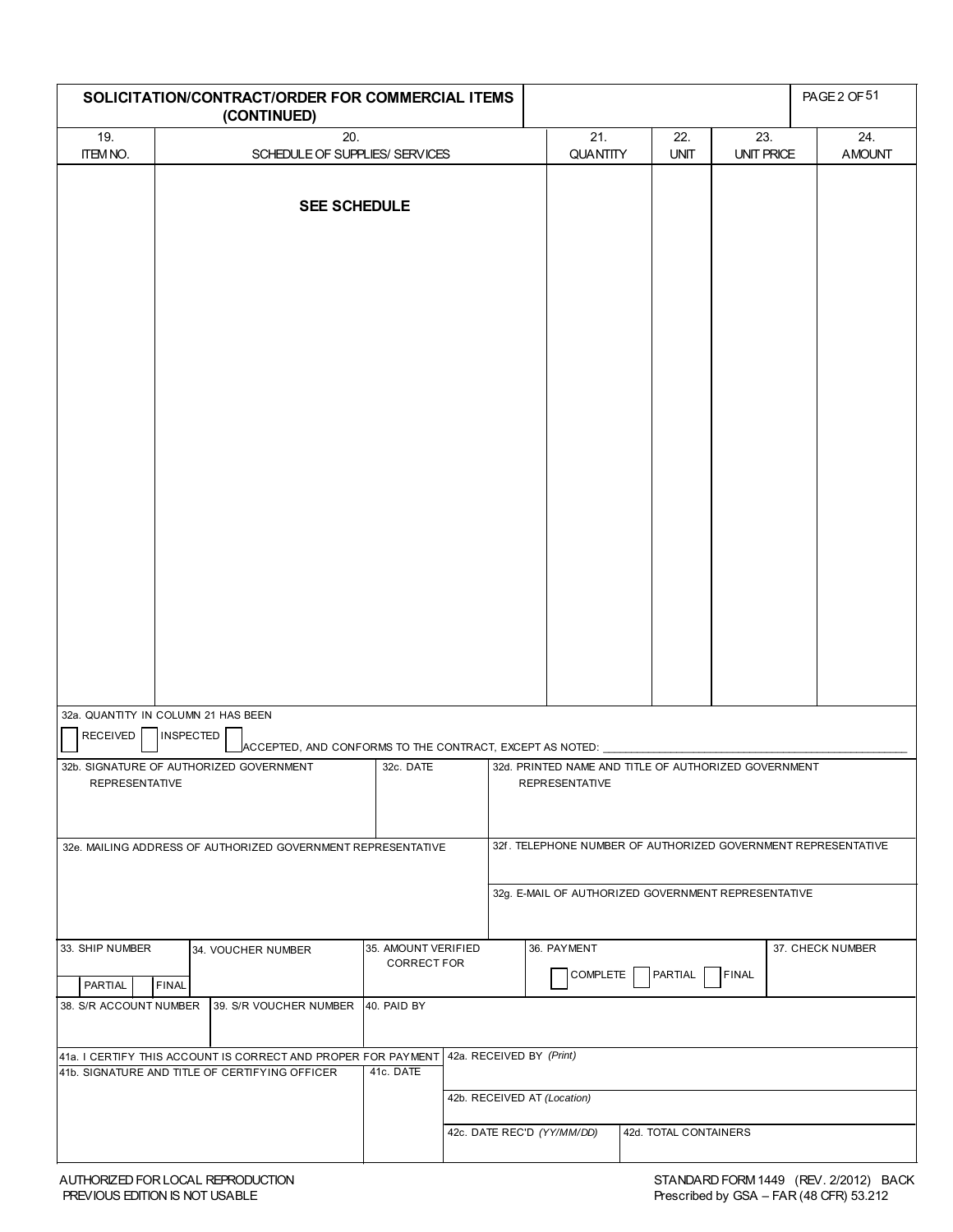Page 3 of 51

#### Section SF 1449 - CONTINUATION SHEET

#### ITEM DESCRIPTION

#### STATEMENT OF WORK

1 SCOPE:

1.1 The purpose of this procurement is to Procure, Deliver and Erect Unit Work Stations to fit in a 4m x 10m area. Specific specification include with the SOW (Japanese/English) that the Contractor intends to deliver is required to fit the requirements of the end user.

1.2 Location of work: Dry Dock 2 SEMAT in U.S. Naval Base Sasebo Japan

1.3 The contractor shall coordinate the delivery schedule with the Government Point of Contact (POC) to minimize interruption of a work and accomplish all requirements on this SOW and other related works during this period. Work site is available after award date, and the contractor shall accomplish the work by 31 Dec 2021.

2 REQUIREMENTS:

2.1 The contractor shall provide all personnel, material, equipment, tools, transportation, and other items and service necessary to erect unit house work stations (appropriate numbers in the area) at Dry Dock 2 to meet the following minimum

Dry Dock 2 Unit House Work Stations

- 2.1.1 Stack to create Two Story Unit House Gray with dark trim
- 2.2.2 Unit Houses to fix in a 4m x 10m area.
- 2.2.3 One set of stairs and exits on either side (one side only).
- 2.2.4 110V Power distribution panel box with breakers
- 2.2.5 At least six (6) wall receptacles per unit are required.
- 2.2.6 2 Air Conditioning Units per each floor
- 2.2.7 Rust proof paint is required on the frame of the unit house and the staircase.
- 2.2.8 The doors of the doorway are hinged door, but don't have to be cypher lock.
- 2.2.9 Front and back windows for central units,
- 2.2.10 Front, back and side windows for both end units.
- 2.2.11 Standard ceiling lights are acceptable.
- 2.2.12 Floor smooth surface.
- 2.2.13 The foundation of the unit house shall be concrete blocks.
- 2.2.14 Stairs need handrails.
- 2.2.15 As per price attached quote of itemized material.
- 3 GOVERNMENT FURNISHED MATERIAL/EQUIPMENT: None.
- 4 NOTE:

4.1 Security Requirements: The contractor shall comply with the security requirements of Commander, U.S. Fleet Activities Sasebo (CFAS).

4.2 Government Point of Contact (POC): will be provided upon award.

#### Remarks:

Contractors doesn't need to connect the wires from the outside to the distribution board.

(End of ITEM DESCRIPTION)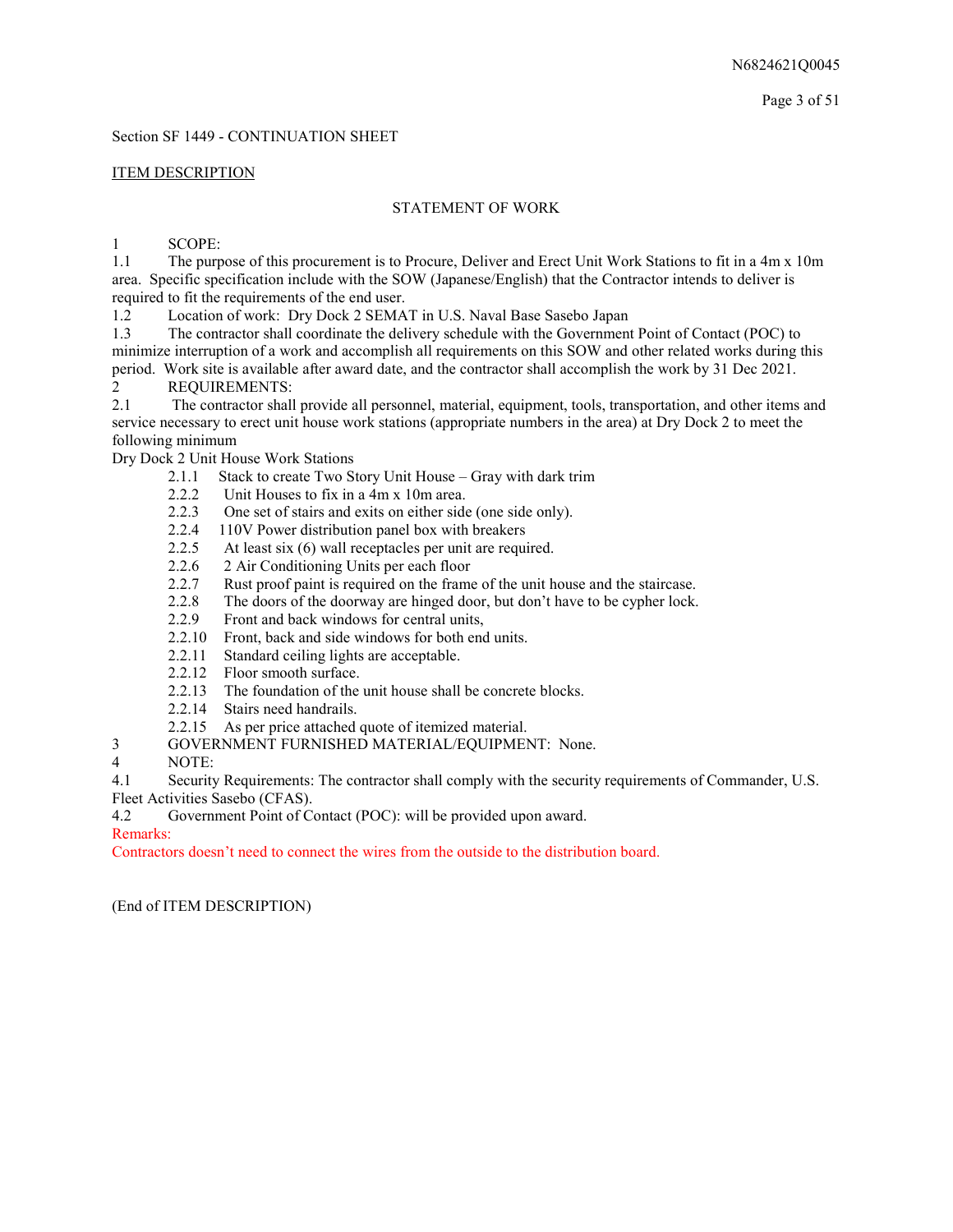# Page 4 of 51

# ITEM NO SUPPLIES/SERVICES QUANTITY UNIT UNIT PRICE AMOUNT

0001 1 Lot

DD2 Unit House Work Station

FFP For SRF

The contractor shall procure, delivery and Erect six unit work stations in accordance with SOW stated herein..

Total Amount of this CLIN JPY

Note. For the Government's administrative purposes, the contract amount will be expressed in U.S. dollars (USD) however, payment will be made in Japanese currency (JPY). Applies FY21 Budget Exchange Rate, JPY 107.9114 per USD 1.00.

NOTE: The requirements in DFARS 252.211-7003, Item Identification and Valuation, are applicable for this line item. The contractor shall provide DoD unique identification or a DoD recognized unique identification equivalent. FOB: Destination MILSTRIP: N6275821RCFS035 SPEC NR: 9382692Q01 PURCHASE REQUEST NUMBER: N6275821RCFS035 SIGNAL CODE: A PSC CD: 5670

NET AMT

# INSPECTION AND ACCEPTANCE TERMS

Supplies/services will be inspected/accepted at:

| <b>CLIN</b> | INSPECT AT  | <b>INSPECT RY</b> | ACCEPT AT          | <b>ACCEPT BY</b> |
|-------------|-------------|-------------------|--------------------|------------------|
| 0001        | Destination | iovernment        | <b>Destination</b> | Government)      |

DELIVERY INFORMATION

| CLIN | DELIVERY DATE | <b>QUANTITY</b> | <b>SHIP TO ADDRESS</b> | DODAAC/ |
|------|---------------|-----------------|------------------------|---------|
|      |               |                 |                        |         |

CAGE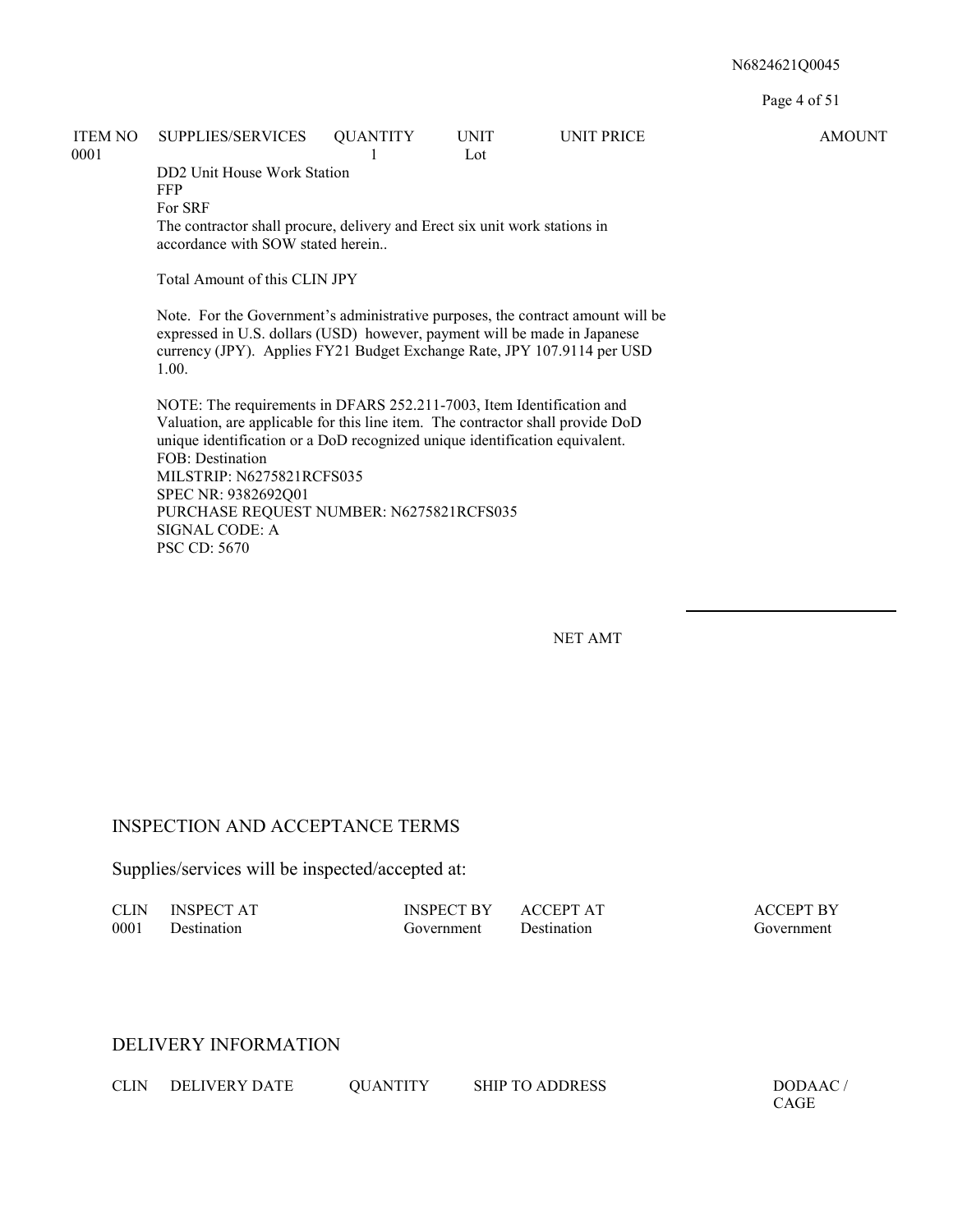0001 31-DEC-2021 1 U S SRF AND JRMC DET SASEBO

N62758

# PSC 476 BOX 16 FPO AP 96322-0001 252-2845 FOB: Destination

-

# CLAUSES INCORPORATED BY REFERENCE

| 52.204-7     | System for Award Management                                                         | <b>OCT 2018</b> |
|--------------|-------------------------------------------------------------------------------------|-----------------|
| 52.204-13    | System for Award Management Maintenance                                             | <b>OCT 2018</b> |
| 52.204-16    | Commercial and Government Entity Code Reporting                                     | <b>AUG 2020</b> |
| 52.204-18    | Commercial and Government Entity Code Maintenance                                   | <b>AUG 2020</b> |
| 52.204-19    | Incorporation by Reference of Representations and                                   | <b>DEC 2014</b> |
|              | Certifications.                                                                     |                 |
| 52.204-22    | Alternative Line Item Proposal                                                      | <b>JAN 2017</b> |
| 52.209-2     | Prohibition on Contracting with Inverted Domestic                                   | <b>NOV 2015</b> |
|              | Corporations--Representation                                                        |                 |
| 52.211-17    | Delivery of Excess Quantities                                                       | <b>SEP 1989</b> |
| 52.212-1     | Instructions to Offerors--Commercial Items                                          | <b>JUL 2021</b> |
| 52.212-4     | Contract Terms and Conditions--Commercial Items                                     | <b>OCT 2018</b> |
| 52.225-14    | Inconsistency Between English Version And Translation Of                            | <b>FEB 2000</b> |
|              | Contract                                                                            |                 |
| 52.225-25    | Prohibition on Contracting with Entities Engaging in Certain JUN 2020               |                 |
|              | Activities or Transactions Relating to Iran-- Representation                        |                 |
|              | and Certifications.                                                                 |                 |
| 52.232-39    | Unenforceability of Unauthorized Obligations                                        | <b>JUN 2013</b> |
| 52.232-40    | Providing Accelerated Payments to Small Business                                    | <b>DEC 2013</b> |
|              | Subcontractors                                                                      |                 |
| 52.247-34    | F.O.B. Destination                                                                  | <b>NOV 1991</b> |
| 252.203-7000 | Requirements Relating to Compensation of Former DoD                                 | <b>SEP 2011</b> |
|              | Officials                                                                           |                 |
| 252.203-7002 | Requirement to Inform Employees of Whistleblower Rights                             | <b>SEP 2013</b> |
| 252.203-7005 | Representation Relating to Compensation of Former DoD                               | <b>NOV 2011</b> |
|              | Officials                                                                           |                 |
| 252.204-7003 | Control Of Government Personnel Work Product                                        | APR 1992        |
| 252.204-7004 | Antiterrorism Awareness Training for Contractors.                                   | FEB 2019        |
| 252.204-7008 | Compliance With Safeguarding Covered Defense Information OCT 2016                   |                 |
|              | Controls                                                                            |                 |
| 252.204-7012 | Safeguarding Covered Defense Information and Cyber                                  | <b>DEC 2019</b> |
|              | <b>Incident Reporting</b>                                                           |                 |
| 252.204-7015 | Notice of Authorized Disclosure of Information for Litigation MAY 2016              |                 |
|              | Support                                                                             |                 |
| 252.223-7008 | Prohibition of Hexavalent Chromium                                                  | <b>JUN 2013</b> |
| 252.225-7041 | Correspondence in English                                                           | <b>JUN 1997</b> |
| 252.225-7043 | Antiterrorism/Force Protection Policy for Defense                                   | <b>JUN 2015</b> |
|              | Contractors Outside the United States                                               |                 |
| 252.225-7048 | <b>Export-Controlled Items</b>                                                      | <b>JUN 2013</b> |
|              | 252.225-7972 (Dev) Prohibition on the Procurement of Foreign-Made Unmanned MAY 2020 |                 |
|              | Aircraft Systems (DEVIATION 2020-O0015)                                             |                 |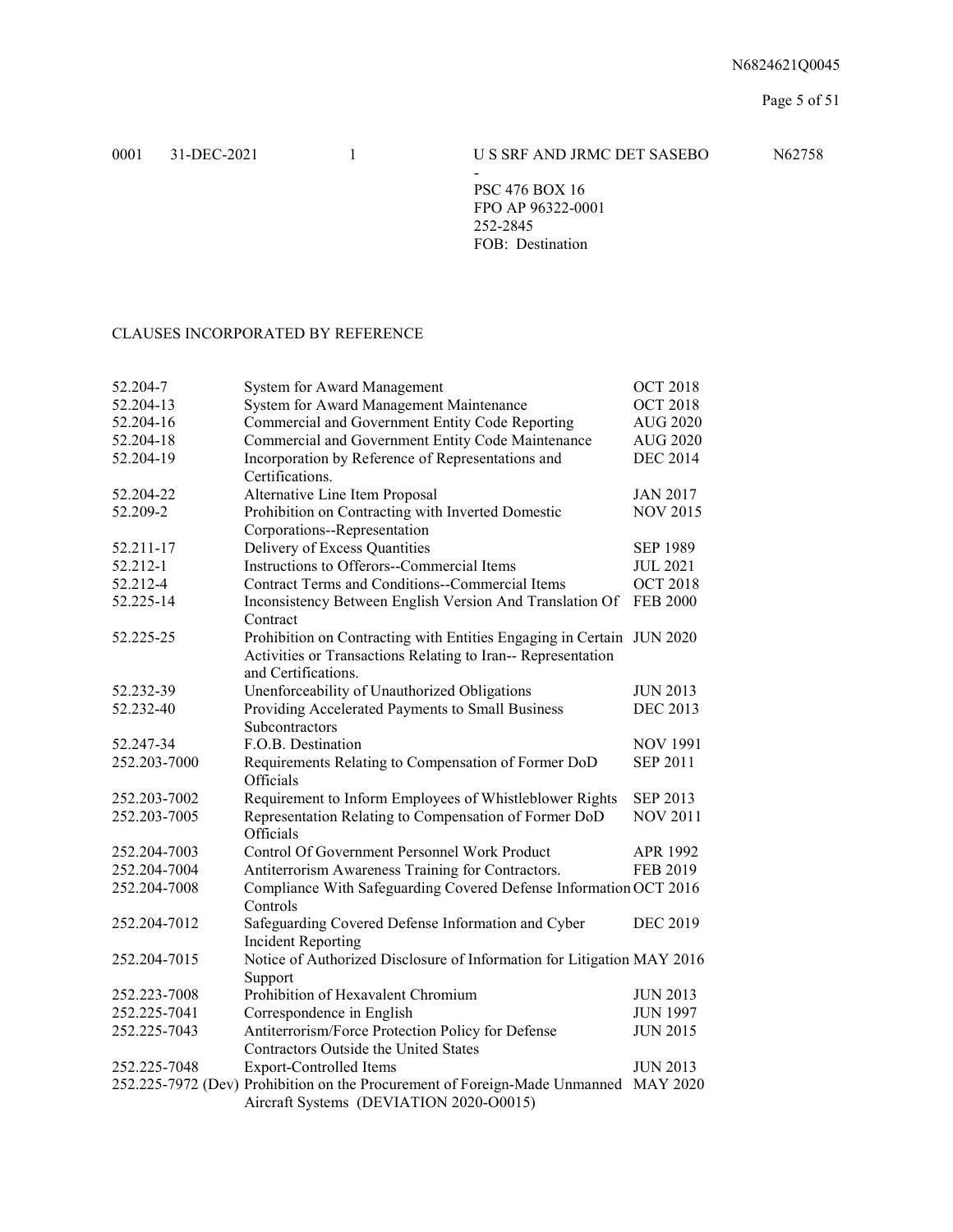Page 6 of 51

|              | 252.225-7973 (Dev) Prohibition on the Procurement of Foreign-Made Unmanned MAY 2020 |                 |
|--------------|-------------------------------------------------------------------------------------|-----------------|
|              | Aircraft Systems - Representation (DEVIATION 2020-                                  |                 |
|              | 00015                                                                               |                 |
| 252.232-7003 | Electronic Submission of Payment Requests and Receiving                             | <b>DEC 2018</b> |
|              | Reports                                                                             |                 |
| 252.232-7010 | Levies on Contract Payments                                                         | <b>DEC 2006</b> |
| 252.233-7001 | Choice of Law (Overseas)                                                            | <b>JUN 1997</b> |
| 252.243-7001 | Pricing Of Contract Modifications                                                   | <b>DEC 1991</b> |
| 252.244-7000 | Subcontracts for Commercial Items                                                   | <b>JAN 2021</b> |
| 252.247-7023 | Transportation of Supplies by Sea                                                   | <b>FEB 2019</b> |

# CLAUSES INCORPORATED BY FULL TEXT

### 52.204-21 BASIC SAFEGUARDING OF COVERED CONTRACTOR INFORMATION SYSTEMS (JUN 2016)

(a) Definitions. As used in this clause--

Covered contractor information system means an information system that is owned or operated by a contractor that processes, stores, or transmits Federal contract information.

Federal contract information means information, not intended for public release, that is provided by or generated for the Government under a contract to develop or deliver a product or service to the Government, but not including information provided by the Government to the public (such as on public Web sites) or simple transactional information, such as necessary to process payments.

Information means any communication or representation of knowledge such as facts, data, or opinions, in any medium or form, including textual, numerical, graphic, cartographic, narrative, or audiovisual (Committee on National Security Systems Instruction (CNSSI) 4009).

Information system means a discrete set of information resources organized for the collection, processing, maintenance, use, sharing, dissemination, or disposition of information (44 U.S.C. 3502).

Safeguarding means measures or controls that are prescribed to protect information systems.

(b) Safeguarding requirements and procedures.

(1) The Contractor shall apply the following basic safeguarding requirements and procedures to protect covered contractor information systems. Requirements and procedures for basic safeguarding of covered contractor information systems shall include, at a minimum, the following security controls:

(i) Limit information system access to authorized users, processes acting on behalf of authorized users, or devices (including other information systems).

(ii) Limit information system access to the types of transactions and functions that authorized users are permitted to execute.

(iii) Verify and control/limit connections to and use of external information systems.

(iv) Control information posted or processed on publicly accessible information systems.

(v) Identify information system users, processes acting on behalf of users, or devices.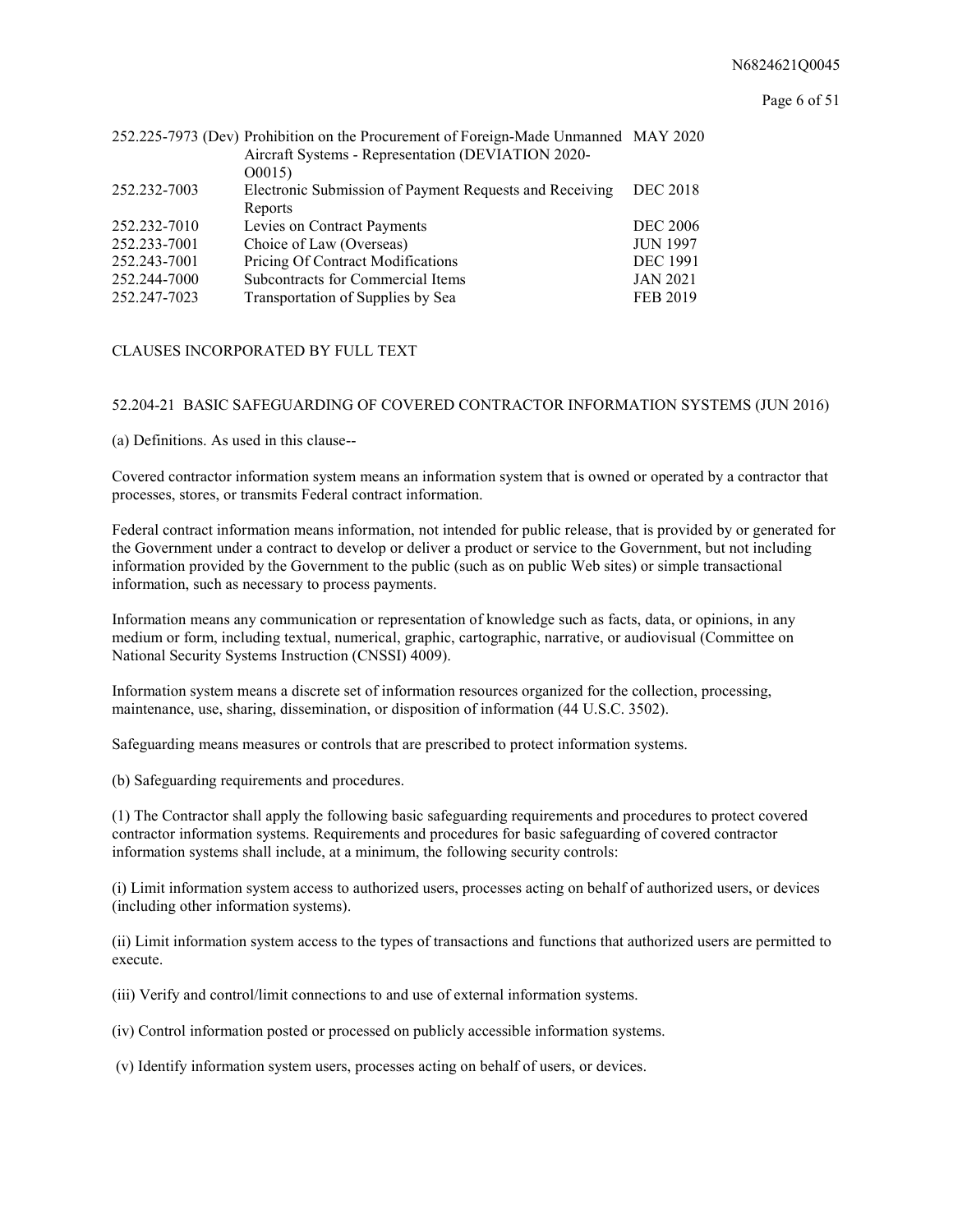(vi) Authenticate (or verify) the identities of those users, processes, or devices, as a prerequisite to allowing access to

organizational information systems.

(vii) Sanitize or destroy information system media containing Federal Contract Information before disposal or release for reuse.

(viii) Limit physical access to organizational information systems, equipment, and the respective operating environments to authorized individuals.

(ix) Escort visitors and monitor visitor activity; maintain audit logs of physical access; and control and manage physical access devices.

 (x) Monitor, control, and protect organizational communications (i.e., information transmitted or received by organizational information systems) at the external boundaries and key internal boundaries of the information systems.

(xi) Implement subnetworks for publicly accessible system components that are physically or logically separated from internal networks.

(xii) Identify, report, and correct information and information system flaws in a timely manner.

(xiii) Provide protection from malicious code at appropriate locations within organizational information systems.

(xiv) Update malicious code protection mechanisms when new releases are available.

(xv) Perform periodic scans of the information system and real-time scans of files from external sources as files are downloaded, opened, or executed.

(2) Other requirements. This clause does not relieve the Contractor of any other specific safeguarding requirements specified by Federal agencies and departments relating to covered contractor information systems generally or other Federal safeguarding requirements for controlled unclassified information (CUI) as established by Executive Order 13556.

(c) Subcontracts. The Contractor shall include the substance of this clause, including this paragraph (c), in subcontracts under this contract (including subcontracts for the acquisition of commercial items, other than commercially available off-the-shelf items), in which the subcontractor may have Federal contract information residing in or transiting through its information system.

(End of clause)

### 52.204-24 REPRESENTATION REGARDING CERTAIN TELECOMMUNICATIONS AND VIDEO SURVEILLANCE SERVICES OR EQUIPMENT (OCT 2020)

The Offeror shall not complete the representation at paragraph  $(d)(1)$  of this provision if the Offeror has represented that it "does not provide covered telecommunications equipment or services as a part of its offered products or services to the Government in the performance of any contract, subcontract, or other contractual instrument" in paragraph (c)(1) in the provision at 52.204-26, Covered Telecommunications Equipment or Services-- Representation, or in paragraph  $(v)(2)(i)$  of the provision at 52.212-3, Offeror Representations and Certifications-Commercial Items. The Offeror shall not complete the representation in paragraph (d)(2) of this provision if the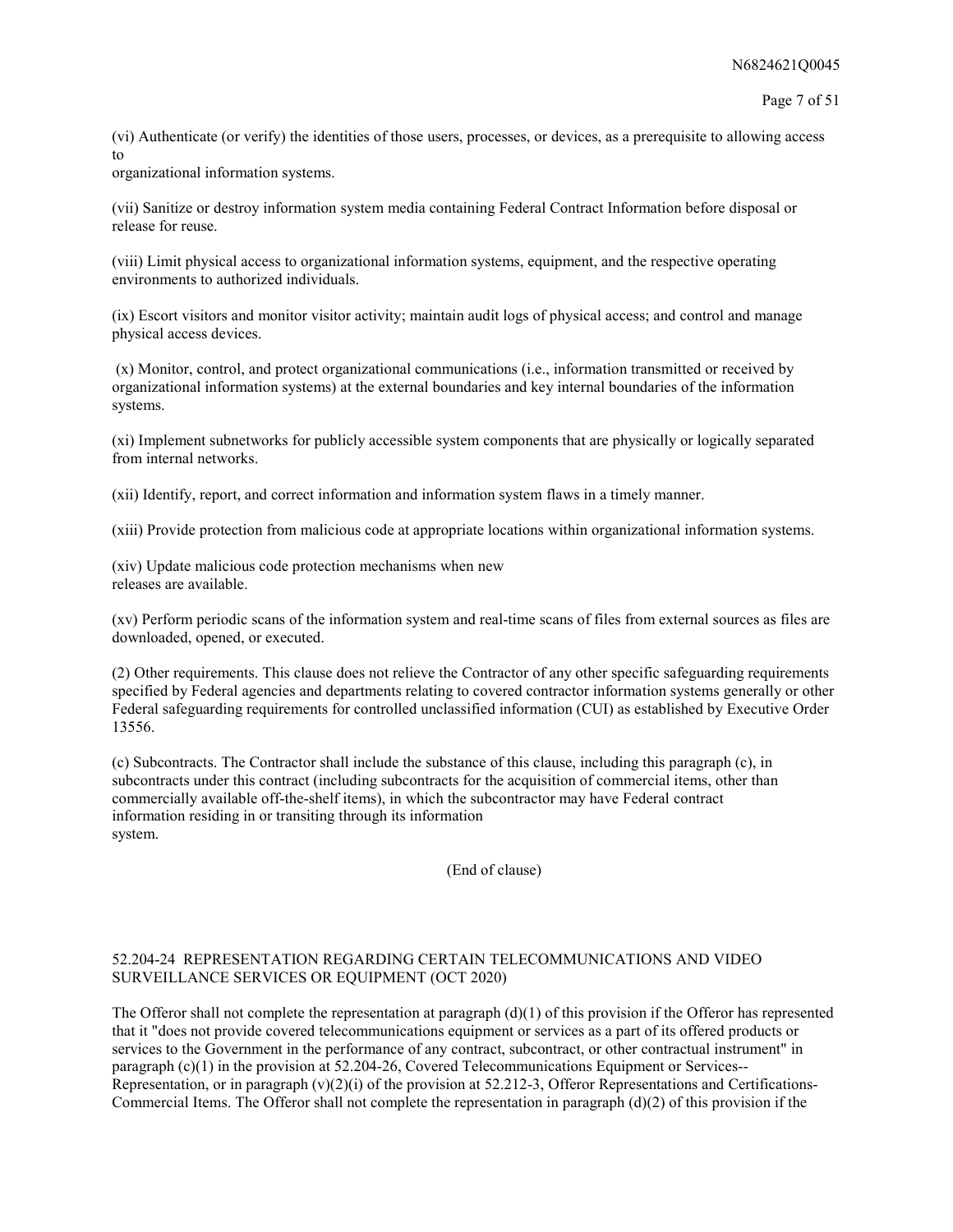Offeror has represented that it "does not use covered telecommunications equipment or services, or any equipment, system, or service that uses covered telecommunications equipment or services" in paragraph (c)(2) of the provision at  $52.204 - 26$ , or in paragraph  $(v)(2)(ii)$  of the provision at  $52.212 - 3$ .

(a) Definitions. As used in this provision-

Backhaul, covered telecommunications equipment or services, critical technology, interconnection arrangements, reasonable inquiry, roaming, and substantial or essential component have the meanings provided in the clause 52.204-25, Prohibition on Contracting for Certain Telecommunications and Video Surveillance Services or Equipment.

(b) Prohibition.

(1) Section 889(a)(1)(A) of the John S. McCain National Defense Authorization Act for Fiscal Year 2019 (Pub. L. 115-232) prohibits the head of an executive agency on or after August 13, 2019, from procuring or obtaining, or extending or renewing a contract to procure or obtain, any equipment, system, or service that uses covered telecommunications equipment or services as a substantial or essential component of any system, or as critical technology as part of any system. Nothing in the prohibition shall be construed to--

(i) Prohibit the head of an executive agency from procuring with an entity to provide a service that connects to the facilities of a third-party, such as backhaul, roaming, or interconnection arrangements; or

(ii) Cover telecommunications equipment that cannot route or redirect user data traffic or cannot permit visibility into any user data or packets that such equipment transmits or otherwise handles.

(2) Section 889(a)(1)(B) of the John S. McCain National Defense Authorization Act for Fiscal Year 2019 (Pub. L. 115-232) prohibits the head of an executive agency on or after August 13, 2020, from entering into a contract or extending or renewing a contract with an entity that uses any equipment, system, or service that uses covered telecommunications equipment or services as a substantial or essential component of any system, or as critical technology as part of any system. This prohibition applies to the use of covered telecommunications equipment or services, regardless of whether that use is in performance of work under a Federal contract. Nothing in the prohibition shall be construed to--

(i) Prohibit the head of an executive agency from procuring with an entity to provide a service that connects to the facilities of a third-party, such as backhaul, roaming, or interconnection arrangements; or

(ii) Cover telecommunications equipment that cannot route or redirect user data traffic or cannot permit visibility into any user data or packets that such equipment transmits or otherwise handles.

(c) Procedures. The Offeror shall review the list of excluded parties in the System for Award Management (SAM) (https://www.sam.gov) for entities excluded from receiving federal awards for "covered telecommunications equipment or services."

(d) Representations. The Offeror represents that--

(1) It [] will, [] will not provide covered telecommunications equipment or services to the Government in the performance of any contract, subcontract or other contractual instrument resulting from this solicitation. The Offeror shall provide the additional disclosure information required at paragraph  $(e)(1)$  of this section if the Offeror responds "will" in paragraph (d)(1) of this section; and

(2) After conducting a reasonable inquiry, for purposes of this representation, the Offeror represents that--

It [] does, [] does not use covered telecommunications equipment or services, or use any equipment, system, or service that uses covered telecommunications equipment or services. The Offeror shall provide the additional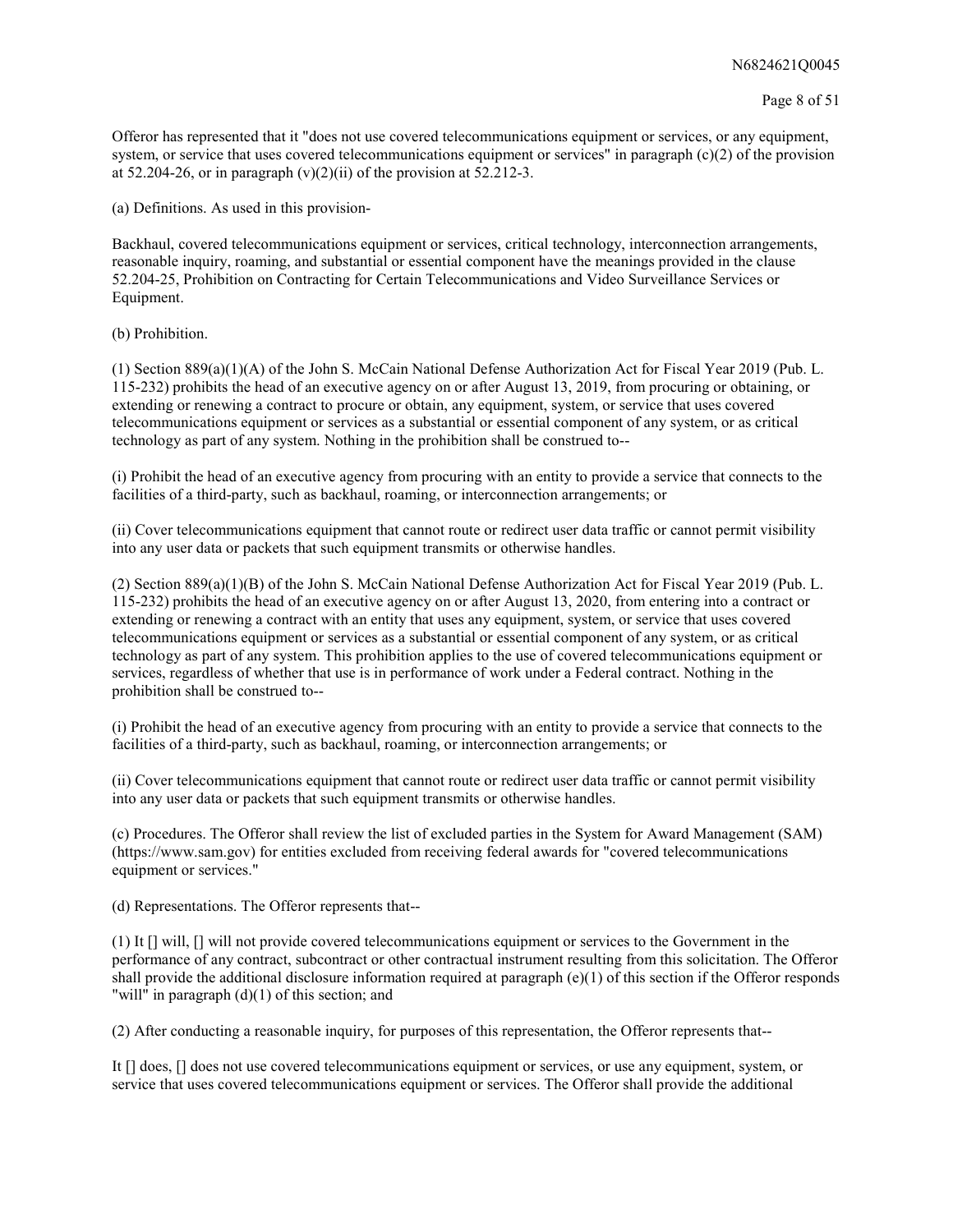Page 9 of 51

disclosure information required at paragraph (e)(2) of this section if the Offeror responds "does" in paragraph (d)(2) of this section.

(e) Disclosures.

(1) Disclosure for the representation in paragraph  $(d)(1)$  of this provision. If the Offeror has responded "will" in the representation in paragraph  $(d)(1)$  of this provision, the Offeror shall provide the following information as part of the offer:

(i) For covered equipment--

(A) The entity that produced the covered telecommunications equipment (include entity name, unique entity identifier, CAGE code, and whether the entity was the original equipment manufacturer (OEM) or a distributor, if known);

(B) A description of all covered telecommunications equipment offered (include brand; model number, such as OEM number, manufacturer part number, or wholesaler number; and item description, as applicable); and

(C) Explanation of the proposed use of covered telecommunications equipment and any factors relevant to determining if such use would be permissible under the prohibition in paragraph (b)(1) of this provision.

(ii) For covered services--

(A) If the service is related to item maintenance: A description of all covered telecommunications services offered (include on the item being maintained: Brand; model number, such as OEM number, manufacturer part number, or wholesaler number; and item description, as applicable); or

(B) If not associated with maintenance, the Product Service Code (PSC) of the service being provided; and explanation of the proposed use of covered telecommunications services and any factors relevant to determining if such use would be permissible under the prohibition in paragraph (b)(1) of this provision.

(2) Disclosure for the representation in paragraph (d)(2) of this provision. If the Offeror has responded "does" in the representation in paragraph (d)(2) of this provision, the Offeror shall provide the following information as part of the offer:

(i) For covered equipment--

(A) The entity that produced the covered telecommunications equipment (include entity name, unique entity identifier, CAGE code, and whether the entity was the OEM or a distributor, if known);

(B) A description of all covered telecommunications equipment offered (include brand; model number, such as OEM number, manufacturer part number, or wholesaler number; and item description, as applicable); and

(C) Explanation of the proposed use of covered telecommunications equipment and any factors relevant to determining if such use would be permissible under the prohibition in paragraph (b)(2) of this provision.

(ii) For covered services--

(A) If the service is related to item maintenance: A description of all covered telecommunications services offered (include on the item being maintained: Brand; model number, such as OEM number, manufacturer part number, or wholesaler number; and item description, as applicable); or

(B) If not associated with maintenance, the PSC of the service being provided; and explanation of the proposed use of covered telecommunications services and any factors relevant to determining if such use would be permissible under the prohibition in paragraph (b)(2) of this provision.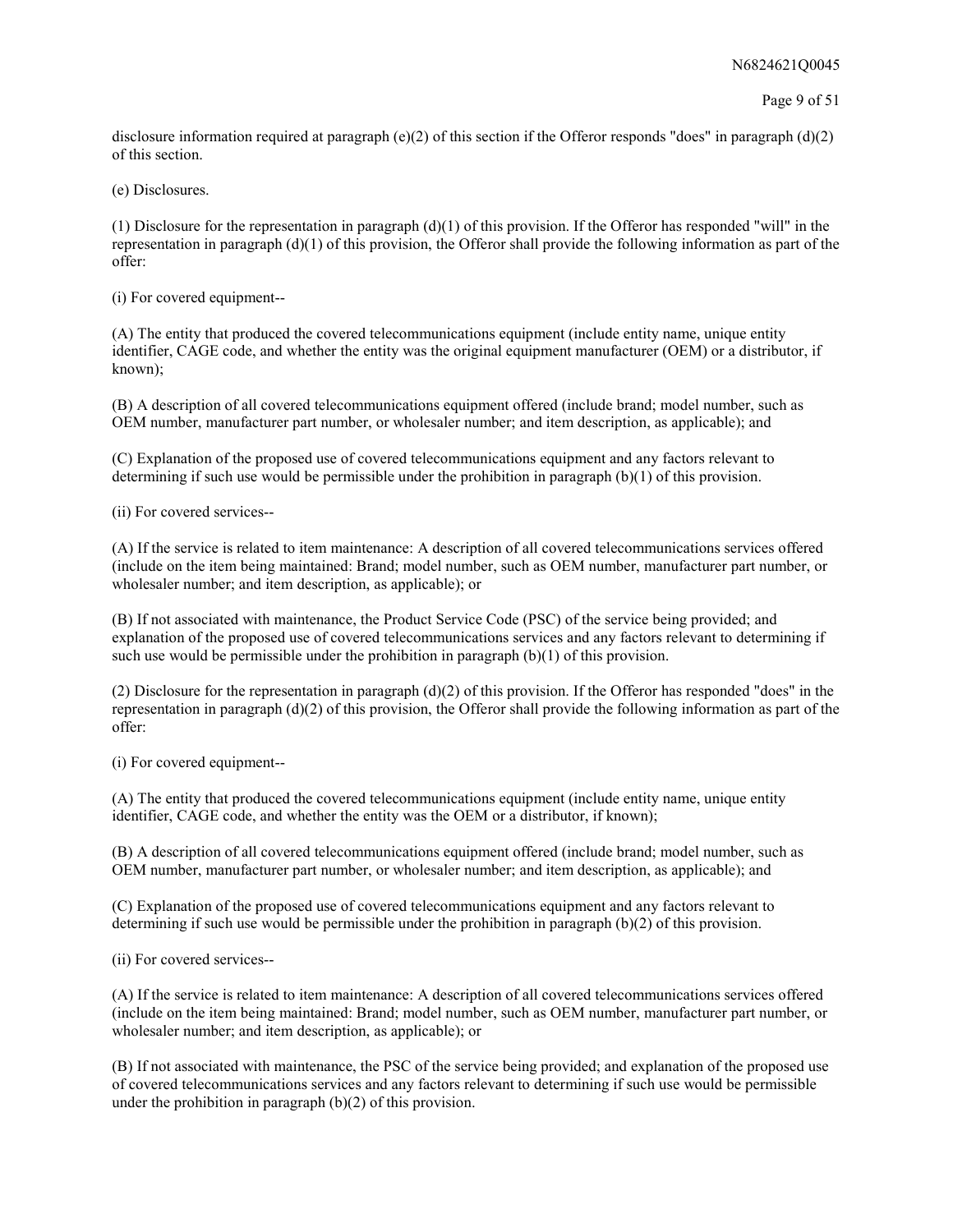Page 10 of 51

### (End of provision)

# 52.204-26 COVERED TELECOMMUNICATIONS EQUIPMENT OR SERVICES--REPRESENTATION (OCT 2020)

(a) Definitions. As used in this provision, "covered telecommunications equipment or services" and "reasonable inquiry" have the meaning provided in the clause 52.204-25, Prohibition on Contracting for Certain Telecommunications and Video Surveillance Services or Equipment.

(b) Procedures. The Offeror shall review the list of excluded parties in the System for Award Management (SAM) (https://www.sam.gov) for entities excluded from receiving federal awards for "covered telecommunications equipment or services".

### (c) Representations.

(1) The Offeror represents that it [ \_\_\_ ] does, [ \_\_\_ ] does not provide covered telecommunications equipment or services as a part of its offered products or services to the Government in the performance of any contract, subcontract, or other contractual instrument.

(2) After conducting a reasonable inquiry for purposes of this representation, the offeror represents that it [ \_\_\_ ] does, [ \_\_\_ ] does not use covered telecommunications equipment or services, or any equipment, system, or service that uses covered telecommunications equipment or services.

(End of provision)

# 52.212-2 EVALUATION-COMMERCIAL ITEMS (OCT 2014)

(a) The Government will award a contract resulting from this solicitation to the responsible offeror whose offer conforming to the solicitation will be most advantageous to the Government, price and other factors considered. The following factors shall be used to evaluate offers:

### Price and Past Performance (Best Value Tradeoff)

The Government will award on the basis of price unless the Contracting Officer is aware of past performance information related to the low price quote/offer which indicates that quote/offer may not represent best value. In that case, the Government reserves the right to consider the past performance of other quotes/offers, conduct a price, past performance tradeoff, and award to other than the lowest price quote/offer.

### (b) *Options*. N/A

(c) A written notice of award or acceptance of an offer, mailed or otherwise furnished to the successful offeror within the time for acceptance specified in the offer, shall result in a binding contract without further action by either party. Before the offer's specified expiration time, the Government may accept an offer (or part of an offer), whether or not there are negotiations after its receipt, unless a written notice of withdrawal is received before award.

(End of provision)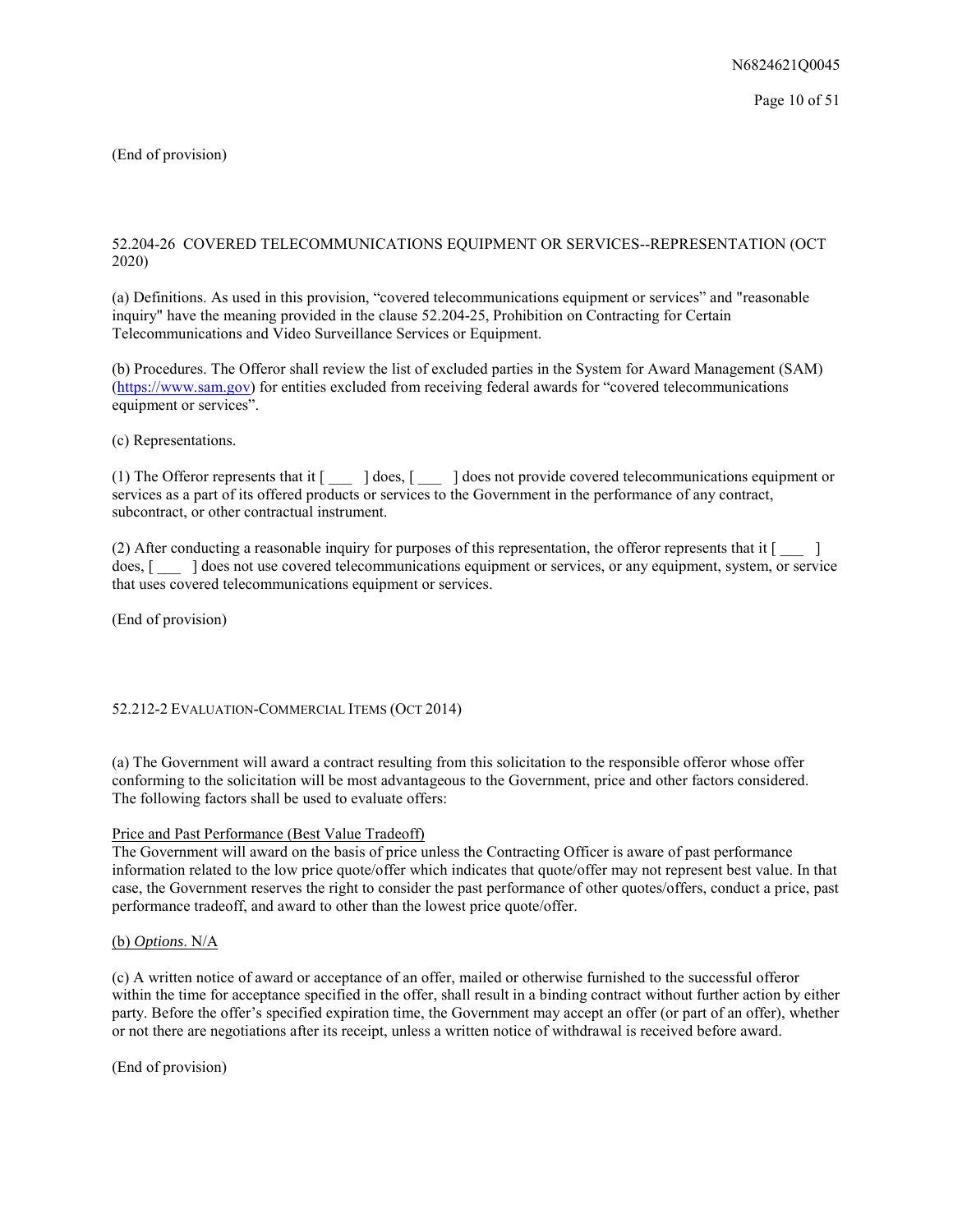# 52.212-3 OFFEROR REPRESENTATIONS AND CERTIFICATIONS--COMMERCIAL ITEMS (FEB 2021) ALTERNATE I (OCT 2014)

The Offeror shall complete only paragraph (b) of this provision if the Offeror has completed the annual representations and certification electronically in the System for Award Management (SAM) accessed through https://www.sam.gov. If the Offeror has not completed the annual representations and certifications electronically, the Offeror shall complete only paragraphs (c) through (v) of this provision.

(a) *Definitions.* As used in this provision--

"Covered telecommunications equipment or services" has the meaning provided in the clause 52.204-25, Prohibition on Contracting for Certain Telecommunications and Video Surveillance Services or Equipment.

"Economically disadvantaged women-owned small business (EDWOSB) concern" means a small business concern that is at least 51 percent directly and unconditionally owned by, and the management and daily business operations of which are controlled by, one or more women who are citizens of the United States and who are economically disadvantaged in accordance with 13 CFR part 127. It automatically qualifies as a women-owned small business eligible under the WOSB Program.

"Forced or indentured child labor" means all work or service—

(1) Exacted from any person under the age of 18 under the menace of any penalty for its nonperformance and for which the worker does not offer himself voluntarily; or

(2) Performed by any person under the age of 18 pursuant to a contract the enforcement of which can be accomplished by process or penalties.

"Highest-level owner" means the entity that owns or controls an immediate owner of the offeror, or that owns or controls one or more entities that control an immediate owner of the offeror. No entity owns or exercises control of the highest level owner.

"Immediate owner" means an entity, other than the offeror, that has direct control of the offeror. Indicators of control include, but are not limited to, one or more of the following: Ownership or interlocking management, identity of interests among family members, shared facilities and equipment, and the common use of employees.

"Inverted domestic corporation," means a foreign incorporated entity that meets the definition of an inverted domestic corporation under 6 U.S.C. 395(b), applied in accordance with the rules and definitions of 6 U.S.C. 395(c).

"Manufactured end product" means any end product in product and service codes (PSCs) 1000-9999, except—

(1) PSC 5510, Lumber and Related Basic Wood Materials;

(2) Product or Service Group (PSG) 87, Agricultural Supplies;

(3) PSG 88, Live Animals;

(4) PSG 89, Subsistence;

(5) PSC 9410, Crude Grades of Plant Materials;

(6) PSC 9430, Miscellaneous Crude Animal Products, Inedible;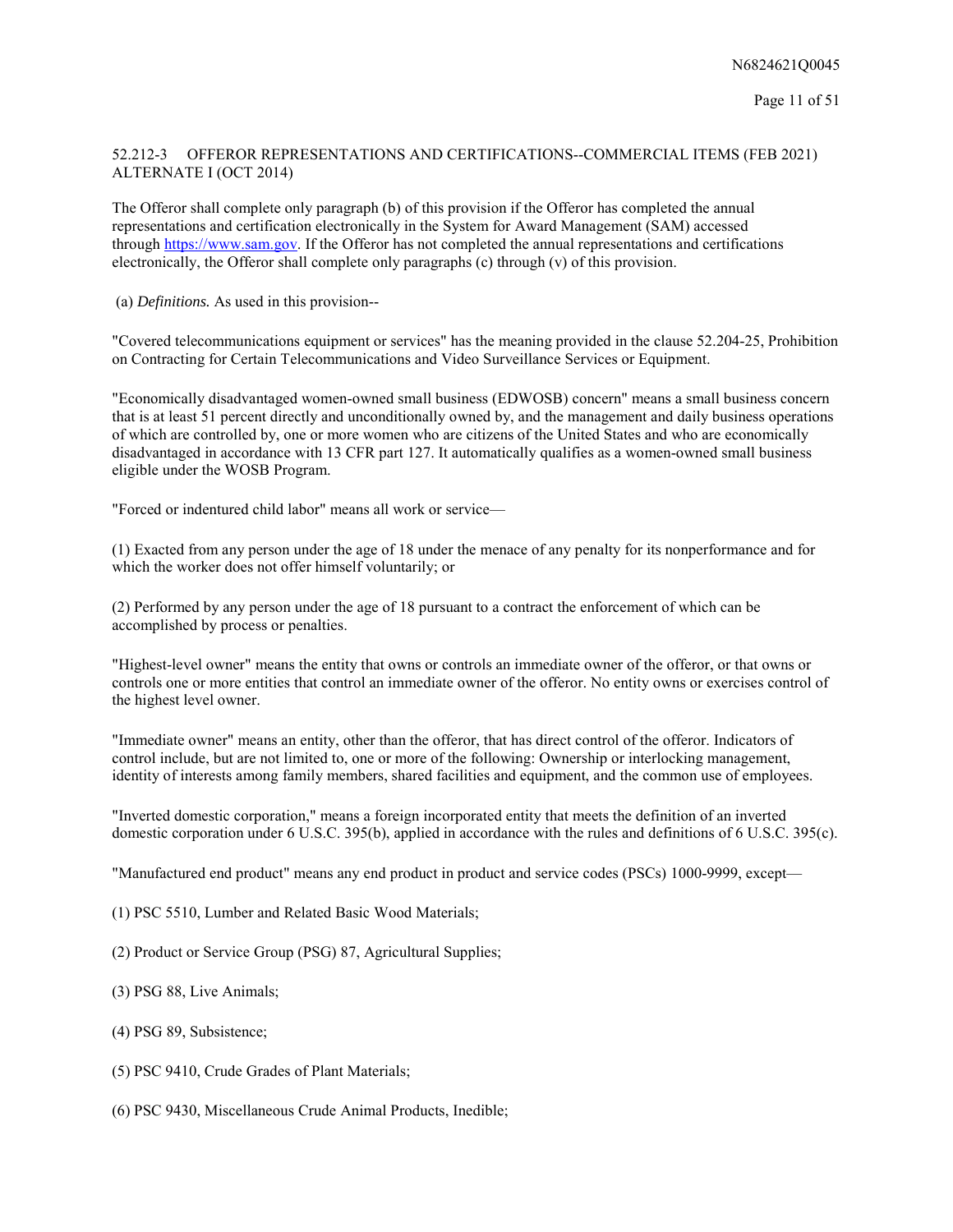Page 12 of 51

(7) PSC 9440, Miscellaneous Crude Agricultural and Forestry Products;

(8) PSC 9610, Ores;

(9) PSC 9620, Minerals, Natural and Synthetic; and

(10) PSC 9630, Additive Metal Materials.

"Place of manufacture" means the place where an end product is assembled out of components, or otherwise made or processed from raw materials into the finished product that is to be provided to the Government. If a product is disassembled and reassembled, the place of reassembly is not the place of manufacture.

"Reasonable inquiry" has the meaning provided in the clause 52.204-25, Prohibition on Contracting for Certain Telecommunications and Video Surveillance Services or Equipment.

"Restricted business operations" means business operations in Sudan that include power production activities, mineral extraction activities, oil-related activities, or the production of military equipment, as those terms are defined in the Sudan Accountability and Divestment Act of 2007 (Pub. L. 110-174). Restricted business operations do not include business operations that the person (as that term is defined in Section 2 of the Sudan Accountability and Divestment Act of 2007) conducting the business can demonstrate—

(1) Are conducted under contract directly and exclusively with the regional government of southern Sudan;

(2) Are conducted pursuant to specific authorization from the Office of Foreign Assets Control in the Department of the Treasury, or are expressly exempted under Federal law from the requirement to be conducted under such authorization;

(3) Consist of providing goods or services to marginalized populations of Sudan;

(4) Consist of providing goods or services to an internationally recognized peacekeeping force or humanitarian organization;

(5) Consist of providing goods or services that are used only to promote health or education; or

(6) Have been voluntarily suspended.

"Sensitive technology"—

(1) Means hardware, software, telecommunications equipment, or any other technology that is to be used specifically—

(i) To restrict the free flow of unbiased information in Iran; or

(ii) To disrupt, monitor, or otherwise restrict speech of the people of Iran; and

(2) Does not include information or informational materials the export of which the President does not have the authority to regulate or prohibit pursuant to section 203(b)(3) of the International Emergency Economic Powers Act (50 U.S.C. 1702(b)(3)).

"Service-disabled veteran-owned small business concern"—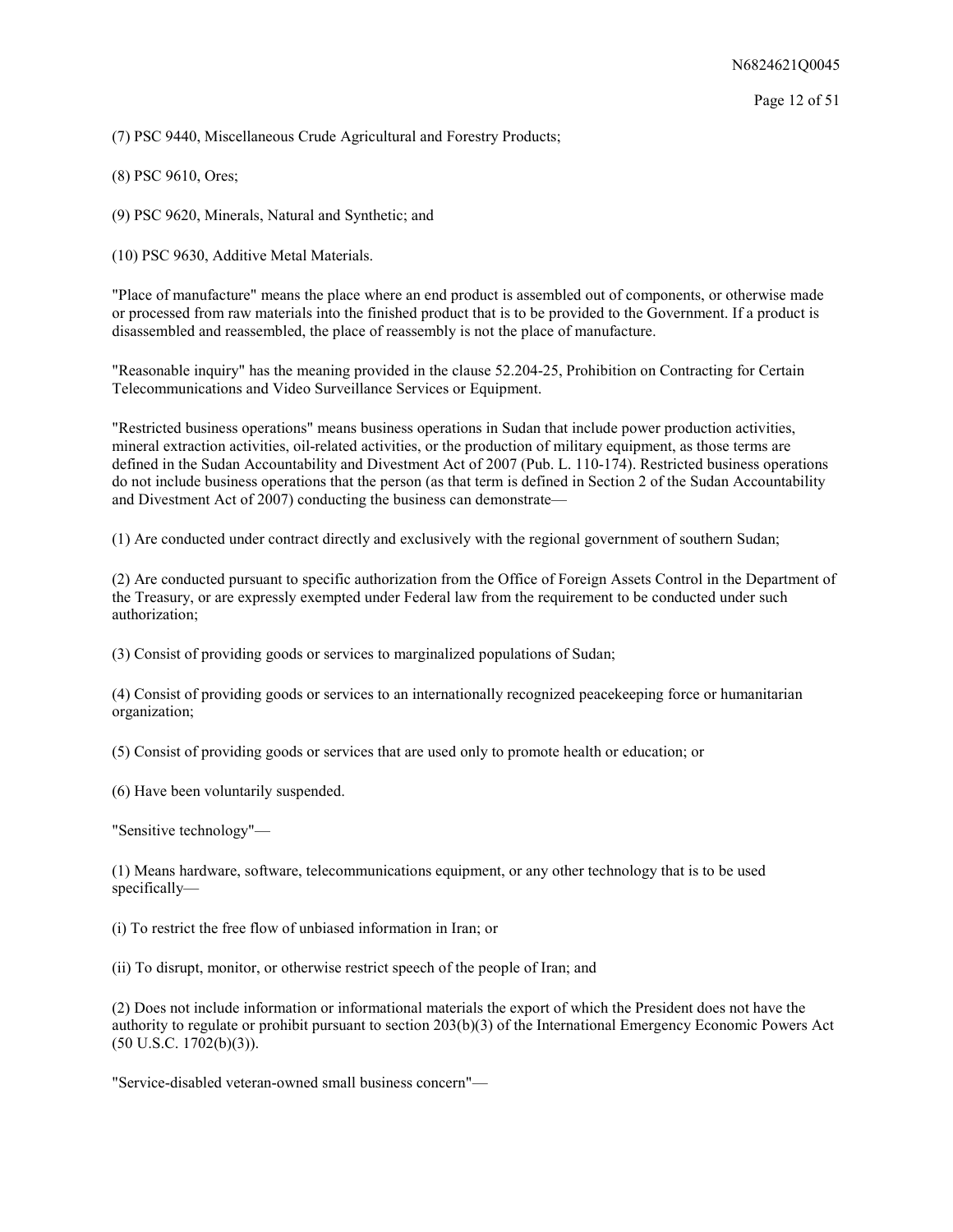(1) Means a small business concern—

(i) Not less than 51 percent of which is owned by one or more service-disabled veterans or, in the case of any publicly owned business, not less than 51 percent of the stock of which is owned by one or more service-disabled veterans; and

(ii) The management and daily business operations of which are controlled by one or more service-disabled veterans or, in the case of a service-disabled veteran with permanent and severe disability, the spouse or permanent caregiver of such veteran.

(2) Service-disabled veteran means a veteran, as defined in 38 U.S.C. 101(2), with a disability that is serviceconnected, as defined in 38 U.S.C. 101(16).

"Small business concern"—

(1) Means a concern, including its affiliates, that is independently owned and operated, not dominant in the field of operation in which it is bidding on Government contracts, and qualified as a small business under the criteria in 13 CFR part 121 and size standards in this solicitation.

(2) Affiliates, as used in this definition, means business concerns, one of whom directly or indirectly controls or has the power to control the others, or a third party or parties control or have the power to control the others. In determining whether affiliation exists, consideration is given to all appropriate factors including common ownership, common management, and contractual relationships. SBA determines affiliation based on the factors set forth at 13 CFR 121.103.

 "Small disadvantaged business concern, consistent with 13 CFR 124.1002," means a small business concern under the size standard applicable to the acquisition, that--

(1) Is at least 51 percent unconditionally and directly owned (as defined at 13 CFR 124.105) by--

(i) One or more socially disadvantaged (as defined at 13 CFR 124.103) and economically disadvantaged (as defined at 13 CFR 124.104) individuals who are citizens of the United States; and

(ii) Each individual claiming economic disadvantage has a net worth not exceeding \$750,000 after taking into account the applicable exclusions set forth at 13 CFR 124.104 $(c)(2)$ ; and

(2) The management and daily business operations of which are controlled (as defined at 13.CFR 124.106) by individuals, who meet the criteria in paragraphs (1)(i) and (ii) of this definition.

"Subsidiary" means an entity in which more than 50 percent of the entity is owned—

(1) Directly by a parent corporation; or

(2) Through another subsidiary of a parent corporation.

"Veteran-owned small business concern" means a small business concern—

(1) Not less than 51 percent of which is owned by one or more veterans(as defined at 38 U.S.C. 101(2)) or, in the case of any publicly owned business, not less than 51 percent of the stock of which is owned by one or more veterans; and

(2) The management and daily business operations of which are controlled by one or more veterans.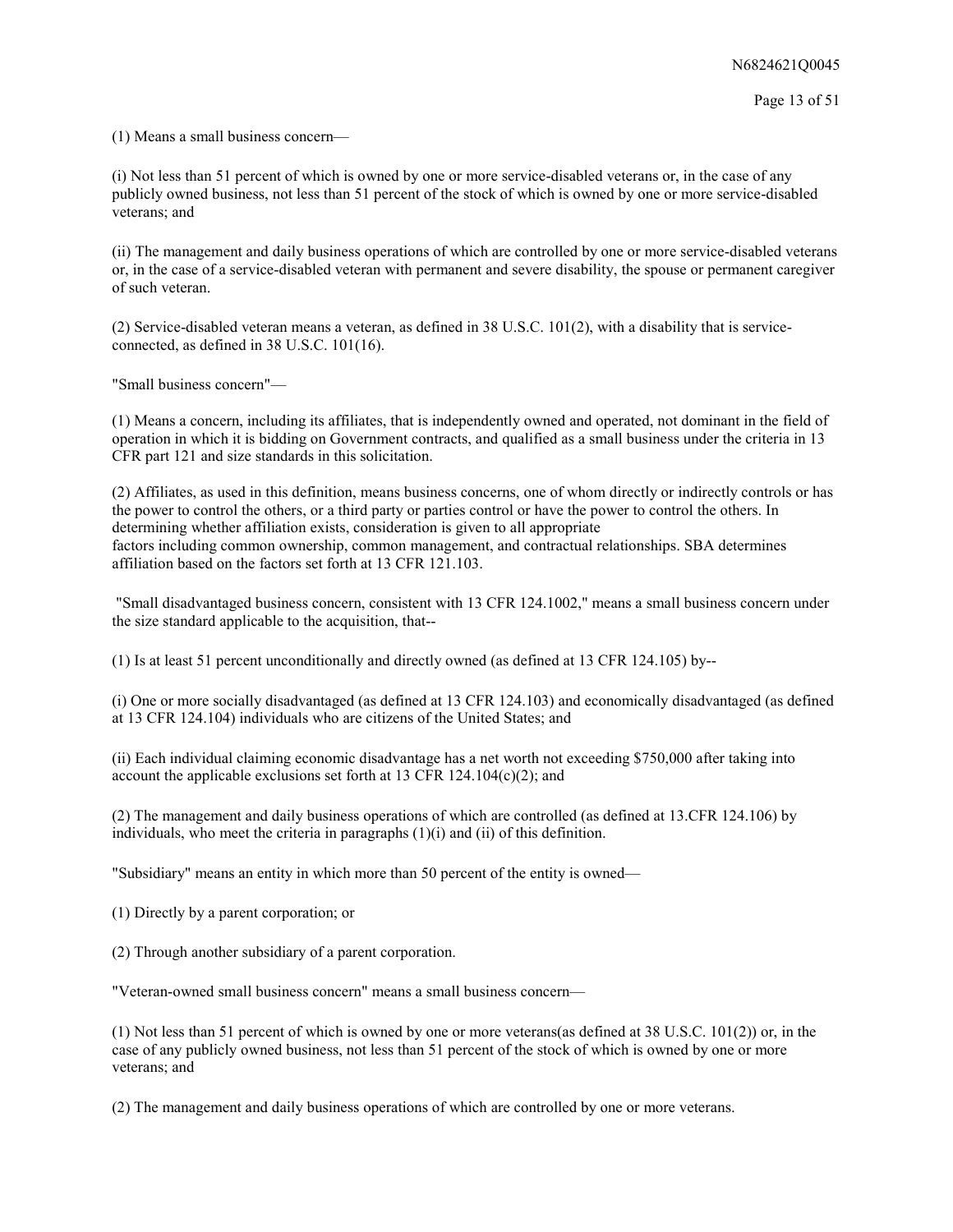"Women-owned business concern" means a concern which is at least 51 percent owned by one or more women; or in the case of any publicly owned business, at least 51 percent of the its stock is owned by one or more women; and whose management and daily business operations are controlled by one or more women.

"Women-owned small business concern" means a small business concern --

(1) That is at least 51 percent owned by one or more women or, in the case of any publicly owned business, at least 51 percent of the stock of which is owned by one or more women; and

(2) Whose management and daily business operations are controlled by one or more women.

"Women-owned small business (WOSB) concern eligible under the WOSB Program (in accordance with 13 CFR part 127)," means a small business concern that is at least 51 percent directly and unconditionally owned by, and the management and daily business operations of which are controlled by, one or more women who are citizens of the United States.

(b)

(1) Annual Representations and Certifications. Any changes provided by the Offeror in paragraph (b)(2) of this provision do not automatically change the representations and certifications in SAM.

(2) The offeror has completed the annual representations and certifications electronically in SAM accessed through http://www.sam.gov. After reviewing SAM information, the Offeror verifies by submission of this offer that the representations and certifications currently posted electronically at FAR 52.212-3, Offeror Representations and Certifications--Commercial Items, have been entered or updated in the last 12 months, are current, accurate, complete, and applicable to this solicitation (including the business size standard(s) applicable to the NAICS code(s) referenced for this solicitation), at the time this offer is submitted and are incorporated in this offer by reference (see FAR 4.1201), except for paragraphs .

[Offeror to identify the applicable paragraphs at (c) through (v) of this provision that the offeror has completed for the purposes of this solicitation only, if any.

These amended representation(s) and/or certification(s) are also incorporated in this offer and are current, accurate, and complete as of the date of this offer.

Any changes provided by the offeror are applicable to this solicitation only, and do not result in an update to the representations and certifications posted electronically on SAM.]

(c) Offerors must complete the following representations when the resulting contract is to be performed in the United States or its outlying areas. Check all that apply.

(1) *Small business concern*. The offeror represents as part of its offer that it [ \_\_\_ ] is, [ \_\_\_ ] is not a small business concern.

(2) Veteran-owned small business concern. [Complete only if the offeror represented itself as a small business concern in paragraph  $(c)(1)$  of this provision.] The offeror represents as part of its offer that it  $[\_\_\_\]$  is,  $[\_\_\_\]$  is not a veteran-owned small business concern.

(3) Service-disabled veteran-owned small business concern. [Complete only if the offeror represented itself as a veteran-owned small business concern in paragraph  $(c)(2)$  of this provision.] The offeror represents as part of its offer that it [ \_\_\_ ] is, [ \_\_\_ ] is not a service-disabled veteran-owned small business concern.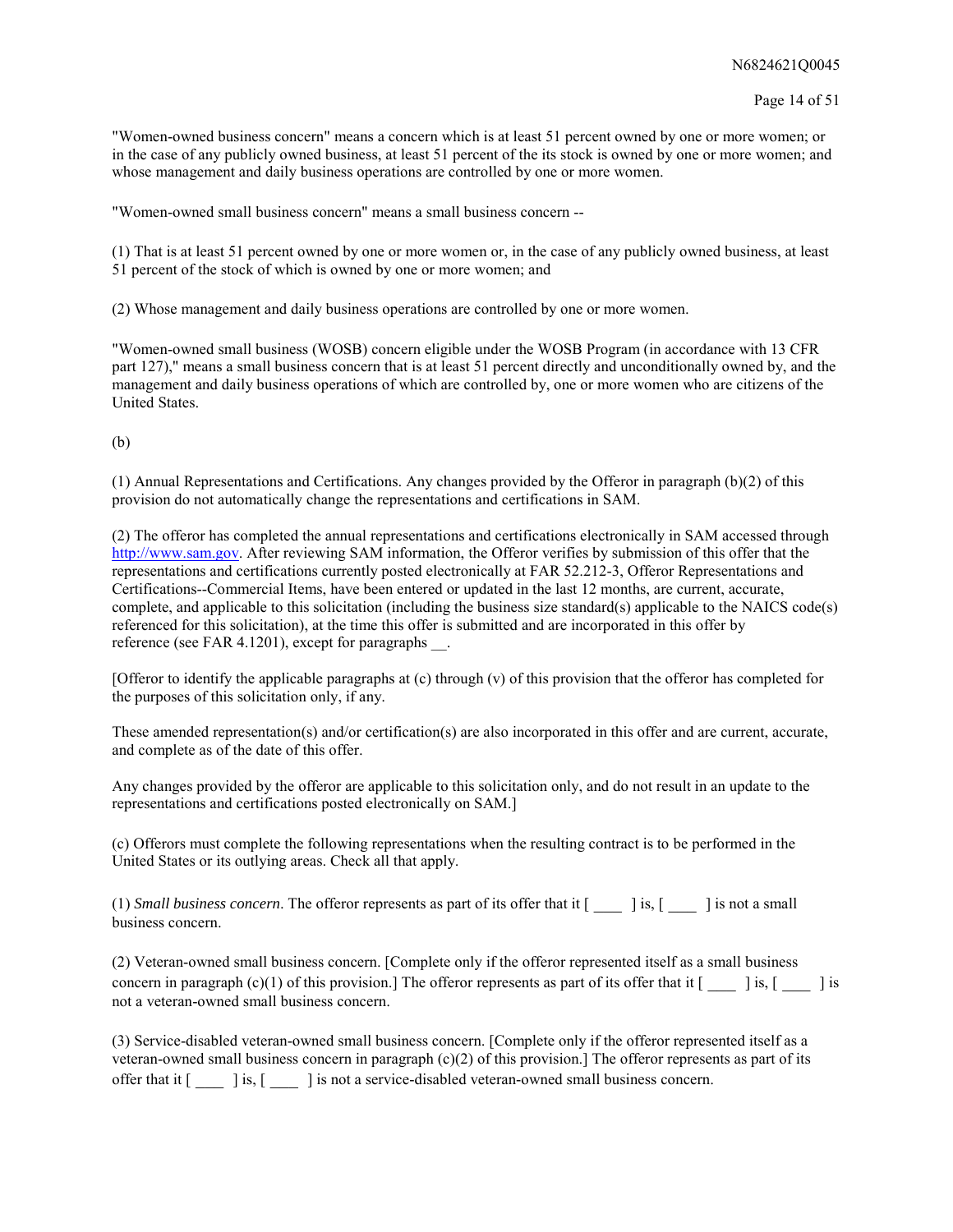### Page 15 of 51

(4) Small disadvantaged business concern. [Complete only if the offeror represented itself as a small business concern in paragraph (c)(1) of this provision.] The offeror represents that it  $\begin{bmatrix} \quad & \quad \end{bmatrix}$  is,  $\begin{bmatrix} \quad & \quad \end{bmatrix}$  is not, a small disadvantaged business concern as defined in 13 CFR 124.1002.

(5) Women-owned small business concern. [Complete only if the offeror represented itself as a small business concern in paragraph  $(c)(1)$  of this provision.] The offeror represents that it  $[\_\_\_\]$  is,  $[\_\_\_\]$  is not a womenowned small business concern.

**Note:** Complete paragraphs (c)(8) and (c)(9) only if this solicitation is expected to exceed the simplified acquisition threshold.

(6) WOSB concern eligible under the WOSB Program. [Complete only if the offeror represented itself as a womenowned small business concern in paragraph  $(c)(5)$  of this provision.] The offeror represents that—

(i) It [ \_\_\_ ] is, [ \_\_\_ ] is not a WOSB concern eligible under the WOSB Program, has provided all the required documents to the WOSB Repository, and no change in circumstances or adverse decisions have been issued that affects its eligibility; and

(ii) It [ \_\_\_ ] is, [ \_\_\_ ] is not a joint venture that complies with the requirements of 13 CFR part 127, and the representation in paragraph  $(c)(6)(i)$  of this provision is accurate for each WOSB concern eligible under the WOSB Program participating in the joint venture. [The offeror shall enter the name or names of the WOSB concern eligible under the WOSB Program and other small businesses that are participating in the joint venture: . [ ] Each WOSB concern eligible under the WOSB Program participating in the joint venture shall submit a separate signed copy of the WOSB representation.

(7) Economically disadvantaged women-owned small business (EDWOSB) concern. [Complete only if the offeror represented itself as a WOSB concern eligible under the WOSB Program in (c)(6) of this provision.] The offeror represents that—

(i) It [ \_\_\_ ] is, [ \_\_\_ ] is not an EDWOSB concern, has provided all the required documents to the WOSB Repository, and no change in circumstances or adverse decisions have been issued that affects its eligibility; and

(ii) It [ \_\_\_ ] is, [ \_\_\_ ] is not a joint venture that complies with the requirements of 13 CFR part 127, and the representation in paragraph  $(c)(7)(i)$  of this provision is accurate for each EDWOSB concern participating in the joint venture. [The offeror shall enter the name or names of the EDWOSB concern and other small businesses that are participating in the joint venture: . . .] Each EDWOSB concern participating in the joint venture shall submit a separate signed copy of the EDWOSB representation.

(8) Women-owned business concern (other than small business concern). [Complete only if the offeror is a womenowned business concern and did not represent itself as a small business concern in paragraph (c)(1) of this provision.] The offeror represents that it [ \_\_\_ ] is, a women-owned business concern.

(9) *Tie bid priority for labor surplus area concerns.* If this is an invitation for bid, small business offerors may identify the labor surplus areas in which costs to be incurred on account of manufacturing or production (by offeror or first-tier subcontractors) amount to more than 50 percent of the contract price:

 $\frac{1}{2}$ 

<sup>(10)</sup> HUBZone small business concern. [Complete only if the offeror represented itself as a small business concern in paragraph  $(c)(1)$  of this provision.] The offeror represents, as part of its offer, that--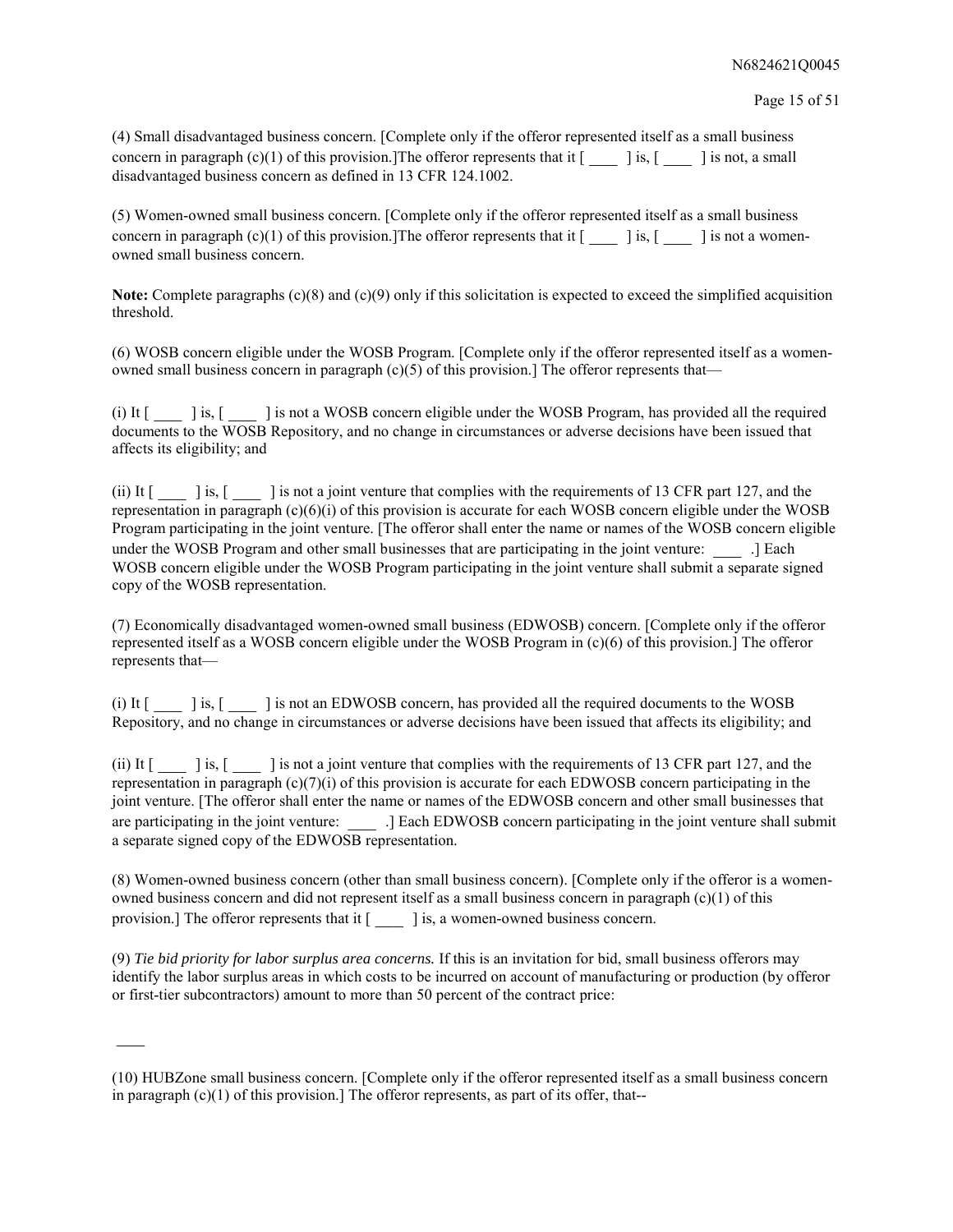(i) It  $\lceil \cdot \cdot \rceil$  is,  $\lceil \cdot \cdot \rceil$  is not a HUBZone small business concern listed, on the date of this representation, on the List of Qualified HUBZone Small Business Concerns maintained by the Small Business Administration, and no material changes in ownership and control, principal office, or HUBZone employee percentage have occurred since it was certified in accordance with 13 CFR part 126; and

(ii) It [ \_\_\_ ] is, [ \_\_\_ ] is not a HUBZone joint venture that complies with the requirements of 13 CFR part 126, and the representation in paragraph  $(c)(10)(i)$  of this provision is accurate for each HUBZone small business concern participating in the HUBZone joint venture. [*The offeror shall enter the names of each of the HUBZone small business concerns participating in the HUBZone joint venture*: \_\_\_ .] Each HUBZone small business concern participating in the HUBZone joint venture shall submit a separate signed copy of the HUBZone representation.

(11) (Complete if the offeror has represented itself as disadvantaged in paragraph (c)(4) of this provision.)

[*The offeror shall check the category in which its ownership falls*]:

Black American.

Hispanic American.

\_\_\_ Native American (American Indians, Eskimos, Aleuts, or Native Hawaiians).

 \_\_\_ Asian-Pacific American (persons with origins from Burma, Thailand, Malaysia, Indonesia, Singapore, Brunei, Japan, China, Taiwan, Laos, Cambodia (Kampuchea), Vietnam, Korea, The Philippines, Republic of Palau, Republic of the Marshall Islands, Federated States of Micronesia, the Commonwealth of the Northern Mariana Islands, Guam, Samoa, Macao, Hong Kong, Fiji, Tonga, Kiribati, Tuvalu, or Nauru).

 \_\_\_ Subcontinent Asian (Asian-Indian) American (persons with origins from India, Pakistan, Bangladesh, Sri Lanka, Bhutan, the Maldives Islands, or Nepal).

Individual/concern, other than one of the preceding.

(d) Representations required to implement provisions of Executive Order 11246 --

(1) Previous contracts and compliance. The offeror represents that --

(i) It [ \_\_\_ ] has, [ \_\_\_ ] has not, participated in a previous contract or subcontract subject to the Equal Opportunity clause of this solicitation; and

(ii) It [ \_\_\_ ] has, [ \_\_\_ ] has not, filed all required compliance reports.

(2) *Affirmative Action Compliance*. The offeror represents that --

(i) It [ \_\_\_ ] has developed and has on file, [ \_\_\_ ] has not developed and does not have on file, at each establishment, affirmative action programs required by rules and regulations of the Secretary of Labor (41 CFR parts 60-1 and 60-2), or

(ii) It [ \_\_\_ ] has not previously had contracts subject to the written affirmative action programs requirement of the rules and regulations of the Secretary of Labor.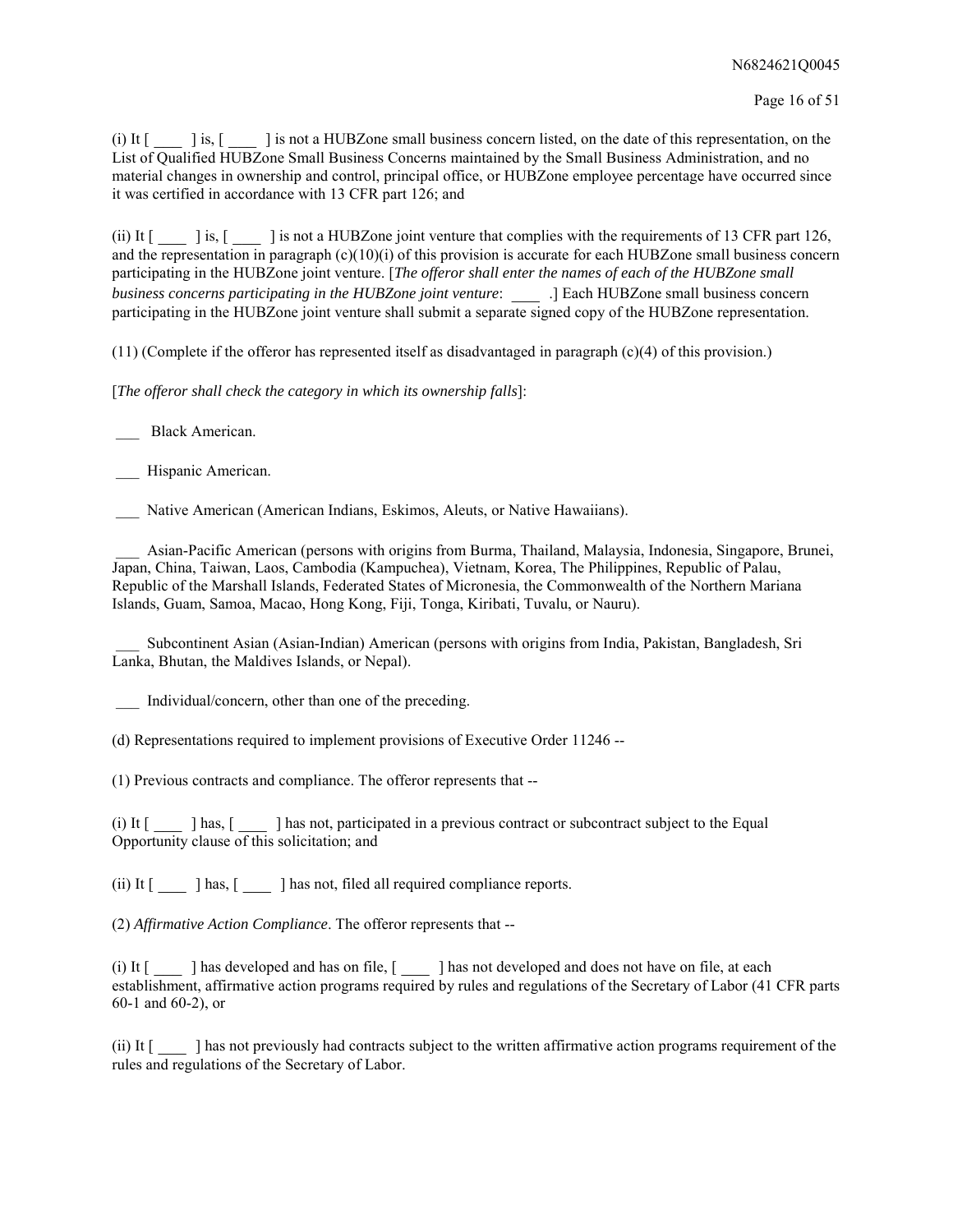(e) *Certification Regarding Payments to Influence Federal Transactions* (31 U.S.C. 1352). (Applies only if the contract is expected to exceed \$150,000.) By submission of its offer, the offeror certifies to the best of its knowledge and belief that no Federal appropriated funds have been paid or will be paid to any person for influencing or attempting to influence an officer or employee of any agency, a Member of Congress, an officer or employee of Congress or an employee of a Member of Congress on his or her behalf in connection with the award of any resultant contract. If any registrants under the Lobbying Disclosure Act of 1995 have made a lobbying contact on behalf of the offeror with respect to this contract, the offeror shall complete and submit, with its offer, OMB Standard Form LLL, Disclosure of Lobbying Activities, to provide the name of the registrants. The offeror need not report regularly employed officers or employees of the offeror to whom payments of reasonable compensation were made.

(f) *Buy American Certificate.* (Applies only if the clause at Federal Acquisition Regulation (FAR) 52.225-1, Buy American – Supplies, is included in this solicitation.)

 $(1)$  (i) The Offeror certifies that each end product, except those listed in paragraph (f)(2) of this provision, is a domestic end product.

(ii) The Offeror shall list as foreign end products those end products manufactured in the United States that do not qualify as domestic end products.

(iii) The terms "domestic end product," "end product," "foreign end product," and "United States" are defined in the clause of this solicitation entitled "Buy American-Supplies."

(2) Foreign End Products:

| Line item No. | Country of origin |
|---------------|-------------------|
|               |                   |
|               |                   |
|               |                   |

[List as necessary]

(3) The Government will evaluate offers in accordance with the policies and procedures of FAR Part 25.

(g)

(1) *Buy American -- Free Trade Agreements -- Israeli Trade Act Certificate*. (Applies only if the clause at FAR 52.225-3, Buy American -- Free Trade Agreements -- Israeli Trade Act, is included in this solicitation.)

(i) (A) The Offeror certifies that each end product, except those listed in paragraph  $(g)(1)(ii)$  or (iii) of this provision, is a domestic end product.

(B) The terms "Bahrainian, Moroccan, Omani, Panamanian, or Peruvian end product," "domestic end product," "end product," "foreign end product," "Free Trade Agreement country," "Free Trade Agreement country end product," "Israeli end product," and "United States" are defined in the clause of this solicitation entitled "Buy American--Free Trade Agreements--Israeli Trade Act."

(ii) The Offeror certifies that the following supplies are Free Trade Agreement country end products (other than Bahrainian, Moroccan, Omani, Panamanian, or Peruvian end products) or Israeli end products as defined in the clause of this solicitation entitled "Buy American--Free Trade Agreements--Israeli Trade Act."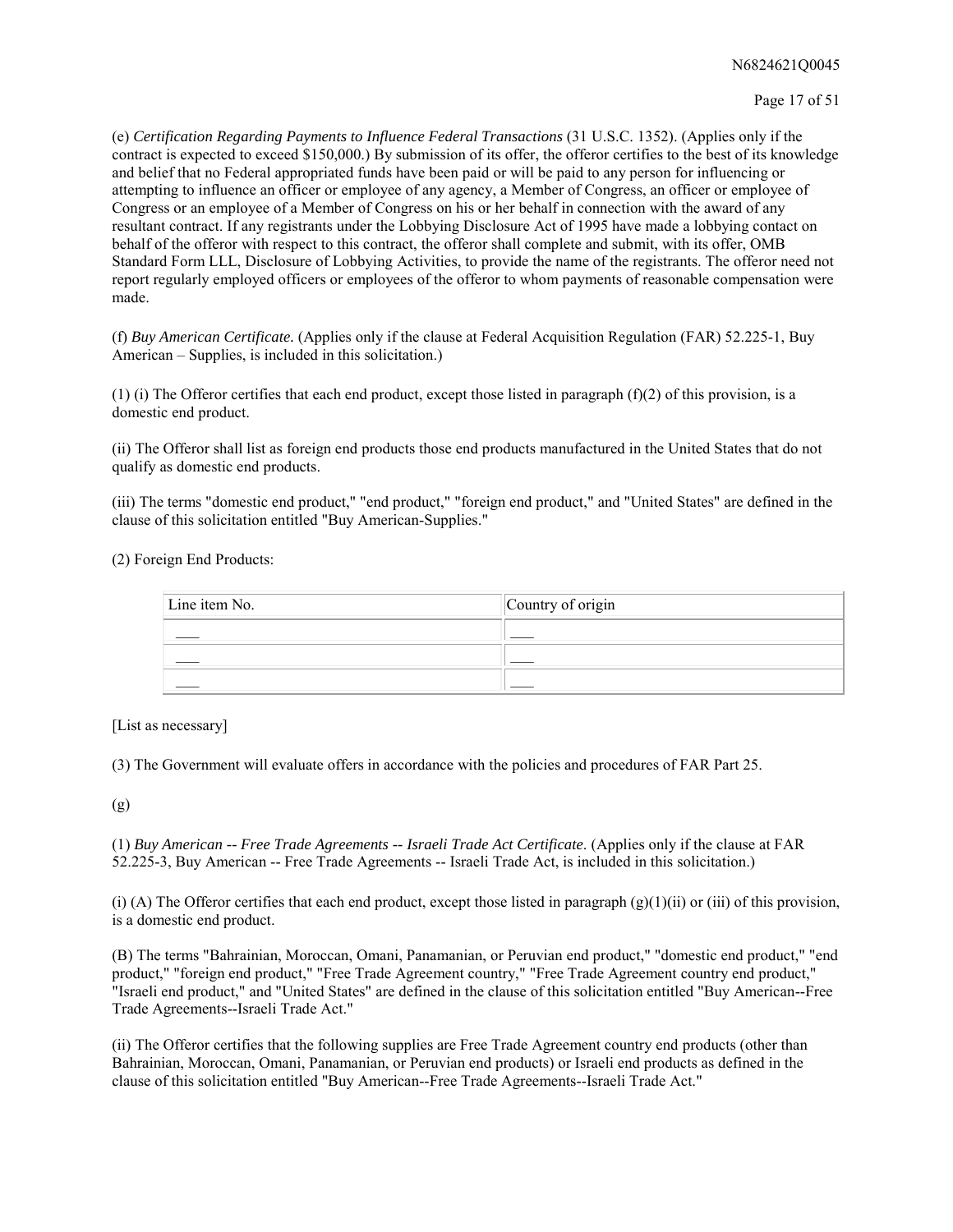Free Trade Agreement Country End Products (Other than Bahrainian, Moroccan, Omani, Panamanian, or Peruvian End Products) or Israeli End Products:

| Line item No. | Country of origin |
|---------------|-------------------|
|               |                   |
|               |                   |
|               |                   |

### [*List as necessary*]

(iii) The Offeror shall list those supplies that are foreign end products (other than those listed in paragraph  $(g)(1)(ii)$ ) of this provision) as defined in the clause of this solicitation entitled "Buy American--Free Trade Agreements-- Israeli Trade Act." The Offeror shall list as other foreign end products those end products manufactured in the United States that do not qualify as domestic end products.

Other Foreign End Products:

| Line item No. | Country of origin |
|---------------|-------------------|
|               |                   |
|               |                   |
|               |                   |

[*List as necessary*]

(iv) The Government will evaluate offers in accordance with the policies and procedures of FAR Part 25.

(2) *Buy American—Free Trade Agreements—Israeli Trade Act Certificate, Alternate I*. If Alternate I to the clause at FAR 52.225-3 is included in this solicitation, substitute the following paragraph  $(g)(1)(ii)$  for paragraph  $(g)(1)(ii)$  of the basic provision:

 $(g)(1)(ii)$  The offeror certifies that the following supplies are Canadian end products as defined in the clause of this solicitation entitled "Buy American—Free Trade Agreements—Israeli Trade Act":

Canadian End Products:

| Line item No. |  |
|---------------|--|
|               |  |
|               |  |
|               |  |

*[List as necessary]*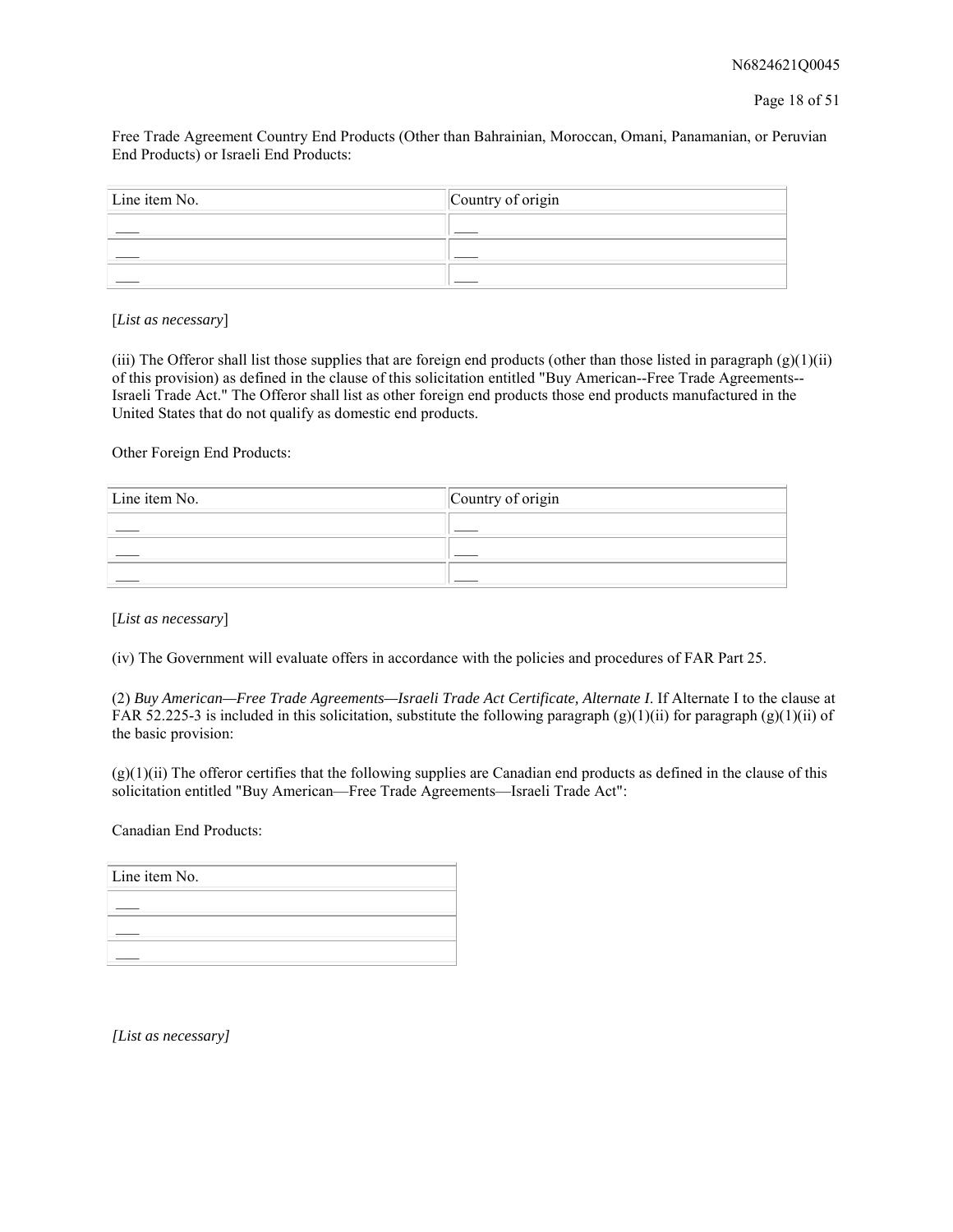(3) *Buy American—Free Trade Agreements—Israeli Trade Act Certificate, Alternate II.* If Alternate II to the clause at FAR 52.225-3 is included in this solicitation, substitute the following paragraph  $(g)(1)(ii)$  for paragraph  $(g)(1)(ii)$ of the basic provision:

 $(g)(1)(ii)$  The offeror certifies that the following supplies are Canadian end products or Israeli end products as defined in the clause of this solicitation entitled "Buy American--Free Trade Agreements--Israeli Trade Act":

Canadian or Israeli End Products:

| Line item No. | Country of origin |
|---------------|-------------------|
|               |                   |
|               |                   |
|               |                   |

[*List as necessary*]

(4) *Buy American—Free Trade Agreements—Israeli Trade Act Certificate, Alternate III.* If Alternate III to the clause at 52.225-3 is included in this solicitation, substitute the following paragraph (g)(1)(ii) for paragraph (g)(1)(ii) of the basic provision:

 $(g)(1)(ii)$  The offeror certifies that the following supplies are Free Trade Agreement country end products (other than Bahrainian, Korean, Moroccan, Omani, Panamanian, or Peruvian end products) or Israeli end products as defined in the clause of this solicitation entitled "Buy American—Free Trade Agreements—Israeli Trade Act":

Free Trade Agreement Country End Products (Other than Bahrainian, Korean, Moroccan, Omani, Panamanian, or Peruvian End Products) or Israeli End Products:

| Line item No. | Country of origin |
|---------------|-------------------|
|               |                   |
|               |                   |
|               |                   |

[*List as necessary*]

(5) *Trade Agreements Certificate*. (Applies only if the clause at FAR 52.225-5, Trade Agreements, is included in this solicitation.)

(i) The offeror certifies that each end product, except those listed in paragraph  $(g)(5)(ii)$  of this provision, is a U.S.made or designated country end product as defined in the clause of this solicitation entitled "Trade Agreements."

(ii) The offeror shall list as other end products those end products that are not U.S.-made or designated country end products.

Other End Products

| Line item | of origin |
|-----------|-----------|
| No.       | .Country  |
|           |           |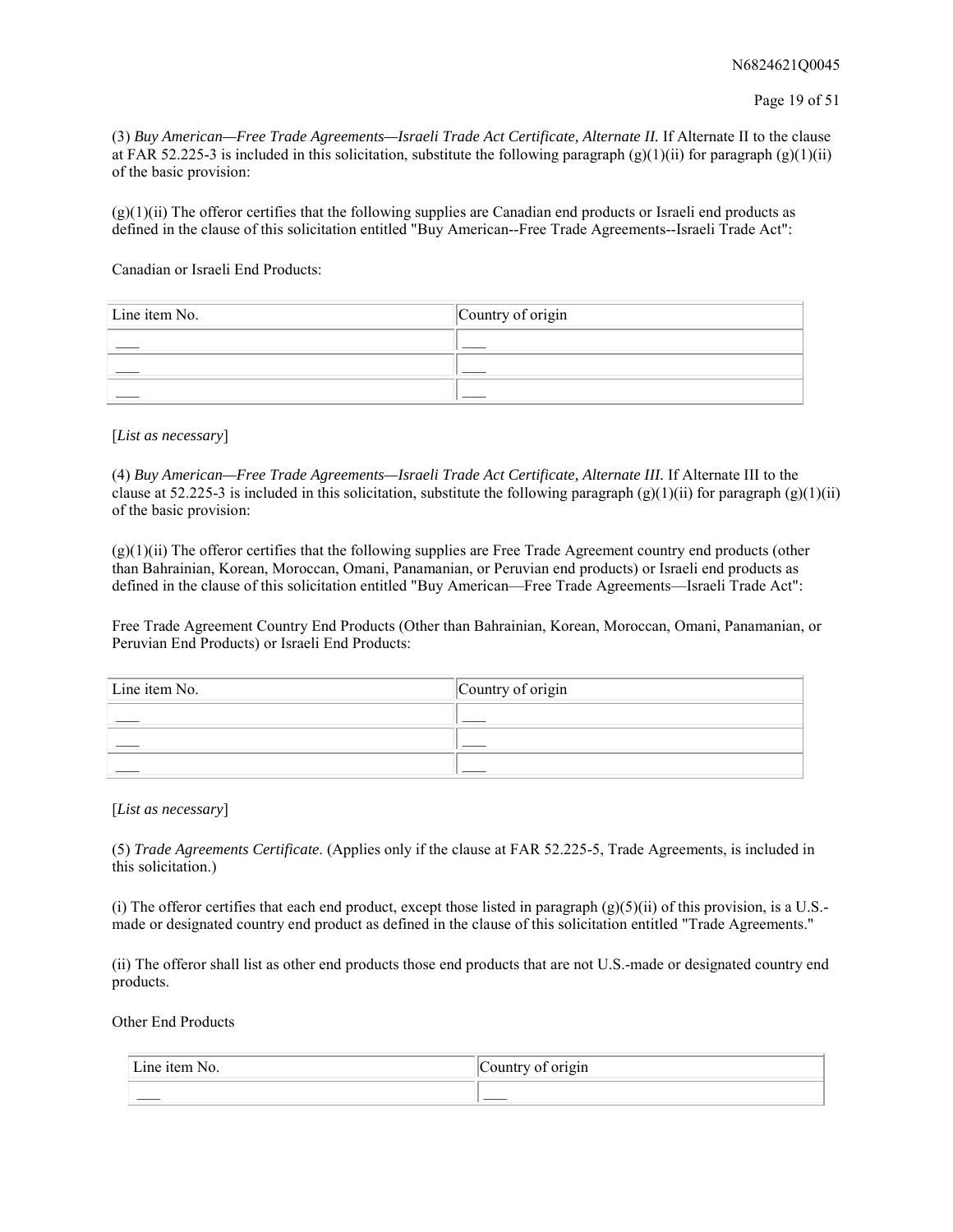### N6824621Q0045

Page 20 of 51

| the contract of the contract of the contract of the contract of the contract of the contract of the contract of |  |
|-----------------------------------------------------------------------------------------------------------------|--|
|                                                                                                                 |  |
|                                                                                                                 |  |
|                                                                                                                 |  |

[*List as necessary*]

(iii) The Government will evaluate offers in accordance with the policies and procedures of FAR Part 25. For line items covered by the WTO GPA, the Government will evaluate offers of U.S.-made or designated country end products without regard to the restrictions of the Buy American statute. The Government will consider for award only offers of U.S.-made or designated country end products unless the Contracting Officer determines that there are no offers for such products or that the offers for such products are insufficient to fulfill the requirements of the solicitation.

(h) *Certification Regarding Responsibility Matters (Executive Order 12689)*. (Applies only if the contract value is expected to exceed the simplified acquisition threshold.) The offeror certifies, to the best of its knowledge and belief, that the offeror and/or any of its principals--

(1) [ \_\_\_ ] Are, [ \_\_\_ ] are not presently debarred, suspended, proposed for debarment, or declared ineligible for the award of contracts by any Federal agency;

(2) [ \_\_\_ ] Have, [ \_\_\_ ] have not, within a three-year period preceding this offer, been convicted of or had a civil judgment rendered against them for: commission of fraud or a criminal offense in connection with obtaining, attempting to obtain, or performing a Federal, state or local government contract or subcontract; violation of Federal or state antitrust statutes relating to the submission of offers; or commission of embezzlement, theft, forgery, bribery, falsification or destruction of records, making false statements, tax evasion, violating Federal criminal tax laws, or receiving stolen property; and

(3) [ \_\_\_ ] Are, [ \_\_\_ ] are not presently indicted for, or otherwise criminally or civilly charged by a Government entity with, commission of any of these offenses enumerated in paragraph (h)(2) of this clause; and

(4) [ \_\_\_ ] Have, [ \_\_\_ ] have not, within a three-year period preceding this offer, been notified of any delinquent Federal taxes in an amount that exceeds the threshold at  $9.104-5(a)(2)$  for which the liability remains unsatisfied.

(i) Taxes are considered delinquent if both of the following criteria apply:

(A) *The tax liability is finally determined.* The liability is finally determined if it has been assessed. A liability is not finally determined if there is a pending administrative or judicial challenge. In the case of a judicial challenge to the liability, the liability is not finally determined until all judicial appeal rights have been exhausted.

(B) *The taxpayer is delinquent in making payment.* A taxpayer is delinquent if the taxpayer has failed to pay the tax liability when full payment was due and required. A taxpayer is not delinquent in cases where enforced collection action is precluded.

(ii) Examples.

(A) The taxpayer has received a statutory notice of deficiency, under I.R.C. §6212, which entitles the taxpayer to seek Tax Court review of a proposed tax deficiency. This is not a delinquent tax because it is not a final tax liability. Should the taxpayer seek Tax Court review, this will not be a final tax liability until the taxpayer has exercised all judicial appear rights.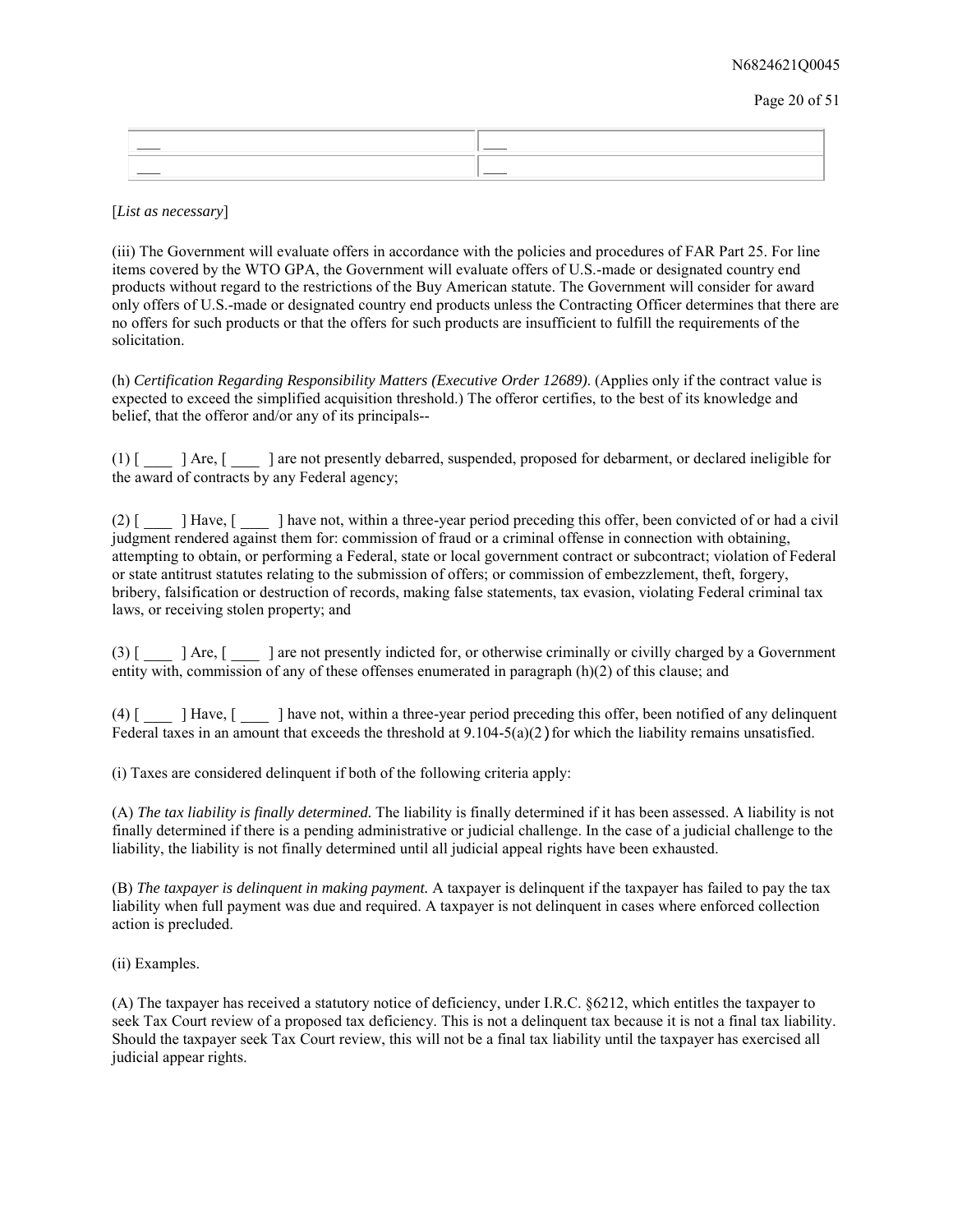(B) The IRS has filed a notice of Federal tax lien with respect to an assessed tax liability, and the taxpayer has been issued a notice under I.R.C. §6320 entitling the taxpayer to request a hearing with the IRS Office of Appeals Contesting the lien filing, and to further appeal to the Tax Court if the IRS determines to sustain the lien filing. In the course of the hearing, the taxpayer is entitled to contest the underlying tax liability because the taxpayer has had no prior opportunity to contest the liability. This is not a delinquent tax because it is not a final tax liability. Should the taxpayer seek tax court review, this will not be a final tax liability until the taxpayer has exercised all judicial appeal rights.

(C) The taxpayer has entered into an installment agreement pursuant to I.R.C. §6159. The taxpayer is making timely payments and is in full compliance with the agreement terms. The taxpayer is not delinquent because the taxpayer is not currently required to make full payment.

(D) The taxpayer has filed for bankruptcy protection. The taxpayer is not delinquent because enforced collection action is stayed under 11 U.S.C. §362 (the Bankruptcy Code).

(i) Certification Regarding Knowledge of Child Labor for Listed End Products (Executive Order 13126). [The Contracting Officer must list in paragraph (i)(1) any end products being acquired under this solicitation that are included in the List of Products Requiring Contractor Certification as to Forced or Indentured Child Labor, unless excluded at 22.1503(b).]

### (1) Listed End Product

| Listed end product | Listed countries of origin |
|--------------------|----------------------------|
|                    |                            |
|                    |                            |
|                    |                            |

(2) Certification. [If the Contracting Officer has identified end products and countries of origin in paragraph (i)(1) of this provision, then the offeror must certify to either (i)(2)(i) or (i)(2)(ii) by checking the appropriate block.]

 $\int$  (i) The offeror will not supply any end product listed in paragraph (i)(1) of this provision that was mined, produced, or manufactured in the corresponding country as listed for that product.

 $[\_\_]$   $[i]$  The offeror may supply an end product listed in paragraph (i)(1) of this provision that was mined, produced, or manufactured in the corresponding country as listed for that product. The offeror certifies that is has made a good faith effort to determine whether forced or indentured child labor was used to mine, produce, or manufacture any such end product furnished under this contract. On the basis of those efforts, the offeror certifies that it is not aware of any such use of child labor.

(j) *Place of manufacture.* (Does not apply unless the solicitation is predominantly for the acquisition of manufactured end products.) For statistical purposes only, the offeror shall indicate whether the place of manufacture of the end products it expects to provide in response to this solicitation is predominantly—

(1) [ \_\_\_ ] In the United States (Check this box if the total anticipated price of offered end products manufactured in the United States exceeds the total anticipated price of offered end products manufactured outside the United States); or

(2) [  $\Box$  ] Outside the United States.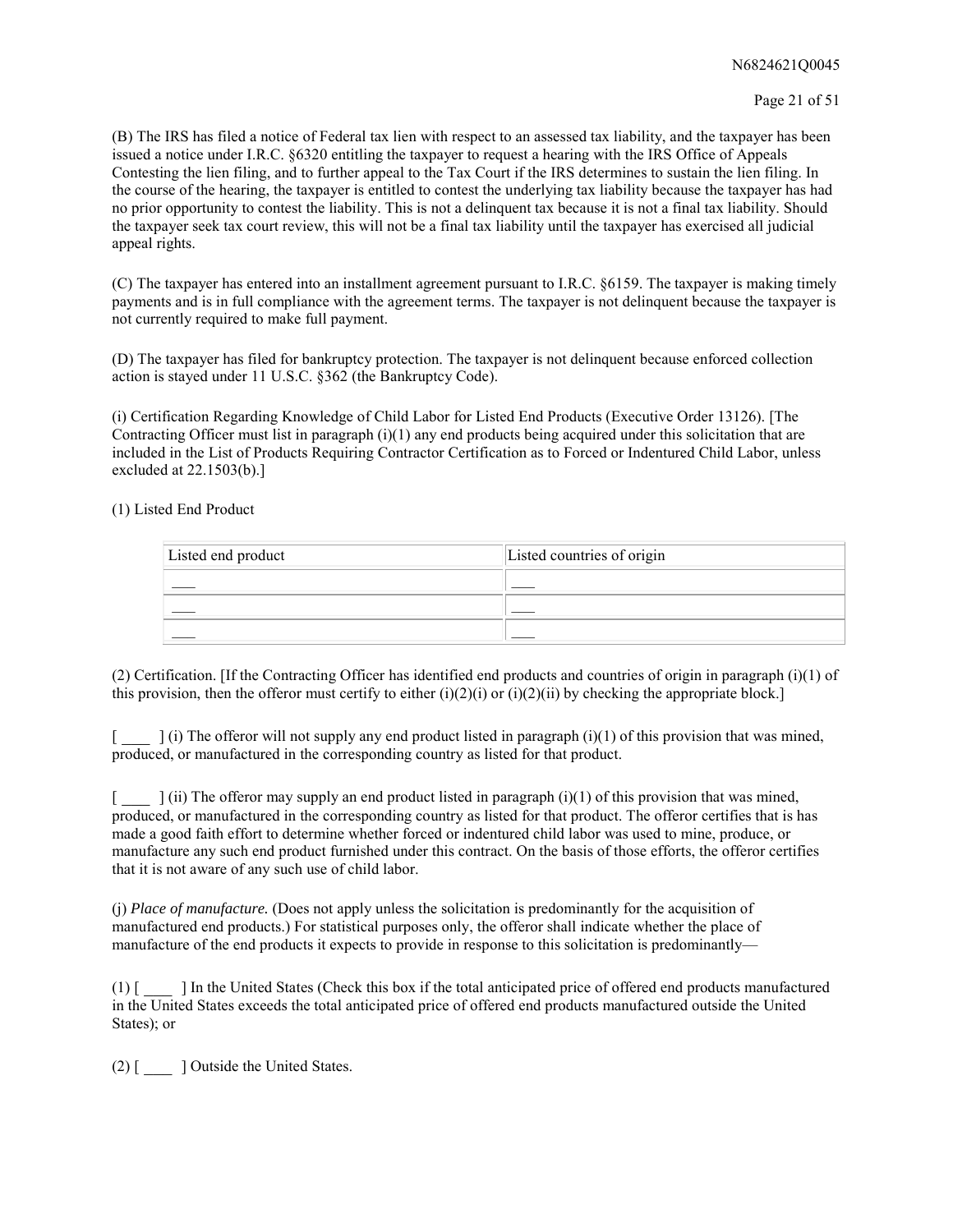(k) Certificates regarding exemptions from the application of the Service Contract Labor Standards. (Certification by the offeror as to its compliance with respect to the contract also constitutes its certification as to compliance by its subcontractor if it subcontracts out the exempt services.) [The contracting officer is to check a box to indicate if paragraph  $(k)(1)$  or  $(k)(2)$  applies.]

(1) [ \_\_\_ ] Maintenance, calibration, or repair of certain equipment as described in FAR 22.1003-4(c)(1). The offeror [ \_\_\_ ] does [ \_\_\_ ] does not certify that—

(i) The items of equipment to be serviced under this contract are used regularly for other than Governmental purposes and are sold or traded by the offeror (or subcontractor in the case of an exempt subcontract) in substantial quantities to the general public in the course of normal business operations;

(ii) The services will be furnished at prices which are, or are based on, established catalog or market prices (see FAR  $22.1003-4(c)(2)(ii)$  for the maintenance, calibration, or repair of such equipment; and

(iii) The compensation (wage and fringe benefits) plan for all service employees performing work under the contract will be the same as that used for these employees and equivalent employees servicing the same equipment of commercial customers.

(2)  $\left[\begin{array}{c} 2 \end{array}\right]$  Certain services as described in FAR 22.1003-4(d)(1). The offeror  $\left[\begin{array}{c} 2 \end{array}\right]$  does  $\left[\begin{array}{c} 2 \end{array}\right]$  does not certify that—

(i) The services under the contract are offered and sold regularly to non-Governmental customers, and are provided by the offeror (or subcontractor in the case of an exempt subcontract) to the general public in substantial quantities in the course of normal business operations;

(ii) The contract services will be furnished at prices that are, or are based on, established catalog or market prices (see FAR 22.1003-4(d)(2)(iii));

(iii) Each service employee who will perform the services under the contract will spend only a small portion of his or her time (a monthly average of less than 20 percent of the available hours on an annualized basis, or less than 20 percent of available hours during the contract period if the contract period is less than a month) servicing the Government contract; and

(iv) The compensation (wage and fringe benefits) plan for all service employees performing work under the contract is the same as that used for these employees and equivalent employees servicing commercial customers.

(3) If paragraph  $(k)(1)$  or  $(k)(2)$  of this clause applies—

(i) If the offeror does not certify to the conditions in paragraph  $(k)(1)$  or  $(k)(2)$  and the Contracting Officer did not attach a Service Contract Labor Standards wage determination to the solicitation, the offeror shall notify the Contracting Officer as soon as possible; and

(ii) The Contracting Officer may not make an award to the offeror if the offeror fails to execute the certification in paragraph (k)(1) or (k)(2) of this clause or to contact the Contracting Officer as required in paragraph (k)(3)(i) of this clause.

(l) *Taxpayer identification number (TIN) (26 U.S.C. 6109, 31 U.S.C. 7701)*. (Not applicable if the offeror is required to provide this information to SAM to be eligible for award.)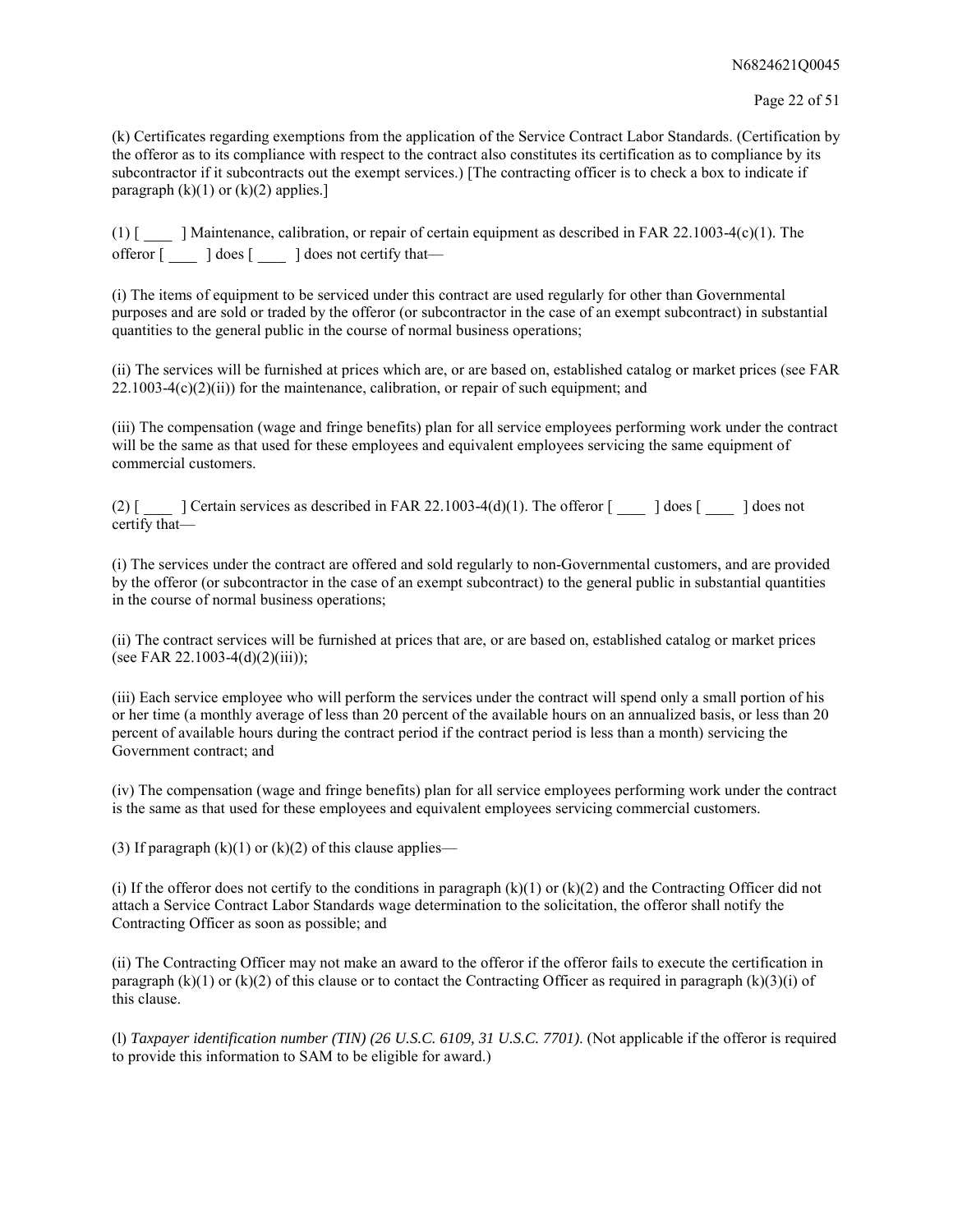(1) All offerors must submit the information required in paragraphs  $(1)(3)$  through  $(1)(5)$  of this provision to comply with debt collection requirements of 31 U.S.C. 7701(c) and 3325(d), reporting requirements of 26 U.S.C. 6041, 6041A, and 6050M, and implementing regulations issued by the Internal Revenue Service (IRS).

(2) The TIN may be used by the government to collect and report on any delinquent amounts arising out of the offeror's relationship with the Government (31 U.S.C. 7701(c)(3)). If the resulting contract is subject to the payment reporting requirements described in FAR 4.904, the TIN provided hereunder may be matched with IRS records to verify the accuracy of the offeror's TIN.

(3) Taxpayer Identification Number (TIN).

 $[$   $\Box$  ] TIN:  $\Box$ .

[  $\Box$  ] TIN has been applied for.

[ \_\_\_ ] TIN is not required because:

[  $\Box$  ] Offeror is a nonresident alien, foreign corporation, or foreign partnership that does not have income effectively connected with the conduct of a trade or business in the United States and does not have an office or place of business or a fiscal paying agent in the United States;

[  $\Box$  ] Offeror is an agency or instrumentality of a foreign government;

[  $\Box$  ] Offeror is an agency or instrumentality of the Federal Government;

- (4) Type of organization.
- [ \_\_\_ ] Sole proprietorship;
- [ \_\_\_ ] Partnership;
- [ \_\_\_ ] Corporate entity (not tax-exempt);
- [ \_\_\_ ] Corporate entity (tax-exempt);
- [  $\Box$  ] Government entity (Federal, State, or local);
- [  $\blacksquare$  ] Foreign government;
- [ \_\_\_ ] International organization per 26 CFR 1.6049-4;
- $[\underline{\hspace{1cm}}]$  Other  $\phantom{\hspace{1cm}}$ .

(5) Common parent.

[  $\Box$  ] Offeror is not owned or controlled by a common parent: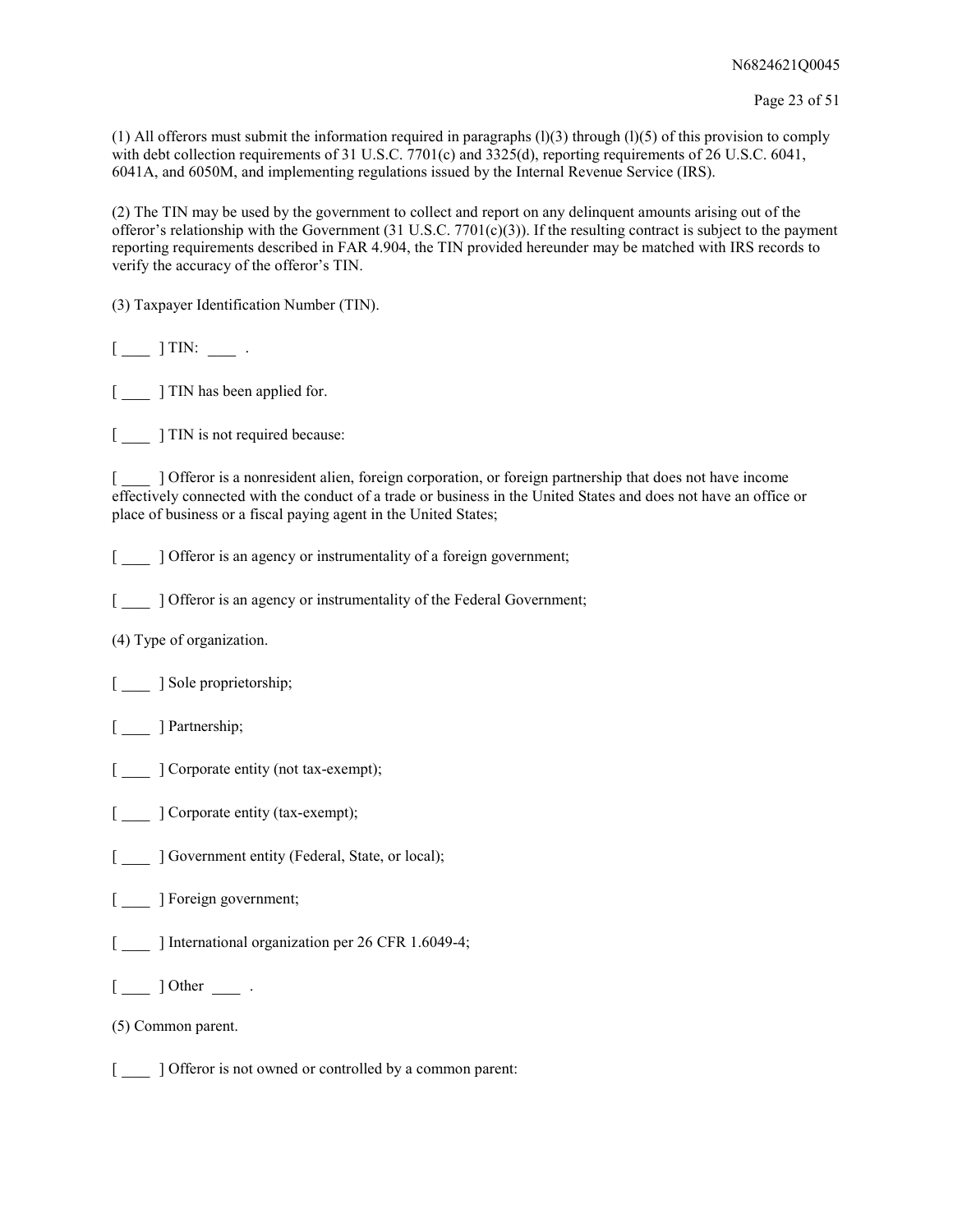Page 24 of 51

[  $\Box$  ] Name and TIN of common parent:

Name

TIN \_\_\_

(m) *Restricted business operations in Sudan*. By submission of its offer, the offeror certifies that the offeror does not conduct any restricted business operations in Sudan.

(n) Prohibition on Contracting with Inverted Domestic Corporations—

(1) Government agencies are not permitted to use appropriated (or otherwise made available) funds for contracts with either an inverted domestic corporation, or a subsidiary of an inverted domestic corporation, unless the exception at 9.108-2(b) applies or the requirement is waived in accordance with the procedures at 9.108-4.

(2) Representation. The Offeror represents that--

(i) It  $\begin{bmatrix} \cdot & \cdot & \cdot \\ \cdot & \cdot & \cdot \\ \cdot & \cdot & \cdot \end{bmatrix}$  is not an inverted domestic corporation; and

(ii) It [ \_\_\_ ] is, [ \_\_\_ ] is not a subsidiary of an inverted domestic corporation.

(o) Prohibition on contracting with entities engaging in certain activities or transactions relating to Iran.

(1) The offeror shall email questions concerning sensitive technology to the Department of State at CISADA106@state.gov.

(2) Representation and Certification. Unless a waiver is granted or an exception applies as provided in paragraph (o)(3) of this provision, by submission of its offer, the offeror—

(i) Represents, to the best of its knowledge and belief, that the offeror does not export any sensitive technology to the government of Iran or any entities or individuals owned or controlled by, or acting on behalf or at the direction of, the government of Iran;

(ii) Certifies that the offeror, or any person owned or controlled by the offeror, does not engage in any activities for which sanctions may be imposed under section 5 of the Iran Sanctions Act; and

(iii) Certifies that the offeror, and any person owned or controlled by the offeror, does not knowingly engage in any transaction that exceeds the threshold at FAR 25.703-2(a)(2) with Iran's Revolutionary Guard Corps or any of its officials, agents, or affiliates, the property and interests in property of which are blocked pursuant to the International Emergency Economic Powers Act (50(U.S.C. 1701 et seq.) (see OFAC's Specially Designated Nationals and Blocked Persons List at https://www.treasury.gov/resource-center/sanctions/SDN-List/Pages/default.aspx).

(3) The representation and certification requirements of paragraph ( $o(2)$ ) of this provision do not apply if—

(i) This solicitation includes a trade agreements certification (e.g.,  $52.212-3(g)$  or a comparable agency provision); and

(ii) The offeror has certified that all the offered products to be supplied are designated country end products.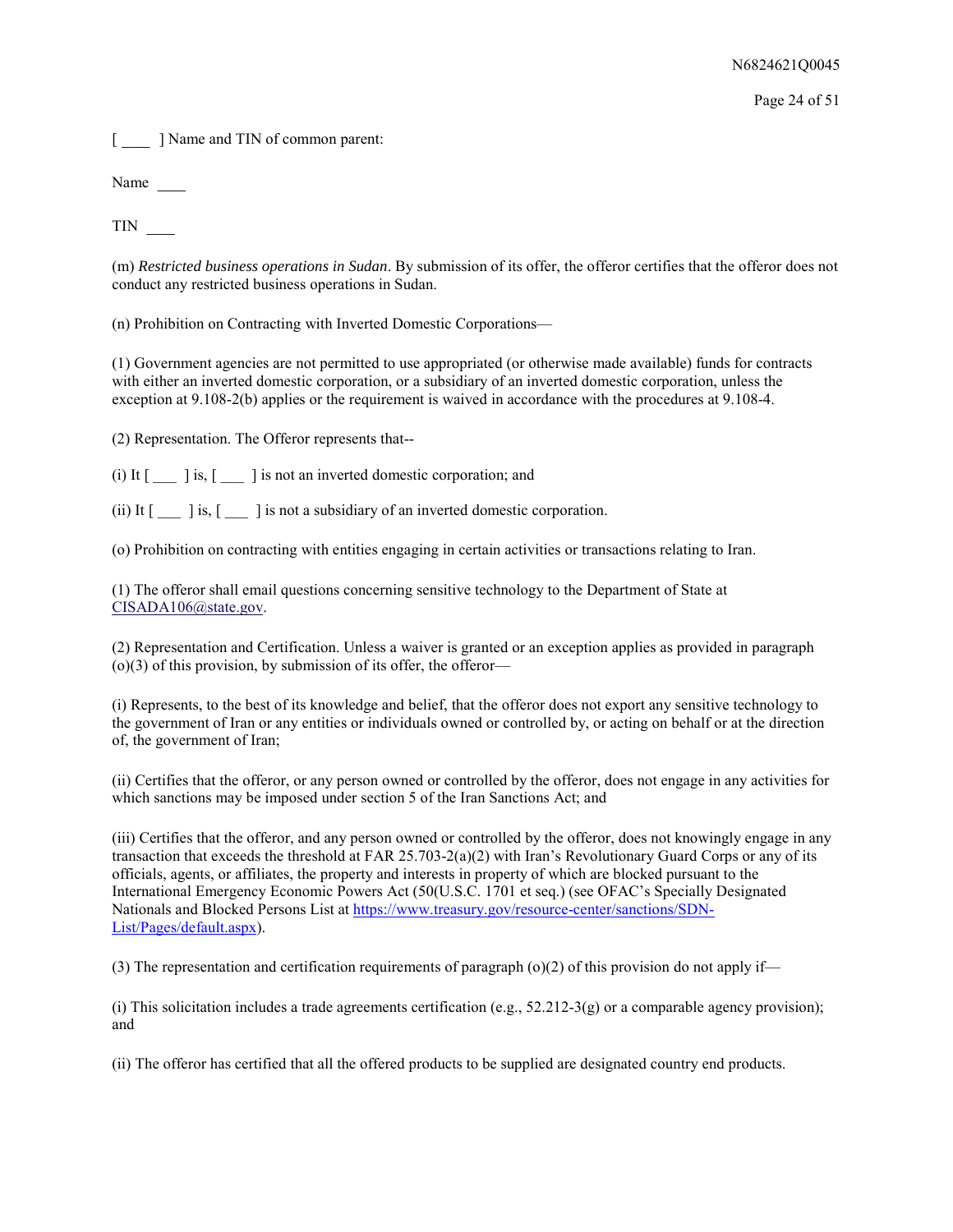(p) Ownership or Control of Offeror. (Applies in all solicitations when there is a requirement to be registered in SAM or a requirement to have a unique entity identifier in the solicitation.

(1) The Offeror represents that it [ \_\_\_ ] has or [ \_\_\_ ] does not have an immediate owner. If the Offeror has more than one immediate owner (such as a joint venture), then the Offeror shall respond to paragraph (2) and if applicable, paragraph (3) of this provision for each participant in the joint venture.

(2) If the Offeror indicates "has" in paragraph  $(p)(1)$  of this provision, enter the following information:

Immediate owner CAGE code:

Immediate owner legal name:

(Do not use a "doing business as" name) Is the immediate owner owned or controlled by another entity:  $\Box$  Yes or  $\Box$  No.

(3) If the Offeror indicates "yes" in paragraph  $(p)(2)$  of this provision, indicating that the immediate owner is owned

or controlled by another entity, then enter the following information:

Highest-level owner CAGE code:

Highest-level owner legal name:

(Do not use a "doing business as" name)

(q) Representation by Corporations Regarding Delinquent Tax Liability or a Felony Conviction under any Federal Law.

(1) As required by sections 744 and 745 of Division E of the Consolidated and Further Continuing Appropriations Act, 2015 (Pub. L. 113-235), and similar provisions, if contained in subsequent appropriations acts, The Government will not enter into a contract with any corporation that—

(i) Has any unpaid Federal tax liability that has been assessed, for which all judicial and administrative remedies have been exhausted or have lapsed, and that is not being paid in a timely manner pursuant to an agreement with the authority responsible for collecting the tax liability, where the awarding agency is aware of the unpaid tax liability, unless an agency has considered suspension or debarment of the corporation and made a determination that suspension or debarment is not necessary to protect the interests of the Government; or

(ii) Was convicted of a felony criminal violation under any Federal law within the preceding 24 months, where the awarding agency is aware of the conviction, unless an agency has considered suspension or debarment of the corporation and made a determination that this action is not necessary to protect the interests of the Government.

(2) The Offeror represents that—

(i) It is  $\Box$  is not  $\Box$  a corporation that has any unpaid Federal tax liability that has been assessed, for which all judicial and administrative remedies have been exhausted or have lapsed, and that is not being paid in a timely manner pursuant to an agreement with the authority responsible for collecting the tax liability; and

(ii) It is  $\Box$  is not  $\Box$  a corporation that was convicted of a felony criminal violation under a Federal law within the preceding 24 months.

(r) Predecessor of Offeror. (Applies in all solicitations that include the provision at 52.204-16, Commercial and Government Entity Code Reporting.)

(1) The Offeror represents that it [ \_\_\_ ] is or [ \_\_\_ ] is not a successor to a predecessor that held a Federal contract or grant within the last three years.

(2) If the Offeror has indicated "is" in paragraph (r)(1) of this provision, enter the following information for all predecessors that held a Federal contract or grant within the last three years (if more than one predecessor, list in reverse chronological order):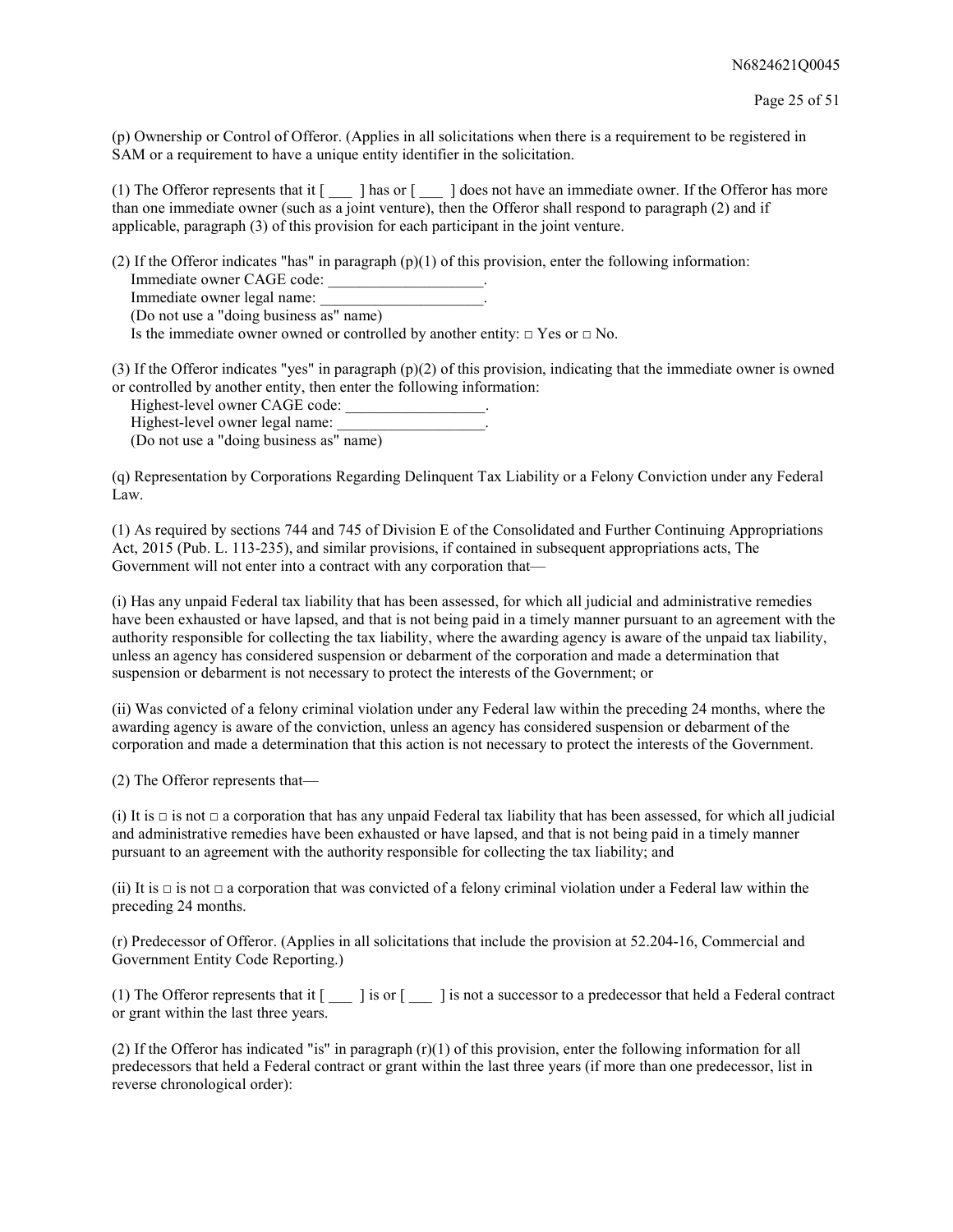Predecessor CAGE code: (or mark "Unknown").

Predecessor legal name:  $\qquad \qquad$ .

(Do not use a "doing business as" name).

(t) Public Disclosure of Greenhouse Gas Emissions and Reduction Goals. Applies in all solicitations that require offerors to register in SAM (12.301(d)(1)).

(1) This representation shall be completed if the Offeror received \$7.5 million or more in contract awards in the prior Federal fiscal year. The representation is optional if the Offeror received less than \$7.5 million in Federal contract awards in the prior Federal fiscal year.

(2) Representation. [Offeror to check applicable block(s) in paragraph  $(t)(2)(i)$  and  $(ii)$ ]. (i) The Offeror (itself or through its immediate owner or highest-level owner) [ \_\_\_ ] does, [ \_\_\_ ] does not publicly disclose greenhouse gas emissions, i.e., makes available on a publicly accessible Web site the results of a greenhouse gas inventory, performed in accordance with an accounting standard with publicly available and consistently applied criteria, such as the Greenhouse Gas Protocol Corporate Standard.

(ii) The Offeror (itself or through its immediate owner or highest-level owner) [ \_\_\_ ] does, [ \_\_\_ ] does not publicly disclose a quantitative greenhouse gas emissions reduction goal, i.e., make available on a publicly accessible Web site a target to reduce absolute emissions or emissions intensity by a specific quantity or percentage.

(iii) A publicly accessible Web site includes the Offeror's own Web site or a recognized, third-party greenhouse gas emissions reporting program.

(3) If the Offeror checked "does" in paragraphs  $(t)(2)(i)$  or  $(t)(2)(ii)$  of this provision, respectively, the Offeror shall provide the publicly accessible Web site(s) where greenhouse gas emissions and/or reduction goals are reported:  $\frac{1}{2}$ 

(u)(1) In accordance with section 743 of Division E, Title VII, of the Consolidated and Further Continuing Appropriations Act, 2015 (Pub. L. 113-235) and its successor provisions in subsequent appropriations acts (and as extended in continuing resolutions), Government agencies are not permitted to use appropriated (or otherwise made available) funds for contracts with an entity that requires employees or subcontractors of such entity seeking to report waste, fraud, or abuse to sign internal confidentiality agreements or statements prohibiting or otherwise restricting such employees or subcontractors from lawfully reporting such waste, fraud, or abuse to a designated investigative or law enforcement representative of a Federal department or agency authorized to receive such information.

(2) The prohibition in paragraph  $(u)(1)$  of this provision does not contravene requirements applicable to Standard Form 312 (Classified Information Nondisclosure Agreement), Form 4414 (Sensitive Compartmented Information Nondisclosure Agreement), or any other form issued by a Federal department or agency governing the nondisclosure of classified information.

(3) Representation. By submission of its offer, the Offeror represents that it will not require its employees or subcontractors to sign or comply with internal confidentiality agreements or statements prohibiting or otherwise restricting such employees or subcontractors from lawfully reporting waste, fraud, or abuse related to the performance of a Government contract to a designated investigative or law enforcement representative of a Federal department or agency authorized to receive such information (e.g., agency Office of the Inspector General).

(v) Covered Telecommunications Equipment or Services--Representation. Section 889(a)(1)(A) and section 889 (a)(1)(B) of Public Law 115-232.

(1) The Offeror shall review the list of excluded parties in the System for Award Management (SAM) (https://www.sam.gov) for entities excluded from receiving federal awards for "covered telecommunications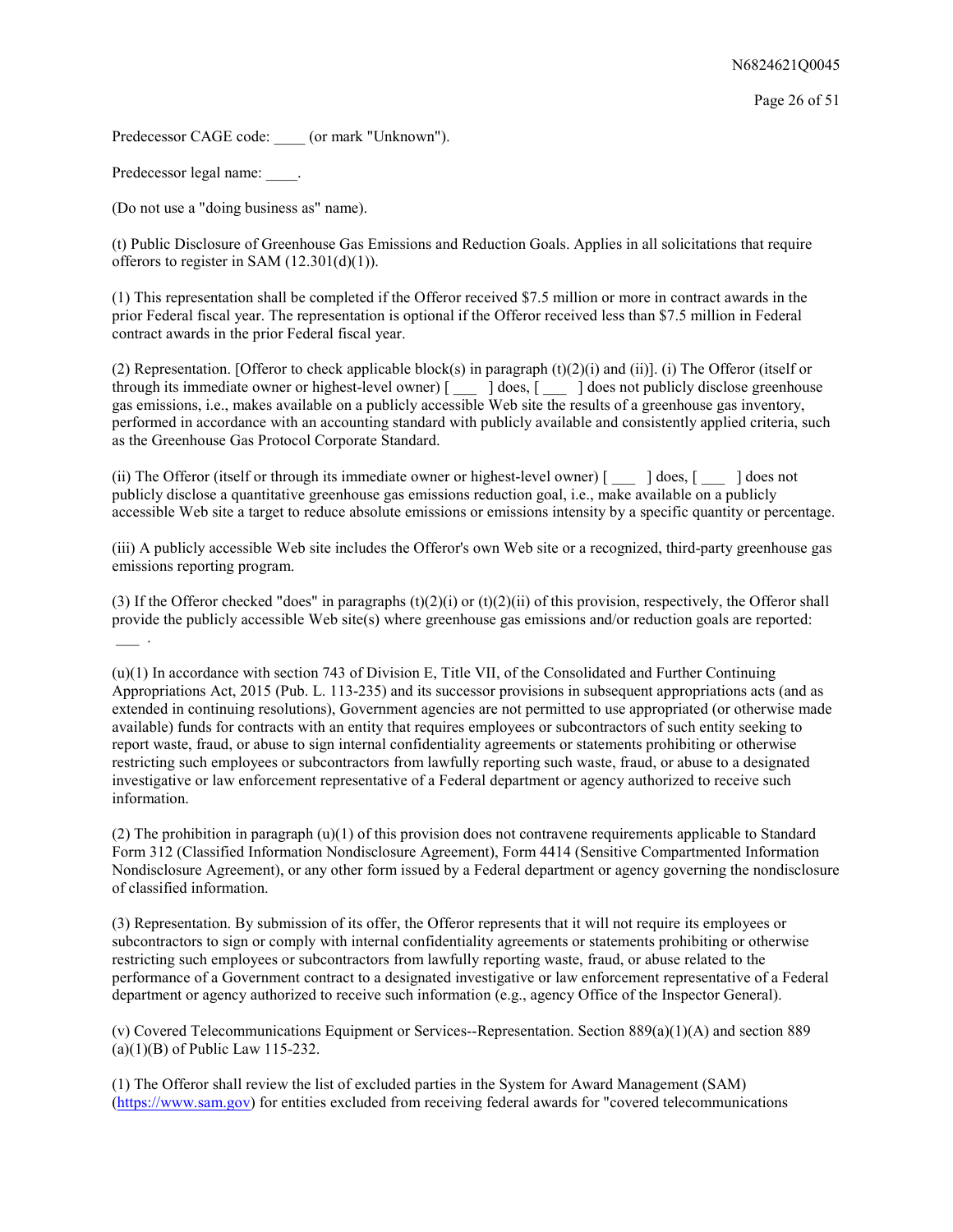Page 27 of 51

equipment or services".

(2) The Offeror represents that--

(i) It [ \_\_\_ ] does, [ \_\_\_ ] does not provide covered telecommunications equipment or services as a part of its offered products or services to the Government in the performance of any contract, subcontract, or other contractual instrument.

(ii) After conducting a reasonable inquiry for purposes of this representation, that it [ \_\_\_ ] does, [ \_\_\_ ] does not use covered telecommunications equipment or services, or any equipment, system, or service that uses covered telecommunications equipment or services.

(End of provision)

### 52.212-5 CONTRACT TERMS AND CONDITIONS REQUIRED TO IMPLEMENT STATUTES OR EXECUTIVE ORDERS--COMMERCIAL ITEMS (JUL 2021)

(a) The Contractor shall comply with the following Federal Acquisition Regulation (FAR) clauses, which are incorporated in this contract by reference, to implement provisions of law or Executive orders applicable to acquisitions of commercial items:

(1) 52.203-19, Prohibition on Requiring Certain Internal Confidentiality Agreements or Statements (JAN 2017) (section 743 of Division E, Title VII, of the Consolidated and Further Continuing Appropriations Act, 2015 (Pub. L. 113-235) and its successor provisions in subsequent appropriations acts (and as extended in continuing resolutions)).

(2) 52.204-23, Prohibition on Contracting for Hardware, Software, and Services Developed or Provided by Kaspersky Lab and Other Covered Entities (Jul 2018) (Section 1634 of Pub. L. 115-91).

(3) 52.204-25, Prohibition on Contracting for Certain Telecommunications and Video Surveillance Services or Equipment. (AUG 2020) (Section 889(a)(1)(A) of Pub. L. 115-232).

(4) 52.209-10, Prohibition on Contracting with Inverted Domestic Corporations (Nov 2015).

(5) 52.233-3, Protest After Award (AUG 1996) (31 U.S.C. 3553).

(6) 52.233-4, Applicable Law for Breach of Contract Claim (OCT 2004) (Public Laws 108-77 and 108-78 (19 U.S.C. 3805 note)).

(b) The Contractor shall comply with the FAR clauses in this paragraph (b) that the Contracting Officer has indicated as being incorporated in this contract by reference to implement provisions of law or Executive orders applicable to acquisitions of commercial items: (Contracting Officer check as appropriate.)

 \_\_\_ (1) 52.203-6, Restrictions on Subcontractor Sales to the Government (JUN 2020), with Alternate I (Oct 1995) (41 U.S.C. 4704 and 10 U.S.C. 2402).

\_\_\_\_ (2) 52.203-13, Contractor Code of Business Ethics and Conduct (JUN 2020) (41 U.S.C. 3509).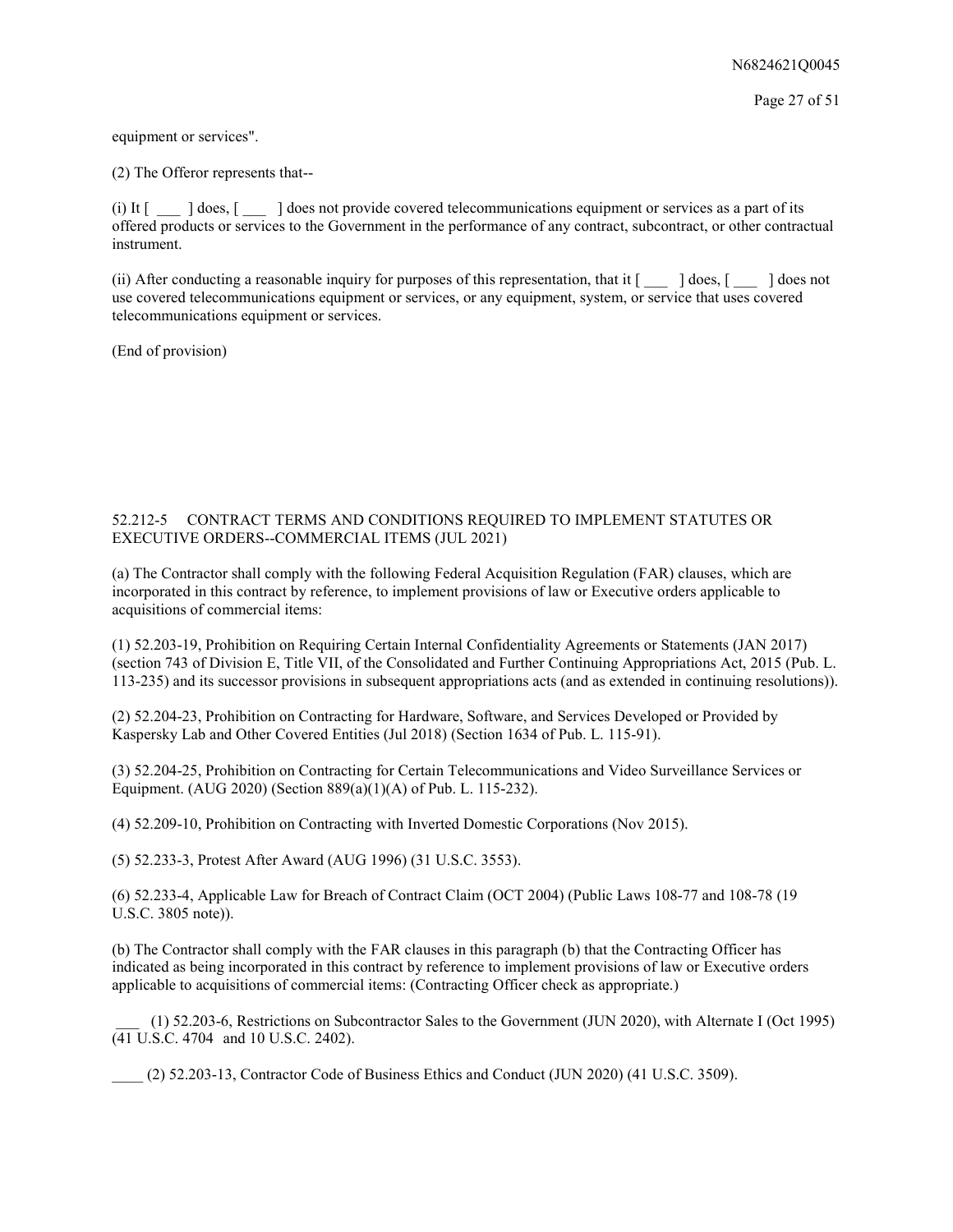\_\_\_\_ (3) 52.203-15, Whistleblower Protections under the American Recovery and Reinvestment Act of 2009 (JUN 2010) (Section 1553 of Pub. L. 111-5). (Applies to contracts funded by the American Recovery and Reinvestment Act of 2009.)

X (4) 52.204-10, Reporting Executive Compensation and First-Tier Subcontract Awards (JUN 2020) (Pub. L. 109-282) (31 U.S.C. 6101 note).

 $\qquad$  (5) [Reserved]

\_\_\_ (6) 52.204-14, Service Contract Reporting Requirements (Oct 2016) (Pub. L. 111-117, section 743 of Div.  $C$ ).

\_\_\_ (7) 52.204-15, Service Contract Reporting Requirements for Indefinite-Delivery Contracts (Oct 2016) (Pub. L. 111-117, section 743 of Div. C).

X (8) 52.209-6, Protecting the Government's Interest When Subcontracting with Contractors Debarred, Suspended, or Proposed for Debarment. (JUN 2020) (31 U.S.C. 6101 note).

\_\_\_\_ (9) 52.209-9, Updates of Publicly Available Information Regarding Responsibility Matters (OCT 2018) (41 U.S.C. 2313).

\_\_\_\_ (10) [Reserved]

 $(11)(i)$  52.219-3, Notice of HUBZone Set-Aside or Sole-Source Award (MAR 2020) (15 U.S.C. 657a).

\_\_\_\_ (ii) Alternate I (MAR 2020) of 52.219-3.

\_\_\_\_ (12) (i) 52.219-4, Notice of Price Evaluation Preference for HUBZone Small Business Concerns (MAR 2020) (if the offeror elects to waive the preference, it shall so indicate in its offer) (15 U.S.C. 657a).

\_\_\_\_ (ii) Alternate I (MAR 2020) of 52.219-4.

- \_\_\_\_ (14)(i) 52.219-6, Notice of Total Small Business Set-Aside (NOV 2020) (15 U.S.C. 644).
- \_\_\_\_ (ii) Alternate I (MAR 2020) of 52.219-6.
- \_\_\_\_ (15)(i) 52.219-7, Notice of Partial Small Business Set-Aside (NOV 2020) (15 U.S.C. 644).
- \_\_\_\_ (ii) Alternate I (MAR 2020) of 52.219-7.
- \_\_\_\_ (16) 52.219-8, Utilization of Small Business Concerns (OCT 2018) (15 U.S.C. 637(d)(2) and (3)).
- \_\_\_\_ (17)(i) 52.219-9, Small Business Subcontracting Plan (JUN 2020) (15 U.S.C. 637(d)(4)).
- \_\_\_\_ (ii) Alternate I (NOV 2016) of 52.219-9.
- \_\_\_\_ (iii) Alternate II (NOV 2016) of 52.219-9.
- \_\_\_\_ (iv) Alternate III (JUN 2020) of 52.219-9.
- \_\_\_\_ (v) Alternate IV (JUN 2020) of 52.219-9.
- \_\_\_\_ (18) (i) 52.219-13, Notice of Set-Aside of Orders (MAR 2020) (15 U.S.C. 644(r)).

 $(13)$  [Reserved]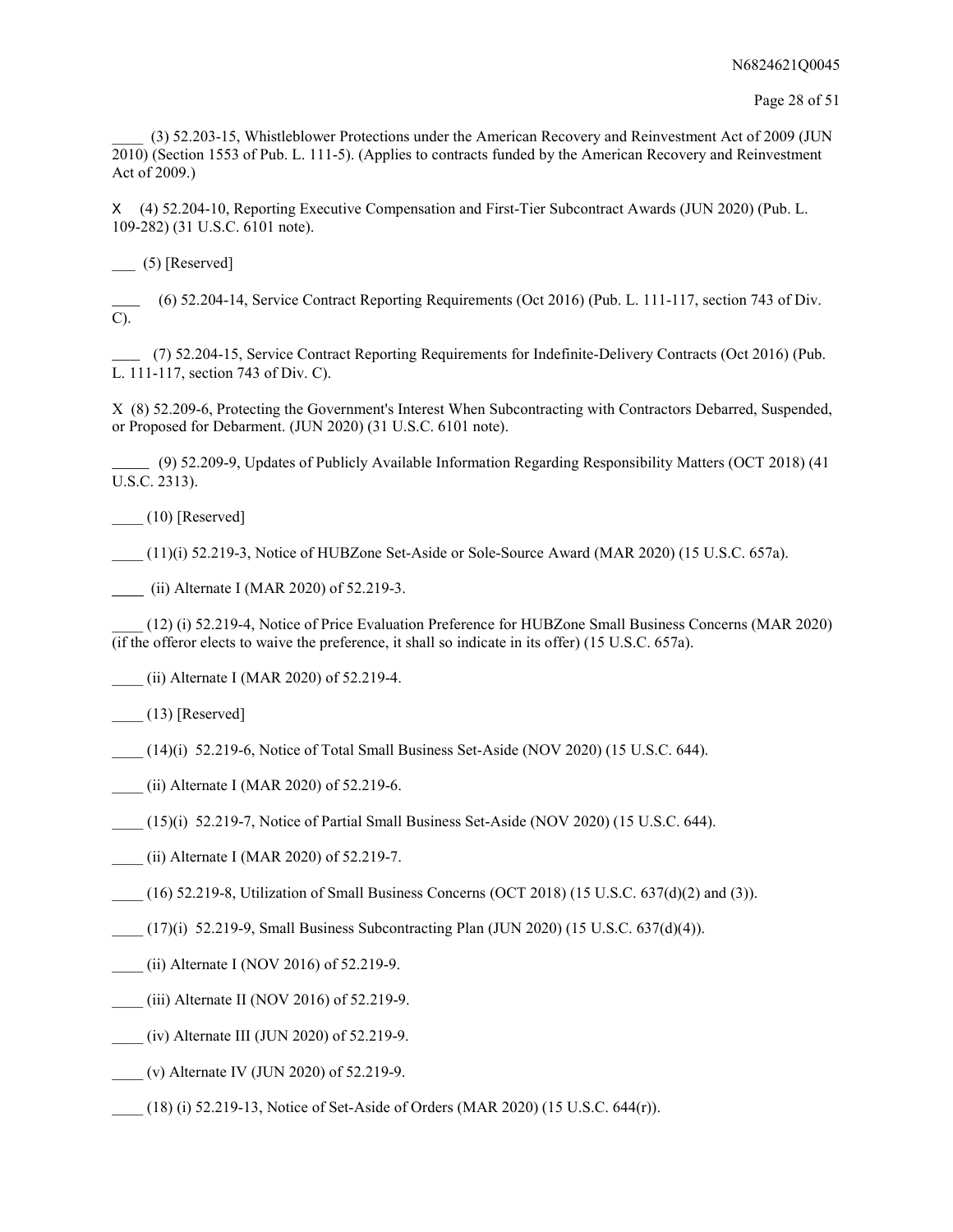# Page 29 of 51

\_\_\_\_ (ii) Alternate I (MAR 2020) of 52.219-13.

\_\_\_\_ (19) 52.219-14, Limitations on Subcontracting (MAR 2020) (15 U.S.C. 637(a)(14)).

 $(20)$  52.219-16, Liquidated Damages—Subcontracting Plan (Jan 1999) (15 U.S.C. 637(d)(4)(F)(i)).

\_\_\_\_ (21) 52.219-27, Notice of Service-Disabled Veteran-Owned Small Business Set-Aside (MAR 2020) (15 U.S.C. 657f).

\_\_\_\_ (22) (i) 52.219-28, Post Award Small Business Program Rerepresentation (NOV 2020) (15 U.S.C. 632(a)(2)).

\_\_\_\_ (ii) Alternate I (MAR 2020) of 52.219-28.

\_\_\_\_ (23) 52.219-29, Notice of Set-Aside for, or Sole Source Award to, Economically Disadvantaged Women-Owned Small Business (EDWOSB) Concerns (MAR 2020) (15 U.S.C. 637(m)).

\_\_\_\_ (24) 52.219-30, Notice of Set-Aside for, or Sole Source Award to, Women-Owned Small Business Concerns Eligible Under the Women-Owned Small Business Program (MAR 2020) (15 U.S.C. 637(m)).  $(25)$  52.219-32, Orders Issued Directly Under Small Business Reserves (MAR 2020) (15 U.S.C. 644(r)).

\_\_\_\_ (26) 52.219-33, Nonmanufacturer Rule (MAR 2020) (15 U.S.C. 637(a)(17)).

\_\_\_\_ (27) 52.222-3, Convict Labor (JUN 2003) (E.O. 11755).

\_\_\_\_(28) 52.222-19, Child Labor--Cooperation with Authorities and Remedies (JAN 2020) (E.O. 13126).

X (29) 52.222-21, Prohibition of Segregated Facilities (APR 2015).

X (30)(i) 52.222-26, Equal Opportunity (SEPT 2016) (E.O. 11246).

\_\_\_\_ (ii) Alternate I (FEB 1999) of 52.222-26.

\_\_\_\_ (31)(i) 52.222-35, Equal Opportunity for Veterans (JUN 2020) (38 U.S.C. 4212).

\_\_\_\_ (ii) Alternate I (JUL 2014) of 52.222-35.

 $(32)(i)$  52.222-36, Equal Opportunity for Workers with Disabilities (JUN 2020) (29 U.S.C. 793).

\_\_\_\_ (ii) Alternate I (JUL 2014) of 52.222-36.

\_\_\_\_ (33) 52.222-37, Employment Reports on Veterans (JUN 2020) (38 U.S.C. 4212).

\_\_\_\_ (34) 52.222-40, Notification of Employee Rights Under the National Labor Relations Act (DEC 2010) (E.O. 13496).

X (35)(i) 52.222-50, Combating Trafficking in Persons (OCT 2020) (22 U.S.C. chapter 78 and E.O. 13627).

\_\_\_\_ (ii) Alternate I (MAR 2015) of 52.222-50 (22 U.S.C. chapter 78 and E.O. 13627).

\_\_\_\_ (36) 52.222-54, Employment Eligibility Verification (OCT 2015). (E. O. 12989). (Not applicable to the acquisition of commercially available off-the-shelf items or certain other types of commercial items as prescribed in 22.1803.)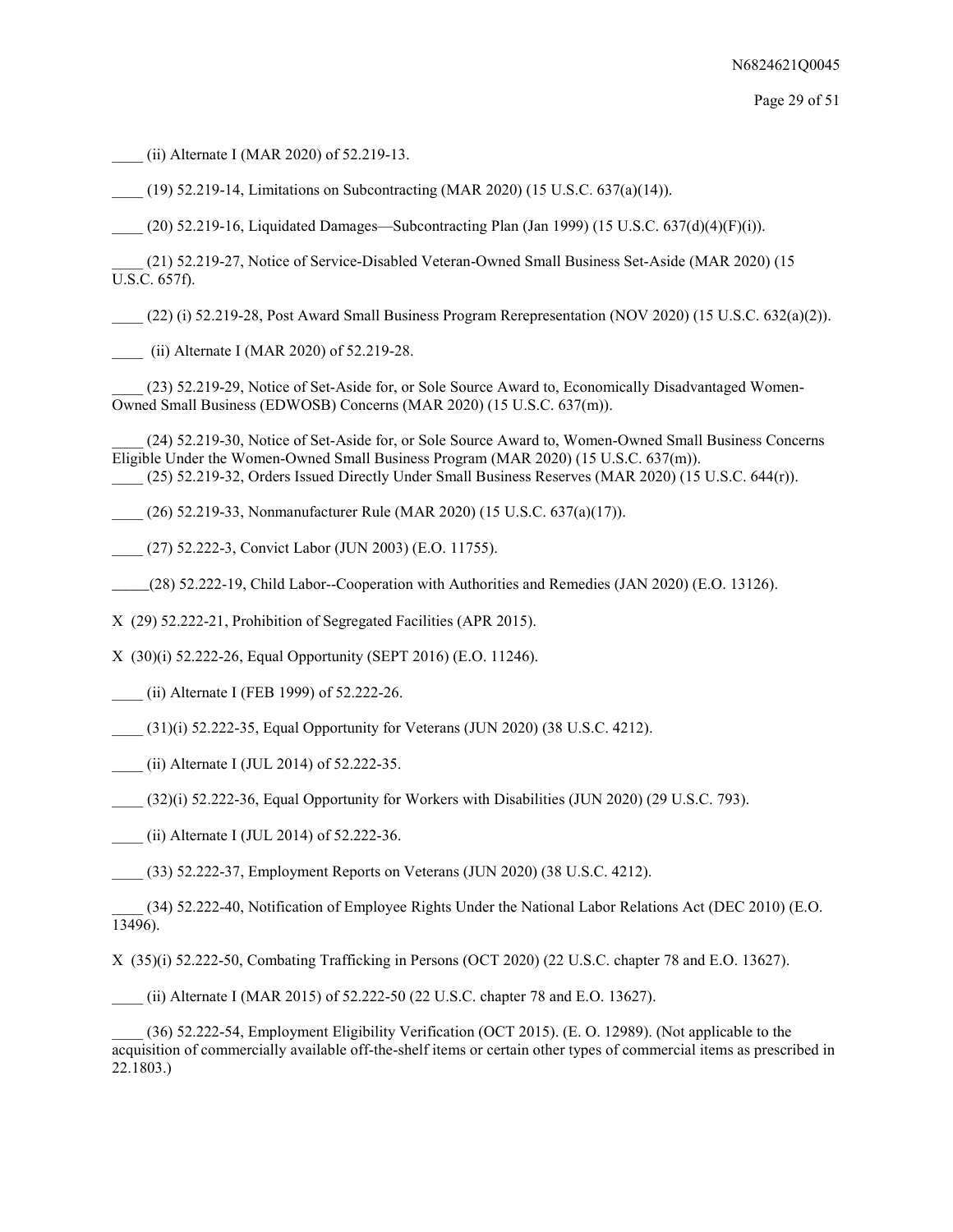\_\_\_\_ (37)(i) 52.223-9, Estimate of Percentage of Recovered Material Content for EPA–Designated Items (MAY 2008) (42 U.S.C. 6962(c)(3)(A)(ii)). (Not applicable to the acquisition of commercially available off-the-shelf items.)

(ii) Alternate I (MAY 2008) of 52.223-9 (42 U.S.C. 6962(i)(2)(C)). (Not applicable to the acquisition of commercially available off-the-shelf items.)

\_\_\_\_ (38) 52.223-11, Ozone-Depleting Substances and High Global Warming Potential Hydrofluorocarbons (JUN 2016) (E.O. 13693).

\_\_\_\_ (39) 52.223-12, Maintenance, Service, Repair, or Disposal of Refrigeration Equipment and Air Conditioners (JUN 2016) (E.O. 13693).

\_\_\_\_ (40) (i) 52.223-13, Acquisition of EPEAT® Registered Imaging Equipment (JUN 2014) (E.O.s 13423 and 13514).

\_\_\_\_ (ii) Alternate I (OCT 2015) of 52.223-13.

 $\mu$  (41)(i) 52.223-14, Acquisition of EPEAT® Registered Televisions (JUN 2014) (E.O.s 13423 and 13514).

\_\_\_\_ (ii) Alternate I (JUN 2014) of 52.223-14.

\_\_\_\_ (42) 52.223-15, Energy Efficiency in Energy-Consuming Products (MAY 2020) (42 U.S.C. 8259b).

\_\_\_\_ (43)(i) 52.223-16, Acquisition of EPEAT®-Registered Personal Computer Products (OCT 2015) (E.O.s 13423 and 13514).

\_\_\_\_ (ii) Alternate I (JUN 2014) of 52.223-16.

X (44) 52.223-18, Encouraging Contractor Policies to Ban Text Messaging While Driving (JUN 2020) (E.O. 13513).

- \_\_\_\_ (45) 52.223-20, Aerosols (JUN 2016) (E.O. 13693).
- \_\_\_\_ (46) 52.223-21, Foams (JUN 2016) (E.O. 13693).
- \_\_\_\_ (47)(i) 52.224-3, Privacy Training (JAN 2017) (5 U.S.C. 552a).
- \_\_\_\_ (ii) Alternate I (JAN 2017) of 52.224-3.

\_\_\_\_ (48) 52.225-1, Buy American--Supplies (JAN 2021) (41 U.S.C. chapter 83).

\_\_\_\_ (49) (i) 52.225-3, Buy American--Free Trade Agreements--Israeli Trade Act (JAN 2021) (41 U.S.C. chapter 83, 19 U.S.C. 3301 note, 19 U.S.C. 2112 note, 19 U.S.C. 3805 note, 19 U.S.C. 4001 note, Pub. L. 103-182, 108-77, 108-78, 108-286, 108-302, 109-53, 109-169, 109-283, 110-138, 112-41, 112-42, and 112-43.

- \_\_\_\_ (ii) Alternate I (JAN 2021) of 52.225-3.
- \_\_\_\_ (iii) Alternate II (JAN 2021) of 52.225-3.
- $(iv)$  Alternate III (JAN 2021) of 52.225-3.
- \_\_\_\_ (50) 52.225-5, Trade Agreements (OCT 2019) 19 U.S.C. 2501, et seq., 19 U.S.C. 3301 note).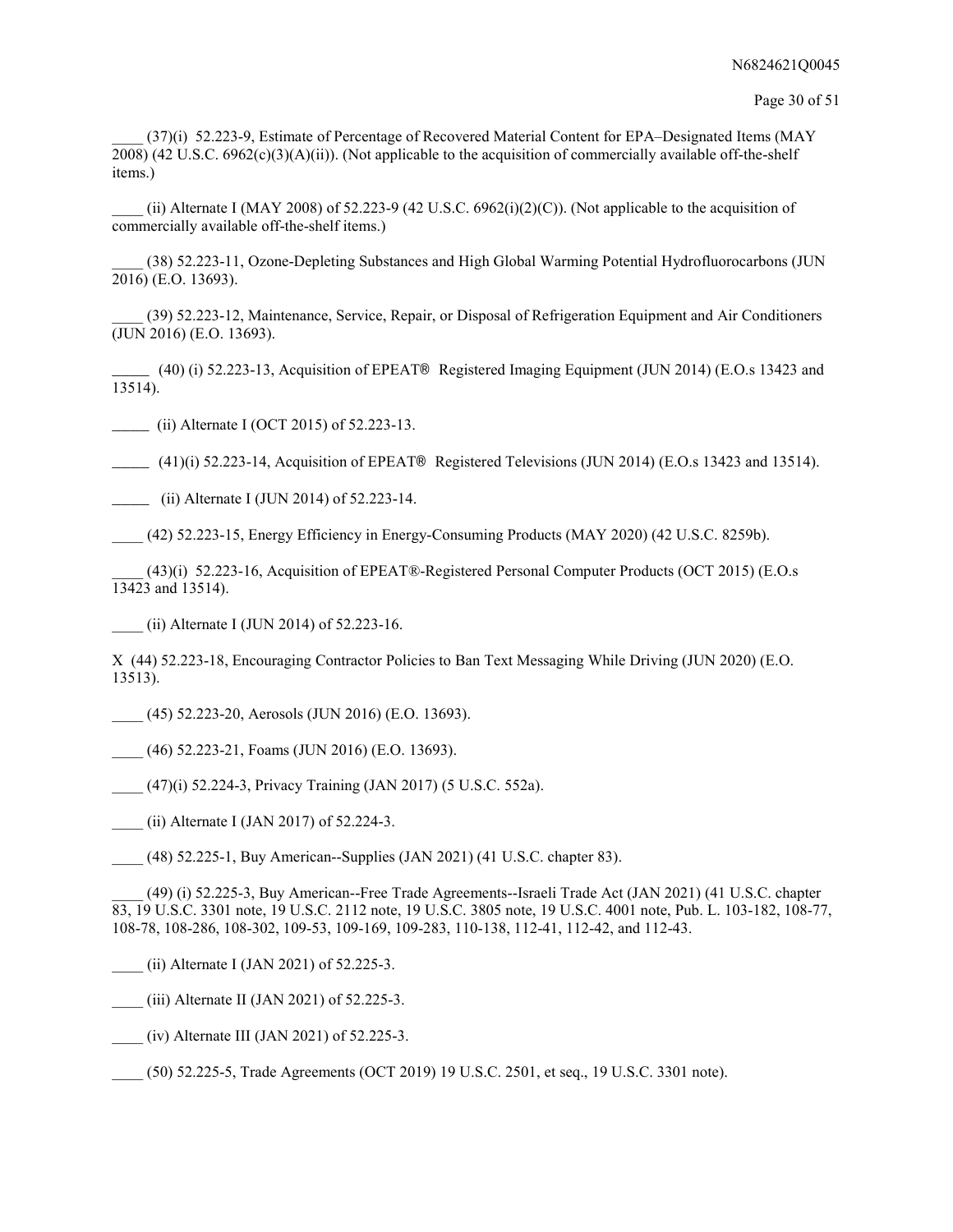X (51) 52.225-13, Restrictions on Certain Foreign Purchases (FEB 2021) (E.O.'s, proclamations, and statutes administered by the Office of Foreign Assets Control of the Department of the Treasury).

\_\_\_\_ (52) 52.225-26, Contractors Performing Private Security Functions Outside the United States (OCT 2016) (Section 862, as amended, of the National Defense Authorization Act for Fiscal Year 2008; 10 U.S.C. 2302 Note).

\_\_\_\_ (53) 52.226-4, Notice of Disaster or Emergency Area Set-Aside (NOV 2007) (42 U.S.C. 5150

\_\_\_\_ (54) 52.226-5, Restrictions on Subcontracting Outside Disaster or Emergency Area (NOV 2007) (42 U.S.C. 5150).

\_\_\_\_ (55) 52.229-12, Tax on Certain Foreign Procurements (FEB 2021).

\_\_\_\_ (56) 52.232-29, Terms for Financing of Purchases of Commercial Items (FEB 2002) (41 U.S.C. 4505, 10 U.S.C. 2307(f)).

\_\_\_\_ (57) 52.232-30, Installment Payments for Commercial Items (JAN 2017) (41 U.S.C. 4505, 10 U.S.C. 2307(f)).

X (58) 52.232-33, Payment by Electronic Funds Transfer—System for Award Management (OCT 2018) (31 U.S.C. 3332).

\_\_\_\_ (59) 52.232-34, Payment by Electronic Funds Transfer—Other than System for Award Management (JUL 2013) (31 U.S.C. 3332).

\_\_\_\_ (60) 52.232-36, Payment by Third Party (MAY 2014) (31 U.S.C. 3332).

\_\_\_\_ (61) 52.239-1, Privacy or Security Safeguards (AUG 1996) (5 U.S.C. 552a).

 $\qquad$  (62) 52.242-5, Payments to Small Business Subcontractors (JAN 2017)(15 U.S.C. 637(d)(13)).

\_\_\_\_ (63)(i) 52.247-64, Preference for Privately Owned U.S.-Flag Commercial Vessels (FEB 2006) (46 U.S.C. 55305 and 10 U.S.C. 2631).

\_\_\_\_ (ii) Alternate I (APR 2003) of 52.247-64.

\_\_\_\_ (iii) Alternate II (FEB 2006) of 52.247-64.

(c) The Contractor shall comply with the FAR clauses in this paragraph (c), applicable to commercial services, that the Contracting Officer has indicated as being incorporated in this contract by reference to implement provisions of law or Executive orders applicable to acquisitions of commercial items: (Contracting Officer check as appropriate.)

\_\_\_\_\_ (1) 52.222-41, Service Contract Labor Standards (AUG 2018) (41 U.S.C. chapter 67).

\_\_\_\_\_ (2) 52.222-42, Statement of Equivalent Rates for Federal Hires (MAY 2014) (29 U.S.C. 206 and 41 U.S.C. chapter 67).

\_\_\_\_\_ (3) 52.222-43, Fair Labor Standards Act and Service Contract Labor Standards--Price Adjustment (Multiple Year and Option Contracts) (AUG 2018) (29 U.S.C. 206 and 41 U.S.C. chapter 67).

\_\_\_\_\_ (4) 52.222-44, Fair Labor Standards Act and Service Contract Labor Standards--Price Adjustment (MAY 2014) (29 U.S.C 206 and 41 U.S.C. chapter 67).

\_\_\_\_\_ (5) 52.222-51, Exemption from Application of the Service Contract Labor Standards to Contracts for Maintenance, Calibration, or Repair of Certain Equipment--Requirements (MAY 2014) (41 U.S.C. chapter 67).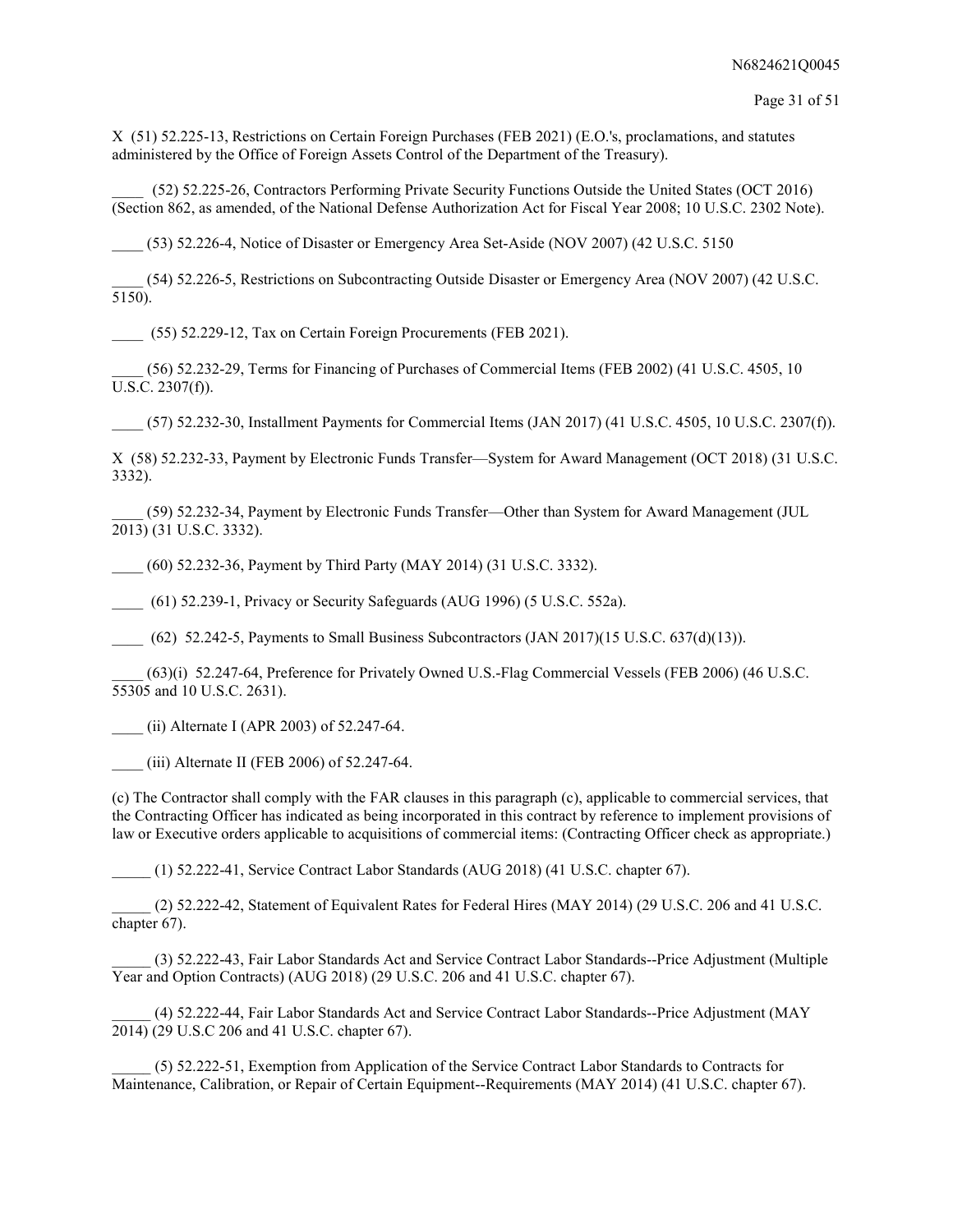Page 32 of 51

\_\_\_\_\_ (6) 52.222-53, Exemption from Application of the Service Contract Labor Standards to Contracts for Certain Services--Requirements (MAY 2014) (41 U.S.C. chapter 67).

\_\_\_\_\_ (7) 52.222-55, Minimum Wages Under Executive Order 13658 (NOV 2020) (E.O. 13658).

\_\_\_\_\_ (8) 52.222-62, Paid Sick Leave Under Executive Order 13706 (JAN 2017) (E.O. 13706).

\_\_\_\_\_ (9) 52.226-6, Promoting Excess Food Donation to Nonprofit Organizations (JUN 2020) (42 U.S.C. 1792).

(d) Comptroller General Examination of Record. The Contractor shall comply with the provisions of this paragraph (d) if this contract was awarded using other than sealed bid, is in excess of the simplified acquisition threshold, as defined in FAR 2.101, on the date of award of this contract, and does not contain the clause at 52.215-2, Audit and Records--Negotiation.

(1) The Comptroller General of the United States, or an authorized representative of the Comptroller General, shall have access to and right to examine any of the Contractor's directly pertinent records involving transactions related to this contract.

(2) The Contractor shall make available at its offices at all reasonable times the records, materials, and other evidence for examination, audit, or reproduction, until 3 years after final payment under this contract or for any shorter period specified in FAR Subpart 4.7, Contractor Records Retention, of the other clauses of this contract. If this contract is completely or partially terminated, the records relating to the work terminated shall be made available for 3 years after any resulting final termination settlement. Records relating to appeals under the disputes clause or to litigation or the settlement of claims arising under or relating to this contract shall be made available until such appeals, litigation, or claims are finally resolved.

(3) As used in this clause, records include books, documents, accounting procedures and practices, and other data, regardless of type and regardless of form. This does not require the Contractor to create or maintain any record that the Contractor does not maintain in the ordinary course of business or pursuant to a provision of law.

(e) (1) Notwithstanding the requirements of the clauses in paragraphs (a), (b), (c), and (d) of this clause, the Contractor is not required to flow down any FAR clause, other than those in this paragraph  $(e)(1)$ in a subcontract for commercial items. Unless otherwise indicated below, the extent of the flow down shall be as required by the clause—

(i) 52.203-13, Contractor Code of Business Ethics and Conduct (JUN 2020) (41 U.S.C. 3509).

(ii) 52.203-19, Prohibition on Requiring Certain Internal Confidentiality Agreements or Statements (JAN 2017) (section 743 of Division E, Title VII, of the Consolidated and Further Continuing Appropriations Act, 2015 (Pub. L. 113-235) and its successor provisions in subsequent appropriations acts (and as extended in continuing resolutions)).

(iii) 52.204-23, Prohibition on Contracting for Hardware, Software, and Services Developed or Provided by Kaspersky Lab and Other Covered Entities (Jul 2018) (Section 1634 of Pub. L. 115-91).

(iv) 52.204-25, Prohibition on Contracting for Certain Telecommunications and Video Surveillance Services or Equipment. (AUG 2020) (Section 889(a)(1)(A) of Pub. L. 115-232).

(v) 52.219-8, Utilization of Small Business Concerns (Oct 2018) (15 U.S.C. 637(d)(2) and (3)), in all subcontracts that offer further subcontracting opportunities. If the subcontract (except subcontracts to small business concerns) exceeds the applicable threshold specified in FAR 19.702(a) on the date of subcontract award, the subcontractor must include 52.219-8 in lower tier subcontracts that offer subcontracting opportunities.

(vi) 52.222-21, Prohibition of Segregated Facilities (Apr 2015).

(vii) 52.222-26, Equal Opportunity (Sep 2016) (E.O. 11246).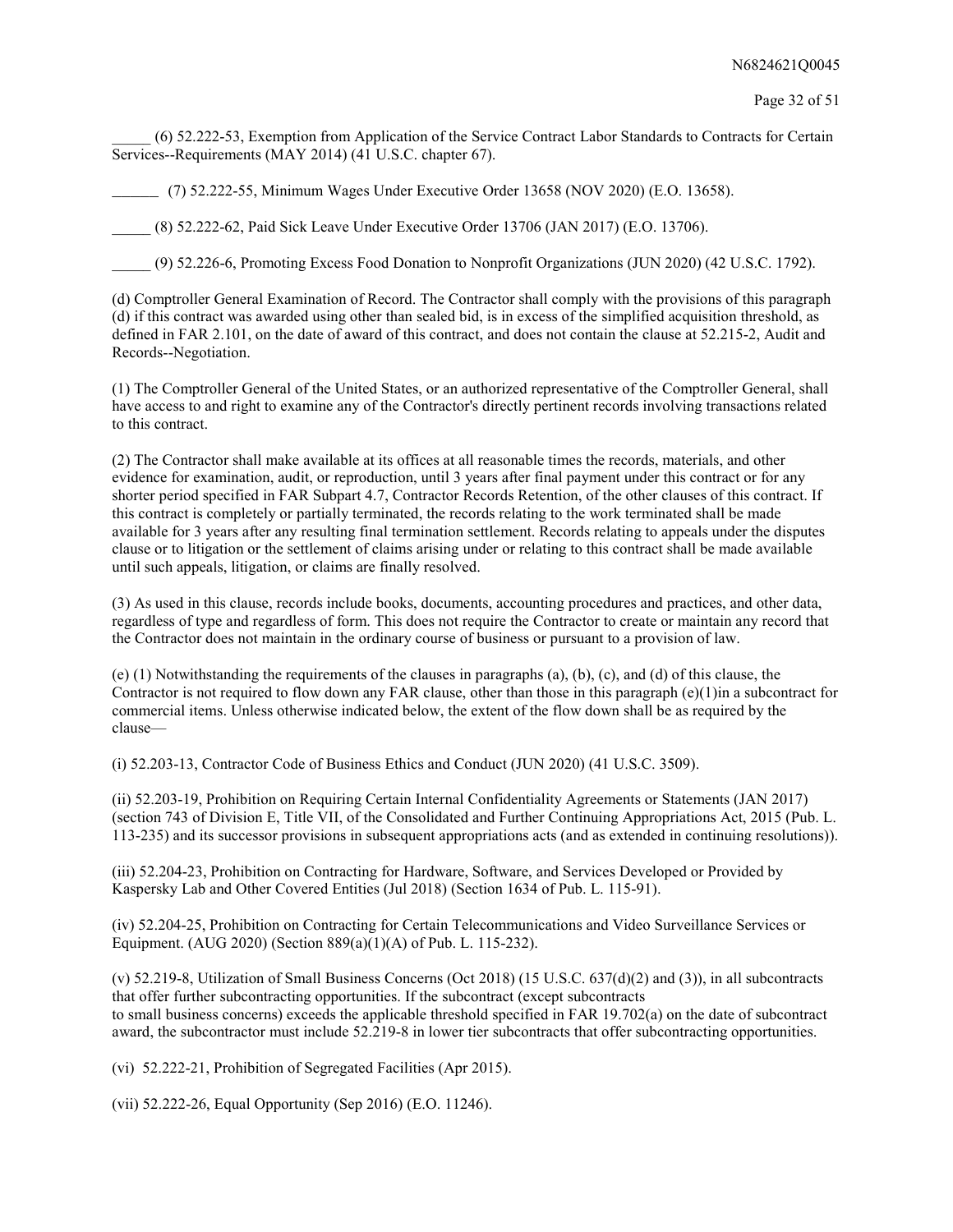Page 33 of 51

(viii) 52.222-35, Equal Opportunity for Veterans (JUN 2020) (38 U.S.C. 4212).

(ix) 52.222-36, Equal Opportunity for Workers with Disabilities (JUN 2020) (29 U.S.C. 793).

(x) 52.222-37, Employment Reports on Veterans (JUN 2020) (38 U.S.C. 4212).

(xi) 52.222-40, Notification of Employee Rights Under the National Labor Relations Act (Dec 2010) (E.O. 13496). Flow down required in accordance with paragraph (f) of FAR clause 52.222-40.

(xii) 52.222-41, Service Contract Labor Standards (Aug 2018), (41 U.S.C. chapter 67).

(xiii) X (A) 52.222-50, Combating Trafficking in Persons (OCT 2020) (22 U.S.C. chapter 78 and E.O. 13627).

(B) Alternate I (March 2, 2015) of 52.222-50 (22 U.S.C. chapter 78 and E.O. 13627). (xiv) 52.222-51, Exemption from Application of the Service Contract Labor Standards to Contracts for Maintenance, Calibration, or Repair of Certain Equipment--Requirements (May 2014) (41 U.S.C. chapter 67.)

(xv) 52.222-53, Exemption from Application of the Service Contract Labor Standards to Contracts for Certain Services--Requirements (May 2014) (41 U.S.C. chapter 67)

(xvi) 52.222-54, Employment Eligibility Verification (Oct 2015) (E. O. 12989).

(xvii) 52.222-55, Minimum Wages Under Executive Order 13658 (NOV 2020) (E.O. 13658).

(xviii) 52.222-62, Paid Sick Leave Under Executive Order 13706 (Jan 2017) (E.O. 13706).

(xix) (A) 52.224-3, Privacy Training (Jan 2017) (5 U.S.C. 552a).

(B) Alternate I (Jan 2017) of  $\frac{52.224-3}{52.224-3}$ .

(xx) 52.225-26, Contractors Performing Private Security Functions Outside the United States (Oct 2016) (Section 862, as amended, of the National Defense Authorization Act for Fiscal Year 2008; 10 U.S.C. 2302 Note).

(xxi) 52.226-6, Promoting Excess Food Donation to Nonprofit Organizations. (JUN 2020) (42 U.S.C. 1792). Flow down required in accordance with paragraph (e) of FAR clause 52.226-6.

(xxii) 52.247-64, Preference for Privately-Owned U.S. Flag Commercial Vessels (Feb 2006) (46 U.S.C. 55305 and 10 U.S.C. 2631). Flow down required in accordance with paragraph (d) of FAR clause 52.247-64.

(2) While not required, the Contractor may include in its subcontracts for commercial items a minimal number of additional clauses necessary to satisfy its contractual obligations.

(End of clause)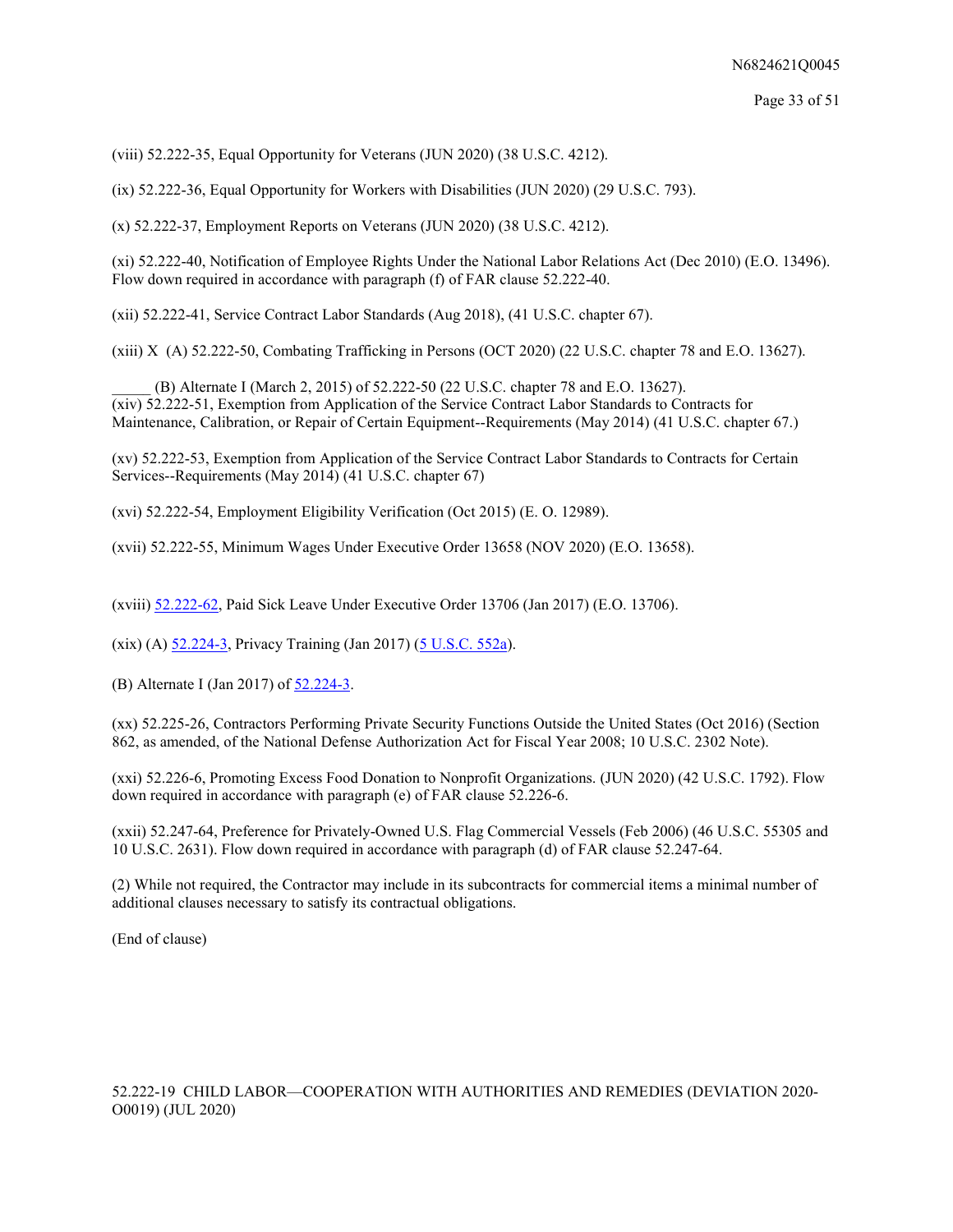(a) Applicability. This clause does not apply to the extent that the Contractor is supplying end products mined, produced, or manufactured in—

(1) Israel, and the anticipated value of the acquisition is \$50,000 or more;

(2) Mexico, and the anticipated value of the acquisition is \$83,099 or more; or

(3) Armenia, Aruba, Australia, Austria, Belgium, Bulgaria, Canada, Croatia, Cyprus, Czech Republic, Denmark, Estonia, Finland, France, Germany, Greece, Hong Kong, Hungary, Iceland, Ireland, Italy, Japan, Korea, Latvia, Liechtenstein, Lithuania, Luxembourg, Malta, Moldova, Montenegro, Netherlands, New Zealand, Norway, Poland, Portugal, Romania, Singapore, Slovak Republic, Slovenia, Spain, Sweden, Switzerland, Taiwan, Ukraine, or the United Kingdom and the anticipated value of the acquisition is \$182,000 or more.

(b) Cooperation with Authorities. To enforce the laws prohibiting the manufacture or importation of products mined, produced, or manufactured by forced or indentured child labor, authorized officials may need to conduct investigations to determine whether forced or indentured child labor was used to mine, produce, or manufacture any product furnished under this contract. If the solicitation includes the provision 52.222-18, Certification Regarding Knowledge of Child Labor for Listed End Products, or the equivalent at 52.212-3(i), the Contractor agrees to cooperate fully with authorized officials of the contracting agency, the Department of the Treasury, or the Department of Justice by providing reasonable access to records, documents, persons, or premises upon reasonable request by the authorized officials.

(c) Violations. The Government may impose remedies set forth in paragraph (d) for the following violations:

(1) The Contractor has submitted a false certification regarding knowledge of the use of forced or indentured child labor for listed end products.

(2) The Contractor has failed to cooperate, if required, in accordance with paragraph (b) of this clause, with an investigation of the use of forced or indentured child labor by an Inspector General, Attorney General, or the Secretary of the Treasury.

(3) The Contractor uses forced or indentured child labor in its mining, production, or manufacturing processes.

(4) The Contractor has furnished under the contract end products or components that have been mined, produced, or manufactured wholly or in part by forced or indentured child labor. (The Government will not pursue remedies at paragraph (d)(2) or paragraph (d)(3) of this clause unless sufficient evidence indicates that the Contractor knew of the violation.)

(d) Remedies.

(1) The Contracting Officer may terminate the contract.

(2) The suspending official may suspend the Contractor in accordance with procedures in FAR Subpart 9.4.

(3) The debarring official may debar the Contractor for a period not to exceed 3 years in accordance with the procedures in FAR Subpart 9.4.

(End of clause)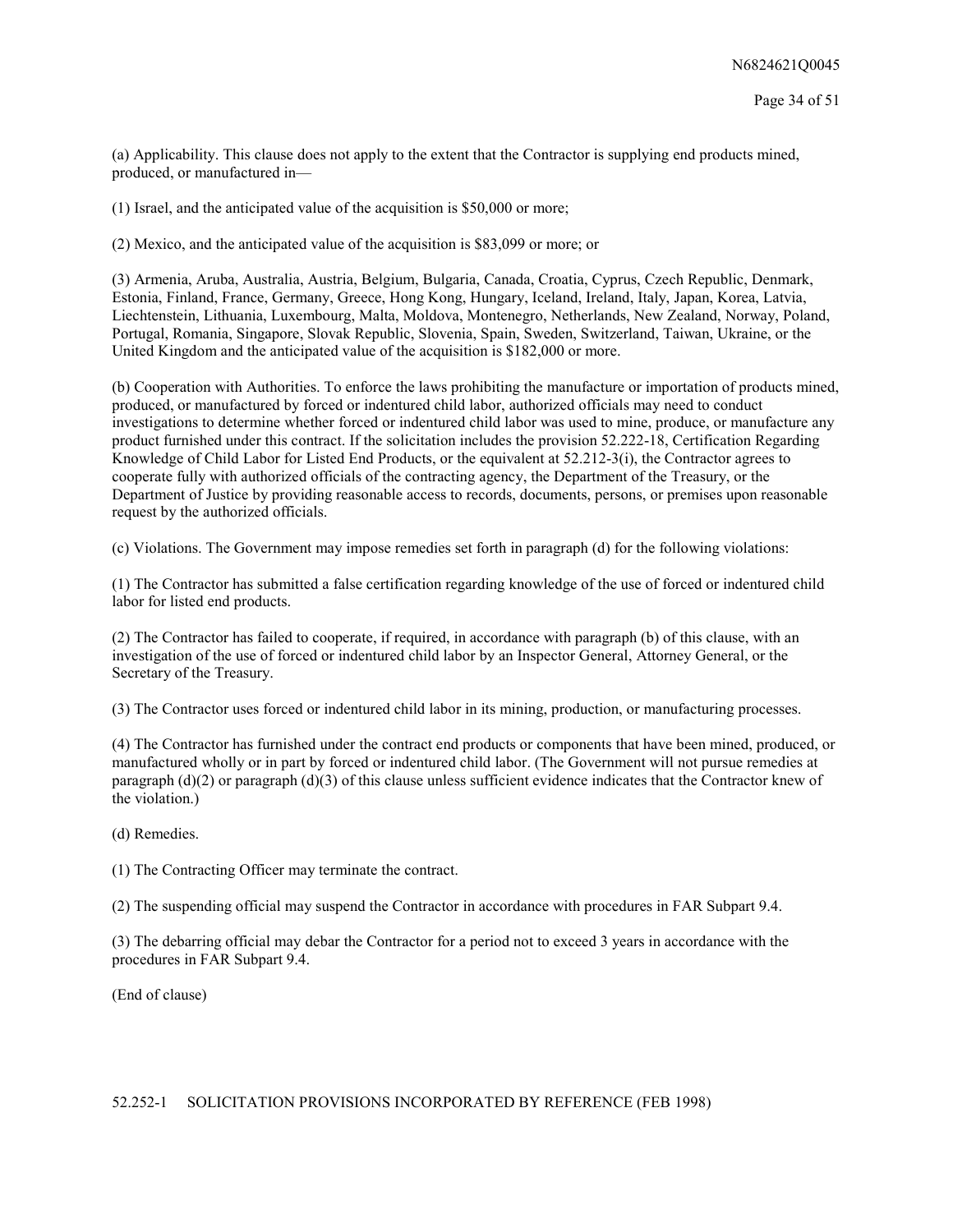This solicitation incorporates one or more solicitation provisions by reference, with the same force and effect as if they were given in full text. Upon request, the Contracting Officer will make their full text available. The offeror is cautioned that the listed provisions may include blocks that must be completed by the offeror and submitted with its quotation or offer. In lieu of submitting the full text of those provisions, the offeror may identify the provision by paragraph identifier and provide the appropriate information with its quotation or offer. Also, the full text of a solicitation provision may be accessed electronically at this/these address(es):

FAR Clauses: https://www.acquisition.gov/browse/index/far/ DFARS Clauses: http://www.acq.osd.mil/dpap/dars/dfarspgi/current/

(End of provision)

# 52.252-2 CLAUSES INCORPORATED BY REFERENCE (FEB 1998)

This contract incorporates one or more clauses by reference, with the same force and effect as if they were given in full text. Upon request, the Contracting Officer will make their full text available. Also, the full text of a clause may be accessed electronically at this/these address(es):

FAR Clauses: https://www.acquisition.gov/browse/index/far/ DFARS Clauses: http://www.acq.osd.mil/dpap/dars/dfarspgi/current/

(End of clause)

# 52.252-5 AUTHORIZED DEVIATIONS IN PROVISIONS (NOV 2020)

(a) The use in this solicitation of any Federal Acquisition Regulation (48 CFR Chapter 1) provision with an authorized deviation is indicated by the addition of "(DEVIATION)" after the date of the provision.

(b) The use in this solicitation of any Defense Federal Acquisition Regulation Supplement (48 CFR Chapter 2) provision with an authorized deviation is indicated by the addition of "(DEVIATION)" after the name of the regulation.

(End of provision)

# 52.252-6 AUTHORIZED DEVIATIONS IN CLAUSES (NOV 2020)

(a) The use in this solicitation or contract of any Federal Acquisition Regulation (48 CFR Chapter 1) clause with an authorized deviation is indicated by the addition of "(DEVIATION)" after the date of the clause.

(b) The use in this solicitation or contract of any Defense Federal Acquisition Regulation Supplement (48 CFR Chapter 2) clause with an authorized deviation is indicated by the addition of "(DEVIATION)" after the name of the regulation.

(End of clause)

### 252.204-7016 COVERED DEFENSE TELECOMMUNICATIONS EQUIPMENT OR SERVICES --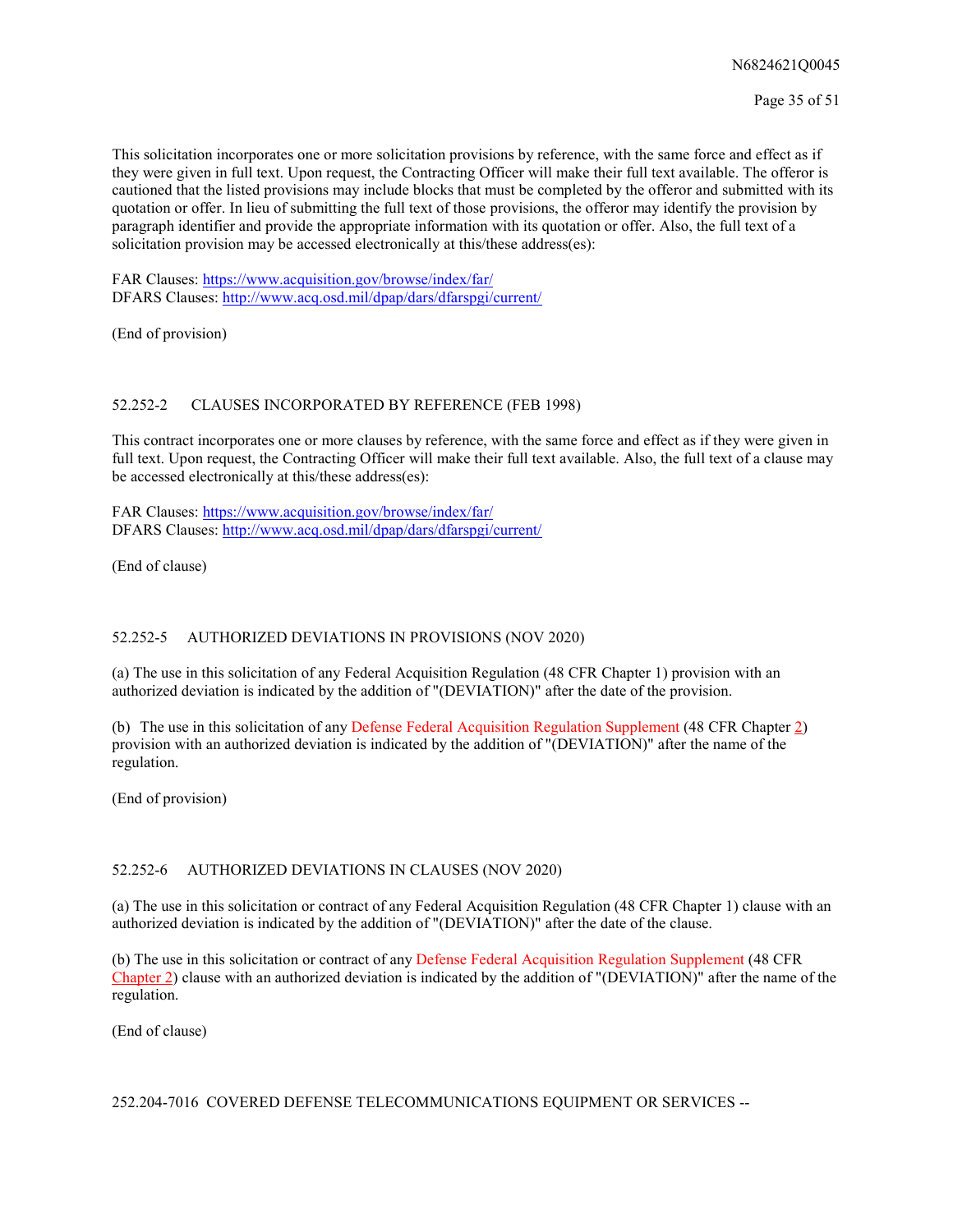#### REPRESENTATION (DEC 2019)

(a) Definitions. As used in this provision, covered defense telecommunications equipment or services has the meaning provided in the clause 252.204-7018, Prohibition on the Acquisition of Covered Defense Telecommunications Equipment or Services.

 (b) Procedures. The Offeror shall review the list of excluded parties in the System for Award Management (SAM) (https://www.sam.gov) for entities excluded from receiving federal awards for "covered defense telecommunications equipment or services".

(c) Representation. The Offeror represents that it [ ] does, [ ] does not provide covered defense telecommunications equipment or services as a part of its offered products or services to the Government in the performance of any contract, subcontract, or other contractual instrument.

(End of provision)

### 252.204-7017 PROHIBITION ON THE ACQUISITION OF COVERED DEFENSE TELECOMMUNICATIONS EQUIPMENT OR SERVICES--REPRESENTATION (MAY 2021)

The Offeror is not required to complete the representation in this provision if the Offeror has represented in the provision at 252.204-7016, Covered Defense Telecommunications Equipment or Services--Representation, that it "does not provide covered defense telecommunications equipment or services as a part of its offered products or services to the Government in the performance of any contract, subcontract, or other contractual instrument."

(a) Definitions. Covered defense telecommunications equipment or services, covered mission, critical technology, and substantial or essential component, as used in this provision, have the meanings given in the 252.204-7018 clause, Prohibition on the Acquisition of Covered Defense Telecommunications Equipment or Services, of this solicitation.

(b) Prohibition. Section 1656 of the National Defense Authorization Act for Fiscal Year 2018 (Pub. L. 115-91) prohibits agencies from procuring or obtaining, or extending or renewing a contract to procure or obtain, any equipment, system, or service to carry out covered missions that uses covered defense telecommunications equipment or services as a substantial or essential component of any system, or as critical technology as part of any system.

 (c) Procedures. The Offeror shall review the list of excluded parties in the System for Award Management (SAM) at https://www.sam.gov for entities that are excluded when providing any equipment, system, or service to carry out covered missions that uses covered defense telecommunications equipment or services as a substantial or essential component of any system, or as critical technology as part of any system, unless a waiver is granted.

(d) Representation. If in its annual representations and certifications in SAM the Offeror has represented in paragraph (c) of the provision at 252.204-7016, Covered Defense Telecommunications Equipment or Services-- Representation, that it "does" provide covered defense telecommunications equipment or services as a part of its offered products or services to the Government in the performance of any contract, subcontract, or other contractual instrument, then the Offeror shall complete the following additional representation:

The Offeror represents that it [] will [] will not provide covered defense telecommunications equipment or services as a part of its offered products or services to DoD in the performance of any award resulting from this solicitation.

(e) Disclosures. If the Offeror has represented in paragraph (d) of this provision that it "will provide covered defense telecommunications equipment or services," the Offeror shall provide the following information as part of the offer: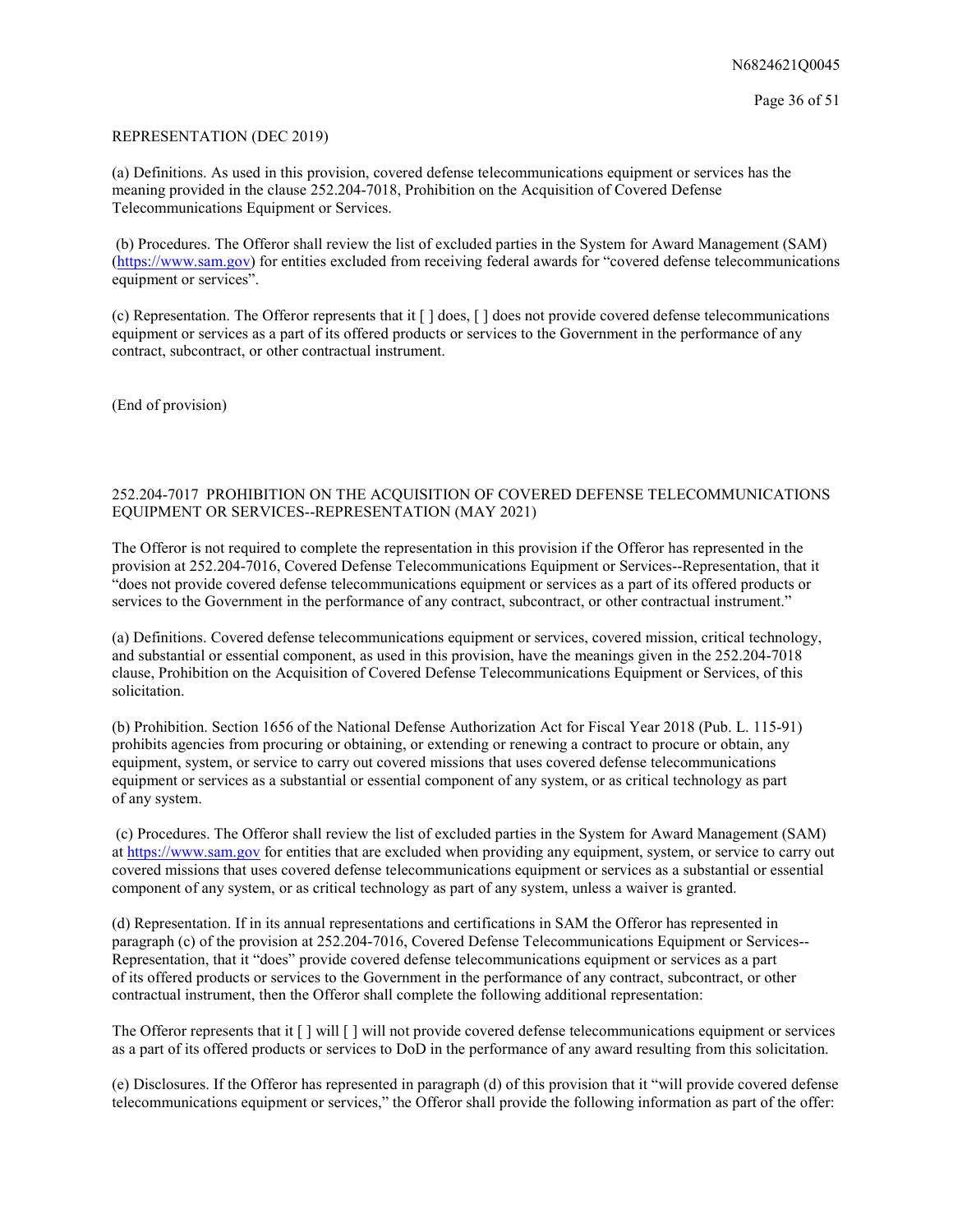(1) A description of all covered defense telecommunications equipment and services offered (include brand or manufacturer; product, such as model number, original equipment manufacturer (OEM) number, manufacturer part number, or wholesaler number; and item description, as applicable).

(2) An explanation of the proposed use of covered defense telecommunications equipment and services and any factors relevant to determining if such use would be permissible under the prohibition referenced in paragraph (b) of this provision.

 (3) For services, the entity providing the covered defense telecommunications services (include entity name, unique entity identifier, and Commercial and Government Entity (CAGE) code, if known).

(4) For equipment, the entity that produced or provided the covered defense telecommunications equipment (include entity name, unique entity identifier, CAGE code, and whether the entity was the OEM or a distributor, if known).

(End of provision)

# 252.204-7018 PROHIBITION ON THE ACQUISITION OF COVERED DEFENSE TELECOMMUNICATIONS EQUIPMENT OR SERVICES (JAN 2021)

(a) Definitions. As used in this clause--

Covered defense telecommunications equipment or services means--

(1) Telecommunications equipment produced by Huawei Technologies Company or ZTE Corporation, or any subsidiary or affiliate of such entities;

(2) Telecommunications services provided by such entities or using such equipment; or

(3) Telecommunications equipment or services produced or provided by an entity that the Secretary of Defense reasonably believes to be an entity owned or controlled by, or otherwise connected to, the government of a covered foreign country.

Covered foreign country means--

(1) The People's Republic of China; or

(2) The Russian Federation.

Covered missions means--

(1) The nuclear deterrence mission of DoD, including with respect to nuclear command, control, and communications, integrated tactical warning and attack assessment, and continuity of Government; or

(2) The homeland defense mission of DoD, including with respect to ballistic missile defense.

Critical technology means--

(1) Defense articles or defense services included on the United States Munitions List set forth in the International Traffic in Arms Regulations under subchapter M of chapter I of title 22, Code of Federal Regulations;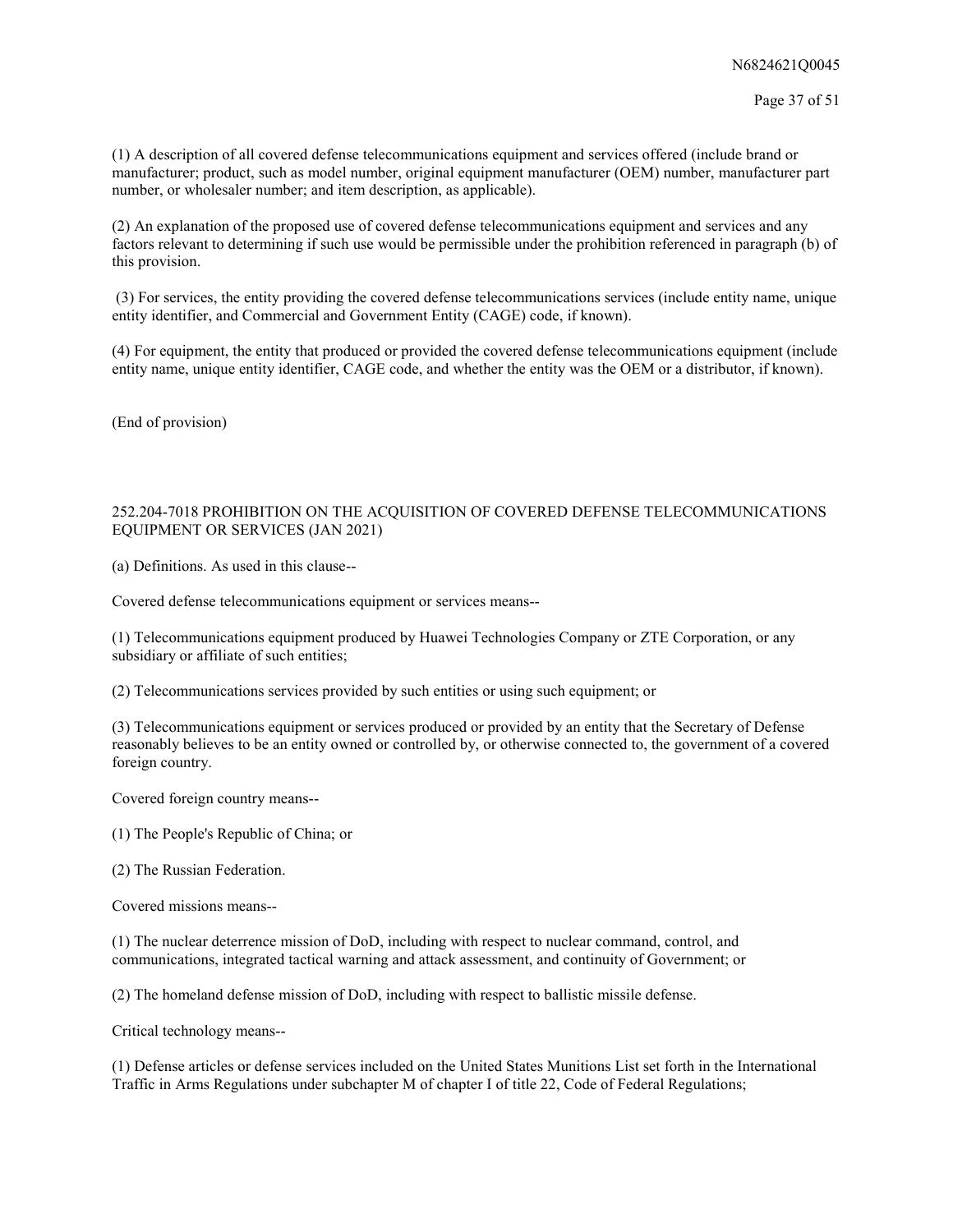(2) Items included on the Commerce Control List set forth in Supplement No. 1 to part 774 of the Export Administration Regulations under subchapter C of chapter VII of title 15, Code of Federal Regulations, and controlled--

(i) Pursuant to multilateral regimes, including for reasons relating to national security, chemical and biological weapons proliferation, nuclear nonproliferation, or missile technology; or

(ii) For reasons relating to regional stability or surreptitious listening;

(3) Specially designed and prepared nuclear equipment, parts and components, materials, software, and technology covered by part 810 of title 10, Code of Federal Regulations (relating to assistance to foreign atomic energy activities);

(4) Nuclear facilities, equipment, and material covered by part 110 of title 10, Code of Federal Regulations (relating to export and import of nuclear equipment and material);

(5) Select agents and toxins covered by part 331 of title 7, Code of Federal Regulations, part 121 of title 9 of such Code, or part 73 of title 42 of such Code; or

(6) Emerging and foundational technologies controlled pursuant to section 1758 of the Export Control Reform Act of 2018 (50 U.S.C. 4817).

Substantial or essential component means any component necessary for the proper function or performance of a piece of equipment, system, or service.

(b) Prohibition. In accordance with section 1656 of the National Defense Authorization Act for Fiscal Year 2018 (Pub. L. 115-91), the contractor shall not provide to the Government any equipment, system, or service to carry out covered missions that uses covered defense telecommunications equipment or services as a substantial or essential component of any system, or as critical technology as part of any system, unless the covered defense telecommunication equipment or services are covered by a waiver described in Defense Federal Acquisition Regulation Supplement 204.2104.

(c) Procedures. The Contractor shall review the list of excluded parties in the System for Award Management (SAM) at https://www.sam.gov for entities that are excluded when providing any equipment, system, or service, to carry out covered missions, that uses covered defense telecommunications equipment or services as a substantial or essential component of any system, or as critical technology as part of any system, unless a waiver is granted.

(d) Reporting.

(1) In the event the Contractor identifies covered defense telecommunications equipment or services used as a substantial or essential component of any system, or as critical technology as part of any system, during contract performance, the Contractor shall report at https://dibnet.dod.mil the information in paragraph (d)(2) of this clause.

(2) The Contractor shall report the following information pursuant to paragraph  $(d)(1)$  of this clause:

(i) Within 3 business days from the date of such identification or notification: The contract number; the order number(s), if applicable; supplier name; brand; model number (original equipment manufacturer number, manufacturer part number, or wholesaler number); item description; and any readily available information about mitigation actions undertaken or recommended.

(ii) Within 30 business days of submitting the information in paragraph  $(d)(2)(i)$  of this clause: Any further available information about mitigation actions undertaken or recommended. In addition, the Contractor shall describe the efforts it undertook to prevent use or submission of a covered defense telecommunications equipment or services, and any additional efforts that will be incorporated to prevent future use or submission of covered telecommunications equipment or services.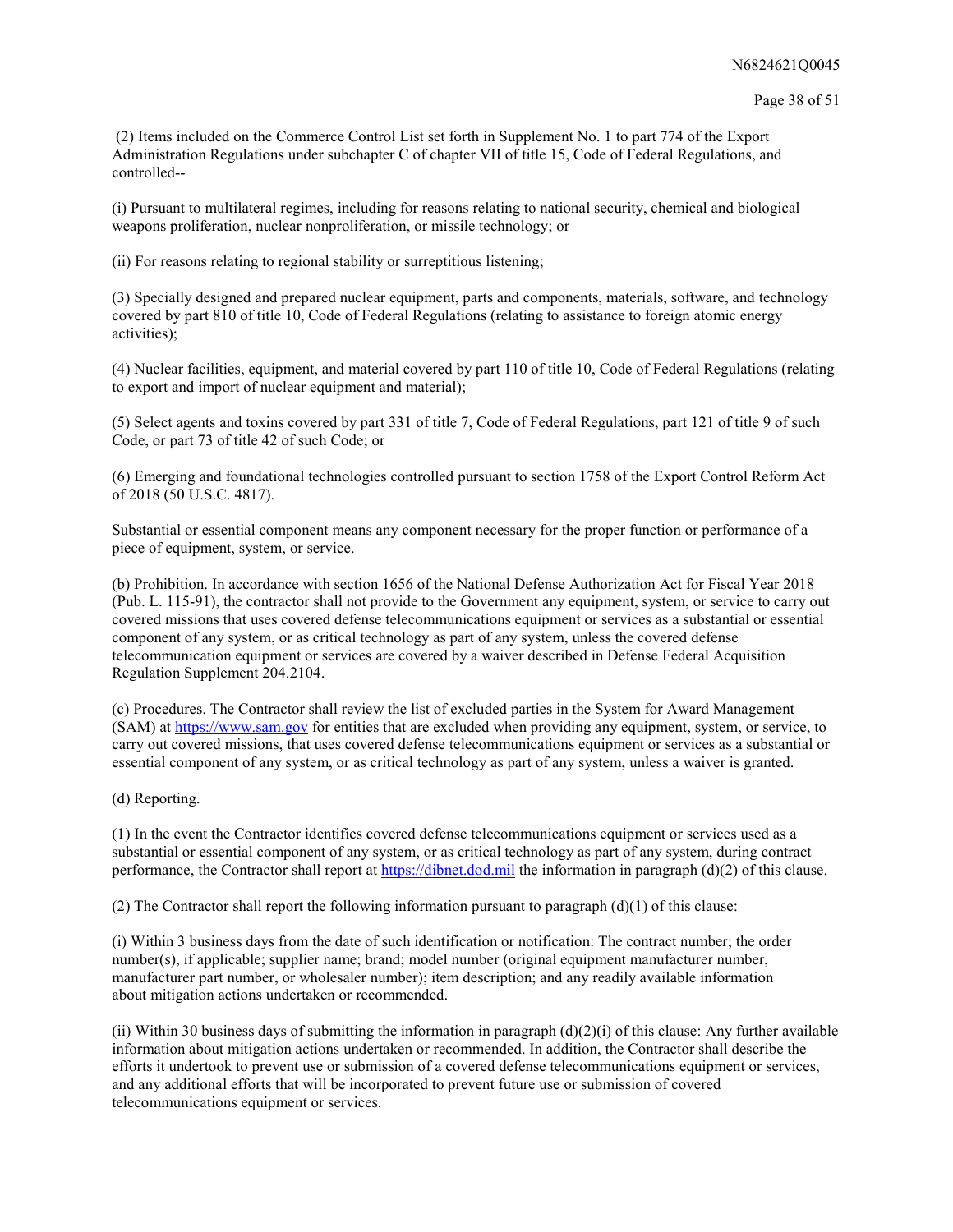(e) Subcontracts. The Contractor shall insert the substance of this clause, including this paragraph (e), in all subcontracts and other contractual instruments, including subcontracts for the acquisition of commercial items.

(End of clause)

### 252.211-7003 ITEM UNIQUE IDENTIFICATION AND VALUATION (MAR 2016)

(a) Definitions. As used in this clause-

Automatic identification device means a device, such as a reader or interrogator, used to retrieve data encoded on machine-readable media.

Concatenated unique item identifier means--

(1) For items that are serialized within the enterprise identifier, the linking together of the unique identifier data elements in order of the issuing agency code, enterprise identifier, and unique serial number within the enterprise identifier; or

(2) For items that are serialized within the original part, lot, or batch number, the linking together of the unique identifier data elements in order of the issuing agency code; enterprise identifier; original part, lot, or batch number; and serial number within the original part, lot, or batch number.

Data Matrix means a two-dimensional matrix symbology, which is made up of square or, in some cases, round modules arranged within a perimeter finder pattern and uses the Error Checking and Correction 200 (ECC200) specification found within International Standards Organization (ISO)/International Electrotechnical Commission (IEC) 16022.

Data qualifier means a specified character (or string of characters) that immediately precedes a data field that defines the general category or intended use of the data that follows.

DoD recognized unique identification equivalent means a unique identification method that is in commercial use and has been recognized by DoD. All DoD recognized unique identification equivalents are listed at http://www.acq.osd.mil/dpap/pdi/uid/iuid\_equivalents.html.

DoD item unique identification means a system of marking items delivered to DoD with unique item identifiers that have machine-readable data elements to distinguish an item from all other like and unlike items. For items that are serialized within the enterprise identifier, the unique item identifier shall include the data elements of the enterprise identifier and a unique serial number. For items that are serialized within the part, lot, or batch number within the enterprise identifier, the unique item identifier shall include the data elements of the enterprise identifier; the original part, lot, or batch number; and the serial number.

Enterprise means the entity (e.g., a manufacturer or vendor) responsible for assigning unique item identifiers to items.

Enterprise identifier means a code that is uniquely assigned to an enterprise by an issuing agency.

Government's unit acquisition cost means--

(1) For fixed-price type line, subline, or exhibit line items, the unit price identified in the contract at the time of delivery;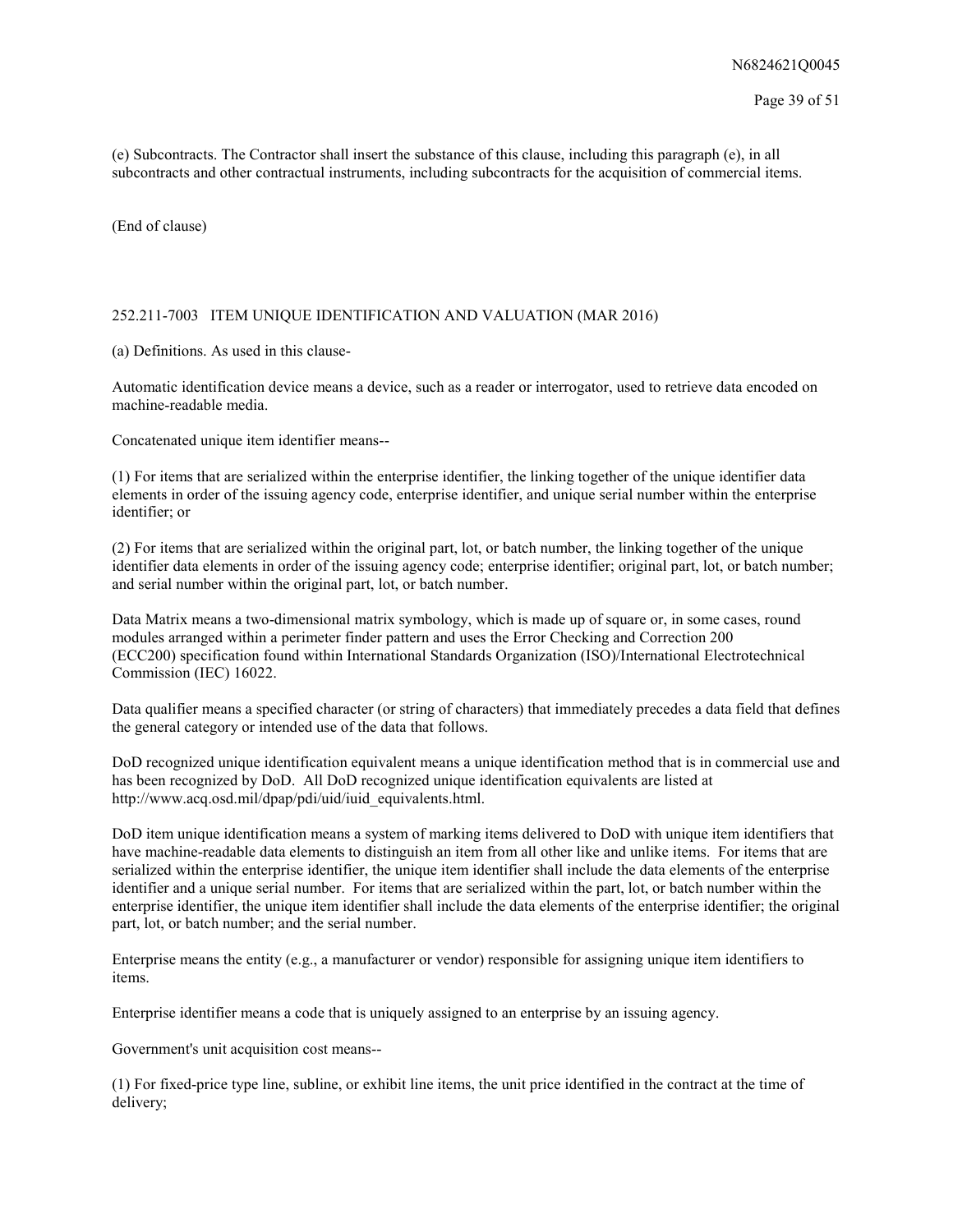(2) For cost-type or undefinitized line, subline, or exhibit line items, the Contractor's estimated fully burdened unit cost to the Government at the time of delivery; and

(3) For items produced under a time-and-materials contract, the Contractor's estimated fully burdened unit cost to the Government at the time of delivery.

Issuing agency means an organization responsible for assigning a globally unique identifier to an enterprise, as indicated in the Register of Issuing Agency Codes for ISO/IEC 15459, located at http://www.aimglobal.org/?Reg\_Authority15459.

Issuing agency code means a code that designates the registration (or controlling) authority for the enterprise identifier.

Item means a single hardware article or a single unit formed by a grouping of subassemblies, components, or constituent parts.

Lot or batch number means an identifying number assigned by the enterprise to a designated group of items, usually referred to as either a lot or a batch, all of which were manufactured under identical conditions.

Machine-readable means an automatic identification technology media, such as bar codes, contact memory buttons, radio frequency identification, or optical memory cards.

Original part number means a combination of numbers or letters assigned by the enterprise at item creation to a class of items with the same form, fit, function, and interface.

Parent item means the item assembly, intermediate component, or subassembly that has an embedded item with a unique item identifier or DoD recognized unique identification equivalent.

Serial number within the enterprise identifier means a combination of numbers, letters, or symbols assigned by the enterprise to an item that provides for the differentiation of that item from any other like and unlike item and is never used again within the enterprise.

Serial number within the part, lot, or batch number means a combination of numbers or letters assigned by the enterprise to an item that provides for the differentiation of that item from any other like item within a part, lot, or batch number assignment.

Serialization within the enterprise identifier means each item produced is assigned a serial number that is unique among all the tangible items produced by the enterprise and is never used again. The enterprise is responsible for ensuring unique serialization within the enterprise identifier.

Serialization within the part, lot, or batch number means each item of a particular part, lot, or batch number is assigned a unique serial number within that part, lot, or batch number assignment. The enterprise is responsible for ensuring unique serialization within the part, lot, or batch number within the enterprise identifier.

Type designation means a combination of letters and numerals assigned by the Government to a major end item, assembly or subassembly, as appropriate, to provide a convenient means of differentiating between items having the same basic name and to indicate modifications and changes thereto.

Unique item identifier means a set of data elements marked on items that is globally unique and unambiguous. The term includes a concatenated unique item identifier or a DoD recognized unique identification equivalent.

Unique item identifier type means a designator to indicate which method of uniquely identifying a part has been used. The current list of accepted unique item identifier types is maintained at http://www.acq.osd.mil/dpap/pdi/uid/uii\_types.html.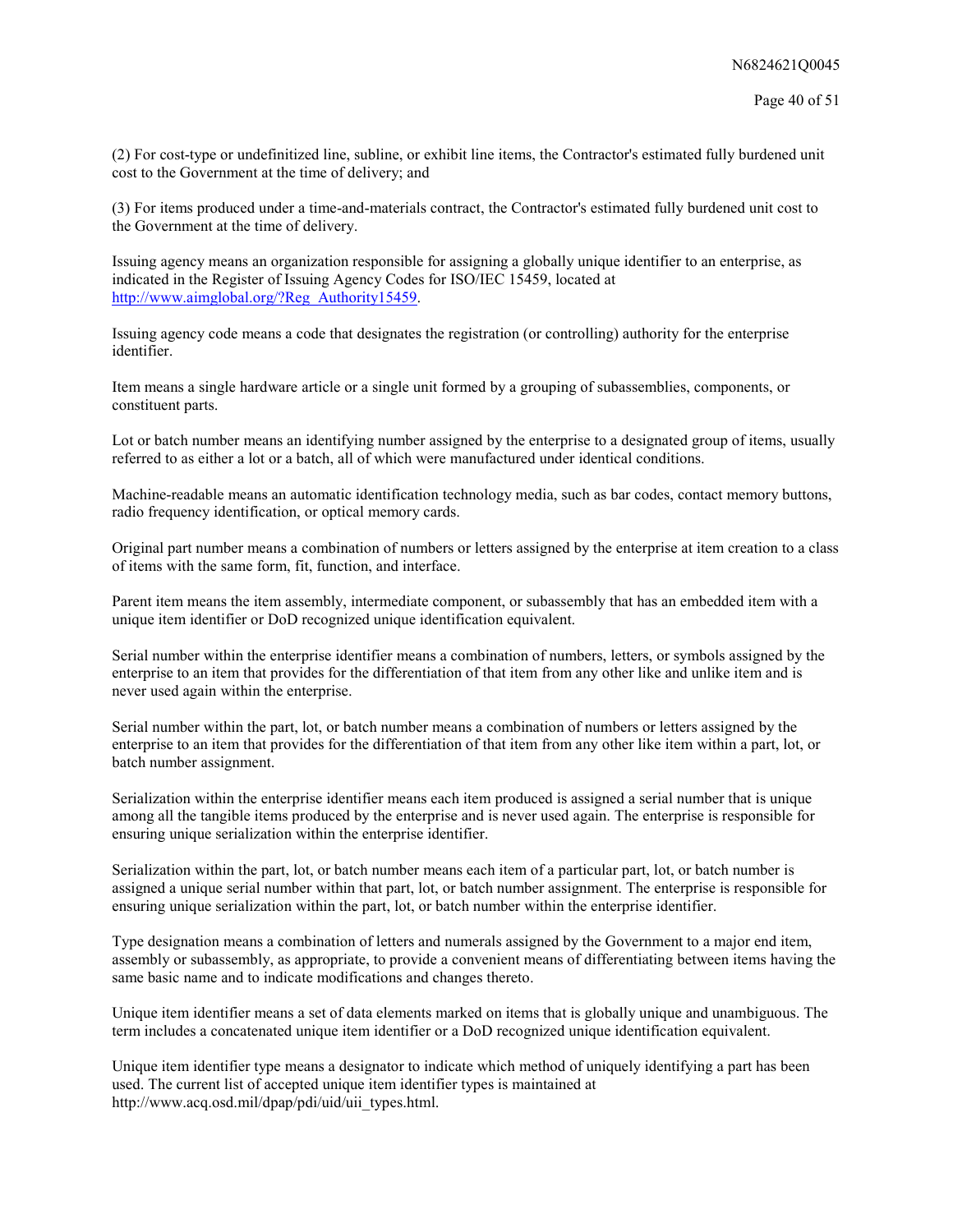(b) The Contractor shall deliver all items under a contract line, subline, or exhibit line item.

(c) Unique item identifier. (1) The Contractor shall provide a unique item identifier for the following:

(i) Delivered items for which the Government's unit acquisition cost is \$5,000 or more, except for the following line items:

------------------------------------------------------------------------ Contract line, subline, or exhibit line item No. Item description ------------------------------------------------------------------------ See Schedule ------------------------------------------------------------------------

(ii) Items for which the Government's unit acquisition cost is less than \$5,000 that are identified in the Schedule or the following table:

------------------------------------------------------------------------ Contract line, subline, or exhibit line item No. Item description ------------------------------------------------------------------------ ................................... ------------------------------------------------------------------------

(iii) Subassemblies, components, and parts embedded within delivered items, items with warranty requirements, DoD serially managed reparables and DoD serially managed nonreparables as specified in Attachment Number ----.

(iv) Any item of special tooling or special test equipment as defined in FAR 2.101 that have been designated for preservation and storage for a Major Defense Acquisition Program as specified in Attachment Number ----.

(v) Any item not included in paragraphs  $(c)(1)(i)$ ,  $(ii)$ ,  $(iii)$ , or

(iv) of this clause for which the contractor creates and marks a unique item identifier for traceability.

(2) The unique item identifier assignment and its component data element combination shall not be duplicated on any other item marked or registered in the DoD Item Unique Identification Registry by the contractor.

(3) The unique item identifier component data elements shall be marked on an item using two dimensional data matrix symbology that complies with ISO/IEC International Standard 16022, Information technology--International symbology specification--Data matrix; ECC200 data matrix specification.

(4) Data syntax and semantics of unique item identifiers. The Contractor shall ensure that--

(i) The data elements (except issuing agency code) of the unique item identifier are encoded within the data matrix symbol that is marked on the item using one of the following three types of data qualifiers, as determined by the Contractor:

(A) Application Identifiers (AIs) (Format Indicator 05 of ISO/IEC International Standard 15434), in accordance with ISO/IEC International Standard 15418, Information Technology--EAN/UCC Application Identifiers and Fact Data Identifiers and Maintenance and ANSI MH 10.8.2 Data Identifier and Application Identifier Standard.

(B) Data Identifiers (DIs) (Format Indicator 06 of ISO/IEC International Standard 15434), in accordance with ISO/IEC International Standard 15418, Information Technology--EAN/UCC Application Identifiers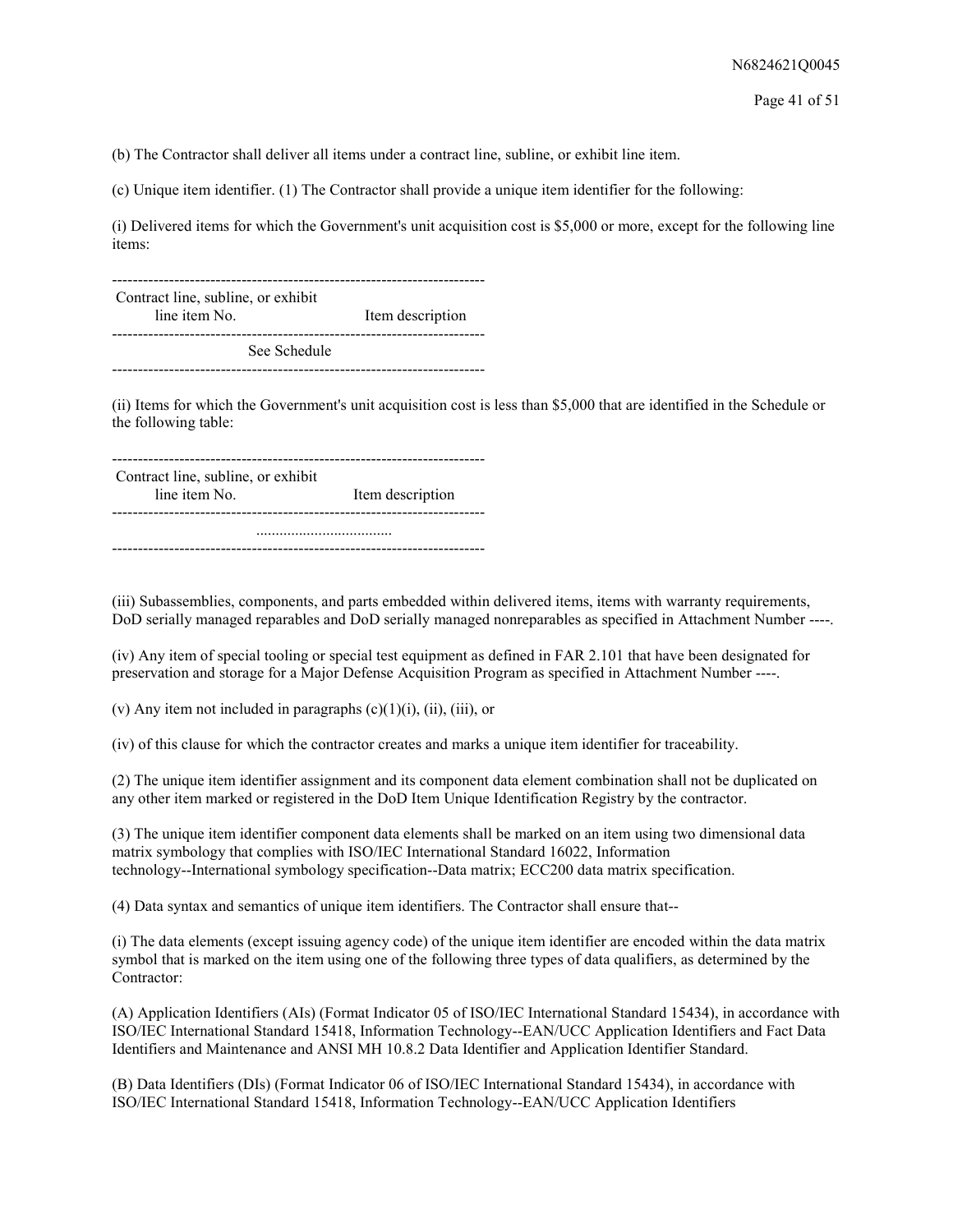and Fact Data Identifiers and Maintenance and ANSI MH 10.8.2 Data Identifier and Application Identifier Standard.

(C) Text Element Identifiers (TEIs) (Format Indicator 12 of ISO/IEC International Standard 15434), in accordance with the Air Transport Association Common Support Data Dictionary; and

(ii) The encoded data elements of the unique item identifier conform to the transfer structure, syntax, and coding of messages and data formats specified for Format Indicators 05, 06, and 12 in ISO/IEC International Standard 15434, Information Technology-Transfer Syntax for High Capacity Automatic Data Capture Media.

(5) Unique item identifier.

(i) The Contractor shall--

(A) Determine whether to--

(1) Serialize within the enterprise identifier;

(2) Serialize within the part, lot, or batch number; or

(3) Use a DoD recognized unique identification equivalent (e.g. Vehicle Identification Number); and

(B) Place the data elements of the unique item identifier (enterprise identifier; serial number; DoD recognized unique

identification equivalent; and for serialization within the part, lot, or batch number only: Original part, lot, or batch number) on items requiring marking by paragraph (c)(1) of this clause, based on the criteria provided in MIL-STD-130, Identification Marking of U.S. Military Property, latest version;

(C) Label shipments, storage containers and packages that contain uniquely identified items in accordance with the requirements of MIL-STD-129, Military Marking for Shipment and Storage, latest version; and

(D) Verify that the marks on items and labels on shipments, storage containers, and packages are machine readable and conform to the applicable standards. The contractor shall use an automatic identification technology device for this verification that has been programmed to the requirements of Appendix A, MIL-STD-130, latest version.

(ii) The issuing agency code--

(A) Shall not be placed on the item; and

(B) Shall be derived from the data qualifier for the enterprise identifier.

(d) For each item that requires item unique identification under paragraph  $(c)(1)(i)$ , (ii), or (iv) of this clause or when item unique identification is provided under paragraph  $(c)(1)(v)$ , in addition to the information provided as part of the Material Inspection and Receiving Report specified elsewhere in this contract, the Contractor shall report at the time of delivery, as part of the Material Inspection and Receiving Report, the following information:

(1) Unique item identifier.

(2) Unique item identifier type.

(3) Issuing agency code (if concatenated unique item identifier is used).

(4) Enterprise identifier (if concatenated unique item identifier is used).

(5) Original part number (if there is serialization within the original part number).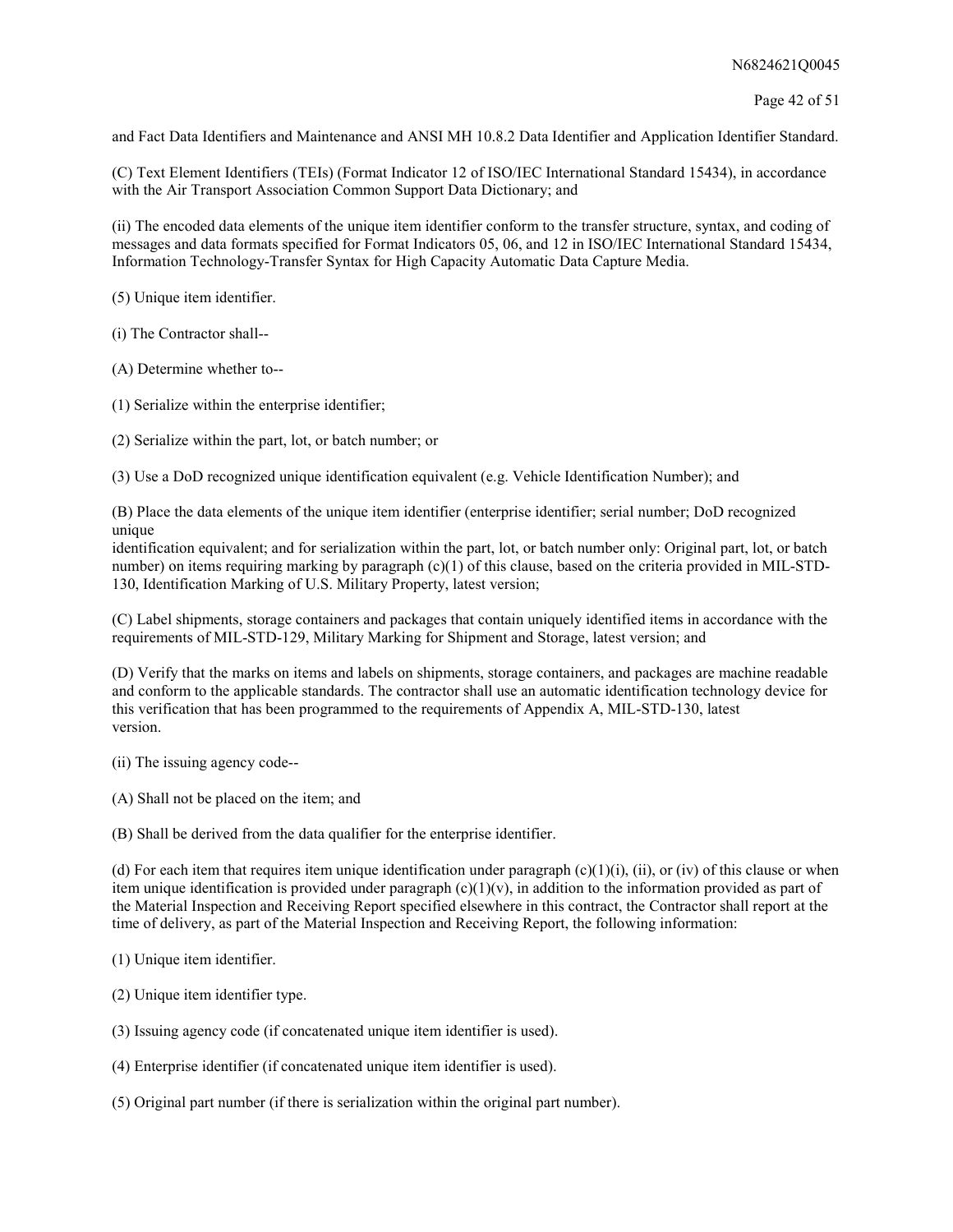#### Page 43 of 51

- (6) Lot or batch number (if there is serialization within the lot or batch number).
- (7) Current part number (optional and only if not the same as the original part number).
- (8) Current part number effective date (optional and only if current part number is used).
- (9) Serial number (if concatenated unique item identifier is used).
- (10) Government's unit acquisition cost.
- (11) Unit of measure.
- (12) Type designation of the item as specified in the contract schedule, if any.
- (13) Whether the item is an item of Special Tooling or Special Test Equipment.
- (14) Whether the item is covered by a warranty.

(e) For embedded subassemblies, components, and parts that require DoD unique item identification under paragraph (c)(1)(iii) of this clause, the Contractor shall report as part of, or associated with, the Material Inspection and Receiving Report specified elsewhere in this contract, the following information:

(1) Unique item identifier of the parent item under paragraph (c)(1) of this clause that contains the embedded subassembly, component, or part.

- (2) Unique item identifier of the embedded subassembly, component, or part.
- (3) Unique item identifier type.\*\*
- (4) Issuing agency code (if concatenated unique item identifier is used).\*\*
- (5) Enterprise identifier (if concatenated unique item identifier is used).\*\*
- (6) Original part number (if there is serialization within the original part number).\*\*
- (7) Lot or batch number (if there is serialization within the lot or batch number).\*\*
- (8) Current part number (optional and only if not the same as the original part number).\*\*
- (9) Current part number effective date (optional and only if current part number is used).\*\*
- (10) Serial number (if concatenated unique item identifier is used).\*\*
- (11) Description.
- \*\* Once per item.

(f) The Contractor shall submit the information required by paragraphs (d) and (e) of this clause as follows:

(1) End items shall be reported using the receiving report capability in Wide Area WorkFlow (WAWF) in accordance with the clause at 252.232-7003. If WAWF is not required by this contract, and the contractor is not using WAWF, follow the procedures at http://dodprocurementtoolbox.com/site/uidregistry/.

(2) Embedded items shall be reported by one of the following methods--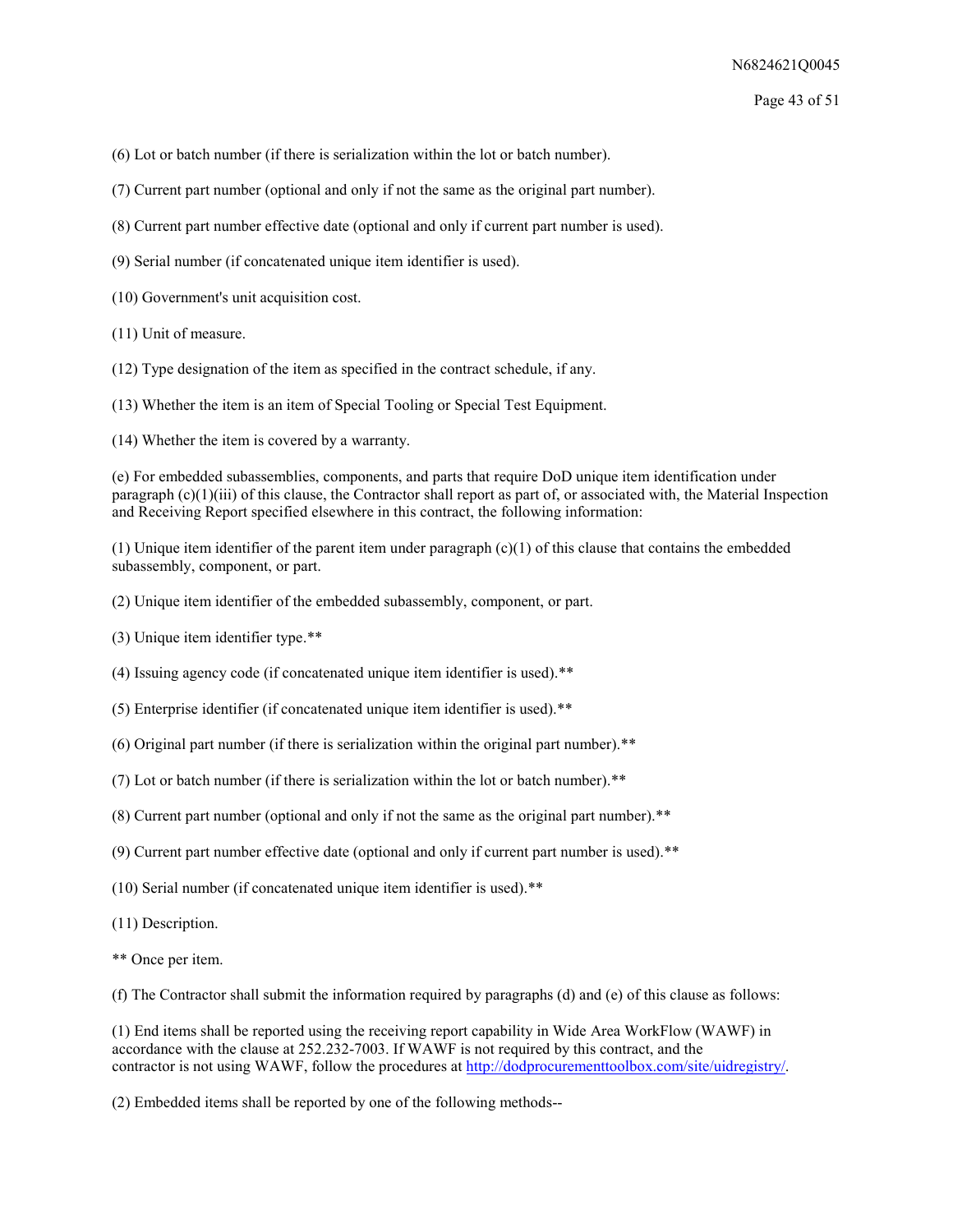Page 44 of 51

(i) Use of the embedded items capability in WAWF;

(ii) Direct data submission to the IUID Registry following the procedures and formats at http://dodprocurementtoolbox.com/site/uidregistry/; or

(iii) Via WAWF as a deliverable attachment for exhibit line item number (fill in) ----, Unique Item Identifier Report for Embedded Items, Contract Data Requirements List, DD Form 1423.

(g) Subcontracts. If the Contractor acquires by subcontract any items for which item unique identification is required in accordance with paragraph  $(c)(1)$  of this clause, the Contractor shall include this clause, including this paragraph (g), in the applicable subcontract(s), including subcontracts for commercial items.

(End of clause)

# 252.225-7042 AUTHORIZATION TO PERFORM (APR 2003)

The offeror represents that it has been duly authorized to operate and to do business in the country or countries in which the contract is to be performed.

(End of provision)

### 252.225-7974 REPRESENTATION REGARDING BUSINESS OPERATIONS WITH THE MADURO REGIME (DEVIATION 2020-O0005) (FEB 2020)

(a) Definitions. As used in this provision -

Agency or instrumentality of the government of Venezuela means an agency or instrumentality of a foreign state as defined in section 28 U.S.C. 1603(b), with each reference in such section to "a foreign state" deemed to be a reference to "Venezuela".

Business operations means engaging in commerce in any form, including acquiring, developing, maintaining, owning, selling, possessing, leasing, or operating equipment, facilities, personnel, products, services, personal property, real property, or any other apparatus of business or commerce.

Government of Venezuela means the government of any political subdivision of Venezuela, and any agency or instrumentality of the government of Venezuela.

Person means -

(1) A natural person, corporation, company, business association, partnership, society, trust, or any other nongovernmental entity, organization, or group;

(2) Any governmental entity or instrumentality of a government, including a multilateral development institution (as defined in section 1701(c)(3) of the International Financial Institutions Act (22 U.S.C. 262r(c)(3)); and

(3) Any successor, subunit, parent entity, or subsidiary of, or any entity under common ownership or control with, any entity described in paragraphs (1) or (2) of this definition.

(b) Prohibition. In accordance with section 890 of the National Defense Authorization Act for Fiscal Year 2020 (Pub. L. 116-92), contracting officers are prohibited from entering into a contract for the procurement of products or services with any person that has business operations with an authority of the government of Venezuela that is not recognized as the legitimate government of Venezuela by the United States Government, unless the person has a valid license to operate in Venezuela issued by the Office of Foreign Assets Control of the Department of the Treasury.

(c) Representation. By submission of its offer, the Offeror represents that the Offeror -

(1) Does not have any business operations with an authority of the Maduro regime or the government of Venezuela that is not recognized as the legitimate government of Venezuela by the United States Government; or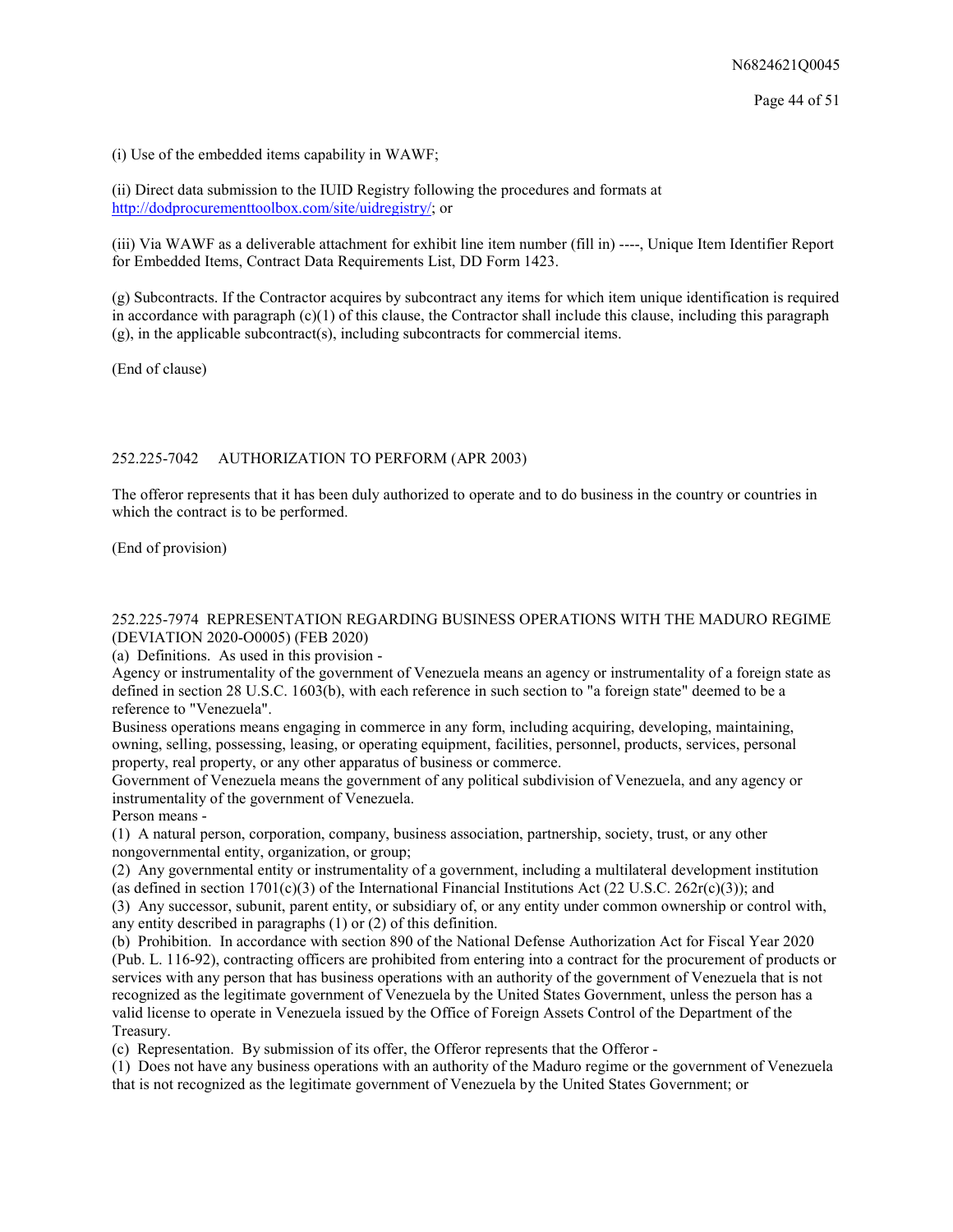(2) Has a valid license to operate in Venezuela issued by the Office of Foreign Assets Control of the Department of the Treasury. (End of provision)

# 252.232-7006 WIDE AREA WORKFLOW PAYMENT INSTRUCTIONS (DEC 2018)

(a) *Definitions.* As used in this clause—

"Department of Defense Activity Address Code (DoDAAC)" is a six position code that uniquely identifies a unit, activity, or organization.

"Document type" means the type of payment request or receiving report available for creation in Wide Area WorkFlow (WAWF).

"Local processing office (LPO)" is the office responsible for payment certification when payment certification is done external to the entitlement system.

"Payment request" and "receiving report" are defined in the clause at 252.232-7003, Electronic Submission of Payment Requests and Receiving Reports.

(b) *Electronic invoicing*. The WAWF system provides the method to electronically process vendor payment requests and receiving reports, as authorized by Defense Federal Acquisition Regulation Supplement (DFARS) 252.232-7003, Electronic Submission of Payment Requests and Receiving Reports.

(c) *WAWF access*. To access WAWF, the Contractor shall— (1) Have a designated electronic business point of contact in the System for Award Management at https://www.sam.gov; and

(2) Be registered to use WAWF at https://wawf.eb.mil/ following the step-by-step procedures for selfregistration available at this web site.

(d) *WAWF training*. The Contractor should follow the training instructions of the WAWF Web-Based Training Course and use the Practice Training Site before submitting payment requests through WAWF. Both can be accessed by selecting the "Web Based Training" link on the WAWF home page at https://wawf.eb.mil/

(e) *WAWF methods of document submission*. Document submissions may be via web entry, Electronic Data Interchange, or File Transfer Protocol.

(f) *WAWF payment instructions*. The Contractor shall use the following information when submitting payment requests and receiving reports in WAWF for this contract or task or delivery order:

- (1) *Document type*. The Contractor shall submit payment requests using the following document type(s):
	- (i) For cost-type line items, including labor-hour or time-and-materials, submit a cost voucher.
	- (ii) For fixed price line items—

(A) That require shipment of a deliverable, submit the invoice and receiving report specified by the Contracting Officer.

Invoice and Receiving Report (Combo)

 (B) For services that do not require shipment of a deliverable, submit either the Invoice 2in1, which meets the requirements for the invoice and receiving report, or the applicable invoice and receiving report, as specified by the Contracting Officer.

- Not Applicable.
- (iii) For customary progress payments based on costs incurred, submit a progress payment request.
- (iv) For performance based payments, submit a performance based payment request.
- (v) For commercial item financing, submit a commercial item financing request.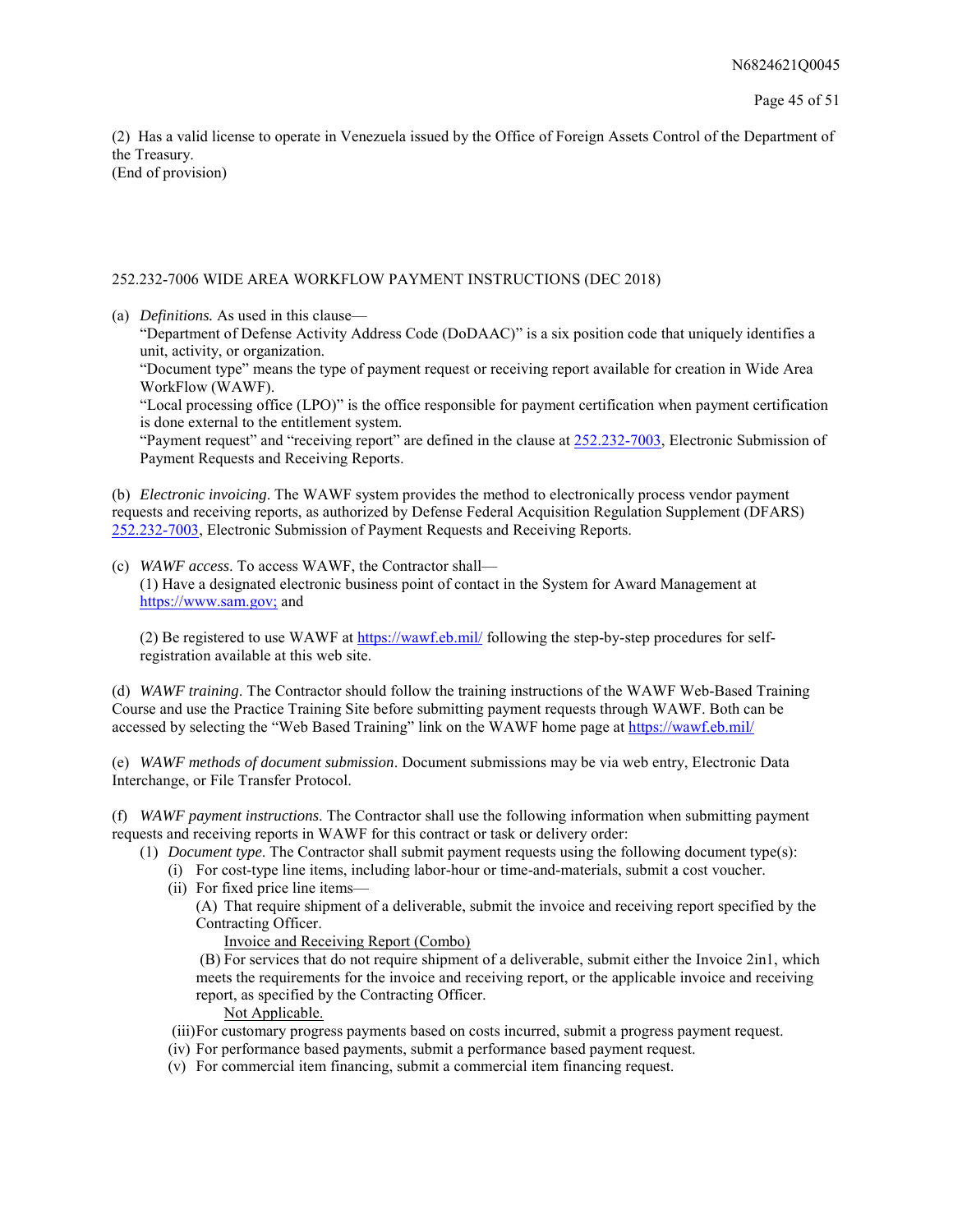(2) Fast Pay requests are only permitted when Federal Acquisition Regulation (FAR) 52.213-1 is included in the contract.

*[Note: The Contractor may use a WAWF "combo" document type to create some combinations of invoice and receiving report in one step.]*

(3) *Document routing*. The Contractor shall use the information in the Routing Data Table below only to fill in applicable fields in WAWF when creating payment requests and receiving reports in the system.

Routing Data Table

| Routing Data Table        |                            |
|---------------------------|----------------------------|
| Field Name in WAWF        | Data to be entered in WAWF |
| Pay Official DoDAAC       | HQ0721                     |
| Issue By DoDAAC           | N68246                     |
| Admin DoDAAC**            | N68246                     |
| Inspect By DoDAAC         | N62758                     |
| Ship To Code              | N62758                     |
| Ship From Code            | N/A                        |
| Mark For Code             | N/A                        |
| Service Approver (DoDAAC) | N/A                        |
| Service Acceptor (DoDAAC) | N62758                     |
| Accept at Other DoDAAC    | N/A                        |
| <b>LPO DoDAAC</b>         | N62758                     |
| DCAA Auditor DoDAAC       | N/A                        |
| Other $DoDAAC(s)$         | N/A                        |
| AAI                       | 056521                     |
|                           |                            |

 (4) *Payment request.* The Contractor shall ensure a payment request includes documentation appropriate to the type of payment request in accordance with the payment clause, contract financing clause, or Federal Acquisition Regulation 52.216-7, Allowable Cost and Payment, as applicable.

(5) *Receiving report*. The Contractor shall ensure a receiving report meets the requirements of DFARS Appendix F.

# (g) *WAWF point of contact.*

- (1) The Contractor may obtain clarification regarding invoicing in WAWF from the following contracting activity's WAWF point of contact. Satomi.Ura.Ja@srf.navy.mil Kouji.Hamada.Ja@srf.navy.mil
- (2) Contact the WAWF helpdesk at 866-618-5988, if assistance is needed.

(End of clause)

#### NON-NAVY OWNED CRANES

The following is a list of minimum requirements that contractors shall comply with for all contracts that may result in the use of a crane for the accomplishment of work.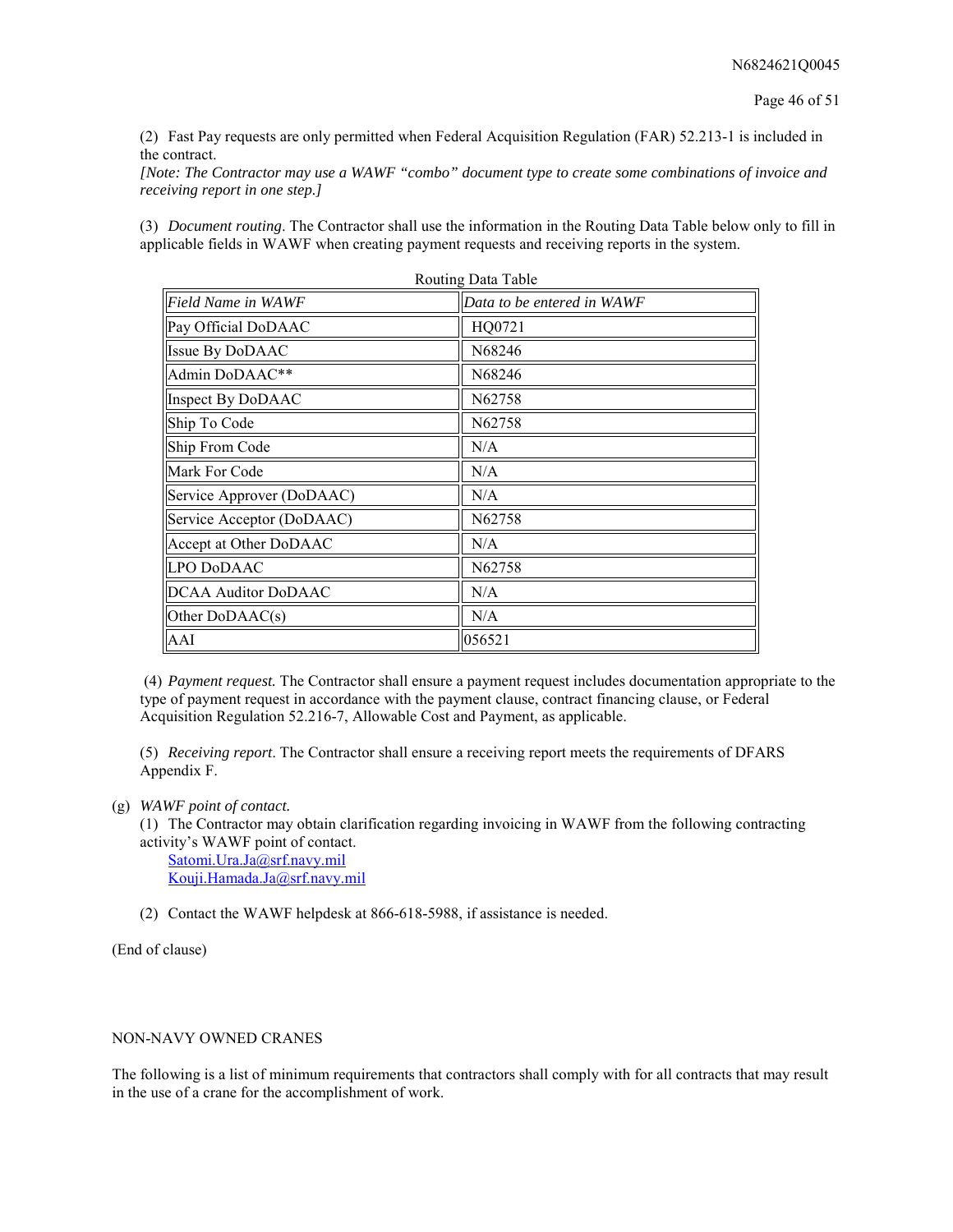- (a) The contractor shall notify the contracting officer, in advance, of the intent of bringing a non-Navy owned crane onto a Navy shore installation. All entries shall be through a prearranged entry point.
- (b) The contractor shall comply with the applicable American Society of Mechanical Engineers (ASME) standards (e.g., B30.5 for mobile cranes, B30.22 for articulating boom cranes, B30.3 for construction tower cranes, and B30.8 for floating cranes). For barge mounted mobile cranes, a load indicating device, a wind indicating device, and a marine type list indicator readable in one-half degree increments are required. In addition, the contractor shall comply with specific naval crane safety and operation regulations/standards specifically required by the Navy shore installation and state or local Government.
- (c) The contractor shall certify that the crane and rigging gear meets applicable Occupational Safety and Health Administration (OSHA) regulations by providing a Certificate of Compliance. The Certificate, figure P-1, appendix P-1 of Naval Facilities Engineering Command (NAVFAC) P-307 "Management of Weight Handling Equipment", can be downloaded from the NAVFAC Naval Crane Center website, http://ncc.navfac.navy.mil/crane/307jun03.pdf. The contractor must cite which OSHA regulations are applicable, e.g., cranes used in cargo transfer shall comply with 29 CFR 1917; cranes used in construction, demolition, or maintenance shall comply with 29 CFR 1926; cranes used in shipbuilding, ship repair, or shipbreaking shall comply with 29 CFR 1915. For cranes at Naval activities in foreign countries, the contractor shall certify that the crane and rigging gear conform to the appropriate host country safety standards. The contractor shall also certify that all of its crane operators working in the naval activity have been trained not to bypass safety devices (e.g., anti-two block devices) during lifting operations. The Certification of Compliance form shall be posted on the crane.
- (d) For mobile cranes with original equipment manufacturer (OEM) rated capacities of 50,000 pounds or greater, the crane operators shall be designated as qualified by a source that qualifies crane operators (i.e., union, a Government agency, or an organization that tests and qualifies crane operators). Proof of current qualification shall be provided.
- (e) The contractor shall certify that the crane operator is qualified and trained for the operation of the crane to be used. Certification appendix P-1, figure P-1, of NAVFAC P-307, see paragraph (c) above.
- (f) The contractor shall provide a critical lift plan for each of the following lifts: lifts over 75 percent of the capacity of the crane or hoist (lifts over 50 percent of the capacity of a barge mounted mobile crane's hoists) at any radius of lift; lifts involving more than one crane or hoist; lifts of personnel; and lifts involving non-routine rigging or operation, sensitive equipment, or unusual safety risks. The plan shall include the following as applicable:
	- (1) The size and weight of the load to be lifted, including crane and rigging components that add to the weight. The OEM's maximum load capacities for the entire range of the lift shall also be provided.
	- (2) The lift geometry, including the crane position, boom length and angle, height of lift, and radius for the entire range of the lift. This applies to both single and tandem crane lifts.
	- (3) A rigging plan, showing the lift points, rigging gear, and rigging procedures.
	- (4) The environmental conditions under which lift operations are to be stopped.
	- (5) For lifts of personnel, the plan shall demonstrate compliance with the requirements of 29 CFR  $1926.550(g)$
	- (6) For barge mounted mobile cranes, barge stability calculations identifying barge list and trim based on anticipated loading; and load charts based on calculated lists and trim. The amount of list and trim shall be within the crane manufacturer's requirements.
- (g) Contractors shall notify the contracting officer as soon as practicable, but no later than four hours after any weight handling equipment (WHE) accident (see definition in NAVFAC P-307, section 12). The contractor shall secure the accident site and protect evidence until released by the contracting officer. The contractor shall conduct an accident investigation to establish the root cause(s) of any WHE accident. Crane operations shall not proceed until the cause is determined and corrective actions have been implemented to the satisfaction of the contracting officer.
- (h) The contractor shall provide the contracting officer within 30 days of any accident a Weight Handling Equipment Accident Report using the form provided in NAVFAC P-307, section 12, consisting of a summary of circumstances, an explanation of causes(s), photographs (if available), and corrective actions taken. These notifications and reporting requirements are in addition to those promulgated by OPNAVINST 5100.23 and related claimant instructions.

(End of clause)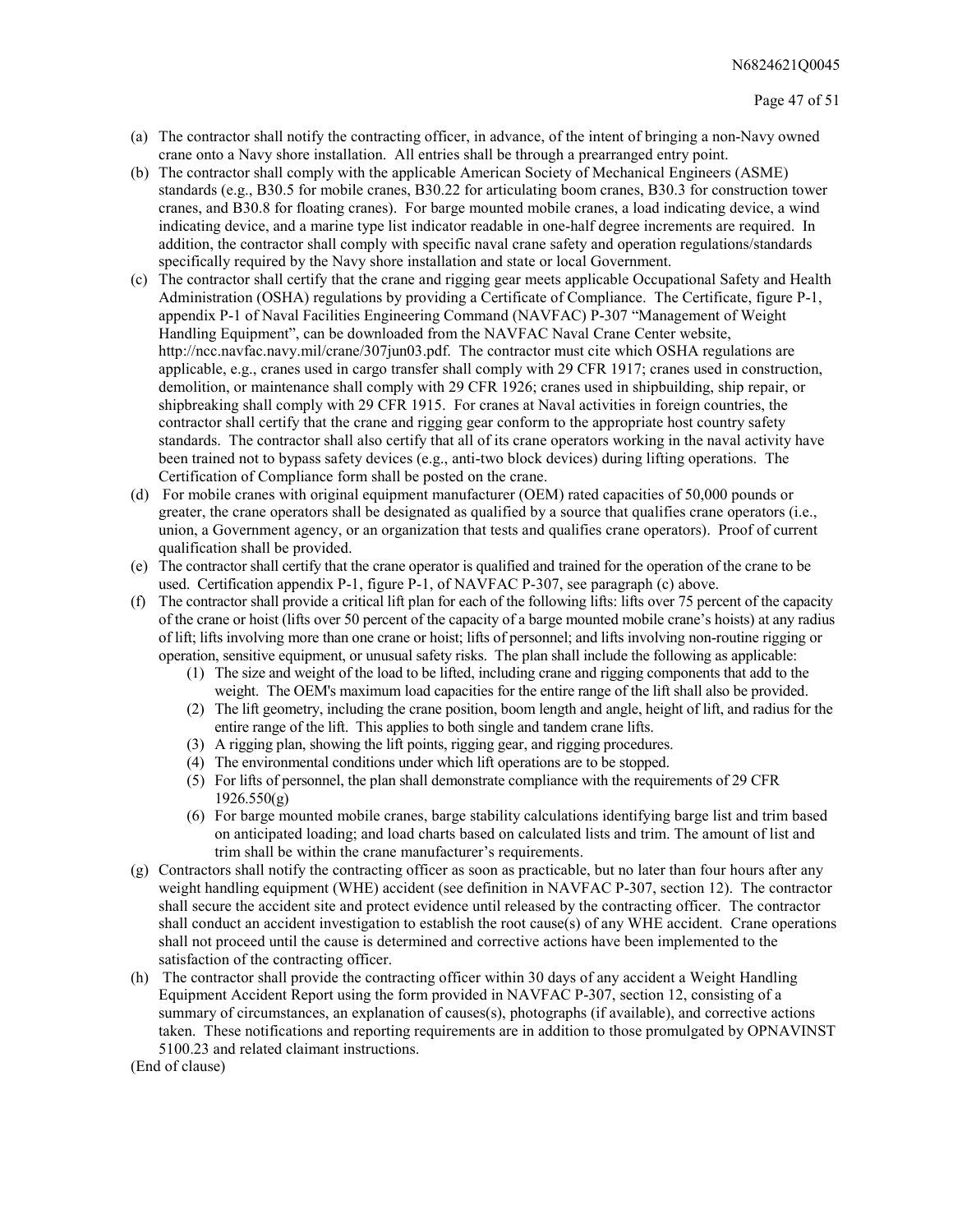### **ELECTRONIC FUND TRANSFER (EFT)**

The Contractor must agree to receive payment by EFT. Transaction fee (currently JPY735) will be deducted by the Financial Institution (Bank of America) making payment. Additional fee may be imposed by the bank designated to receive payment.

### **CONSUMPTION TAX**

(a) The Governments of the United States and Japan have agreed that this contract is exempt from the Japanese Consumption Tax. In accordance with paragraph (c) of the clause FAR 52.229-6, "TAXES -- FOREIGN FIXED-PRICE CONTRACTS (FEB 2013)," the offerors or quoters shall not include the Consumption Tax (including underlying taxes) in their proposal or quotations. By submission of your proposal or quotation, you are certifying that your proposal or quotation does not contain any such tax. The following U.S. Government (USG) proof of purchase forms shall be used to claim the exemption at tax offices:

USG Standard Form 1034 USG Standard Form 1113 USG Standard Form 44 Department of Defense Form 1155 Navy Comptroller Form 2277

(b) The Contractor shall retain the appropriate USG proof of purchase forms set forth above for a period of seven (7) years. In addition, the Contractor shall maintain adequate records containing all pertinent information with regard to the claiming of Consumption Tax exemptions related to this contract. These records shall be subject to review by the Contracting Officer, or his or her designated representative, at any time up to seven (7) years from the date of final payment under this contract.

(c) Any questions concerning the applicability of the Consumption Tax should be directed to the appropriate local tax office.

### **CUSTOMS AND TAX EXEMPTION**

- (a) The Contractor shall, notwithstanding any other clause in this contract to the contrary, be required to submit a request in writing to the Contracting Officer for issuance of a Tax Exemption Certificate for any import duties and all taxes paid or to be paid from which the U.S. Government is entitled to an exemption. These taxes and duties are enumerated in Article XII of the Status of Forces Agreement under Article VI of the Treaty of Mutual Cooperation and Security between the Governments of the United States of America and Japan, regarding facilities areas and the status of United States Armed Forces in Japan. The Contractor's request shall include the following information:
	- (1) Name of contractor;
	- (2) Contract number and job order number (if applicable);
	- (3) Nomenclature of taxable material to be delivered and intended use;
	- (4) Quantity of taxable material used or to be delivered; and
	- (5) Period of taxable material use.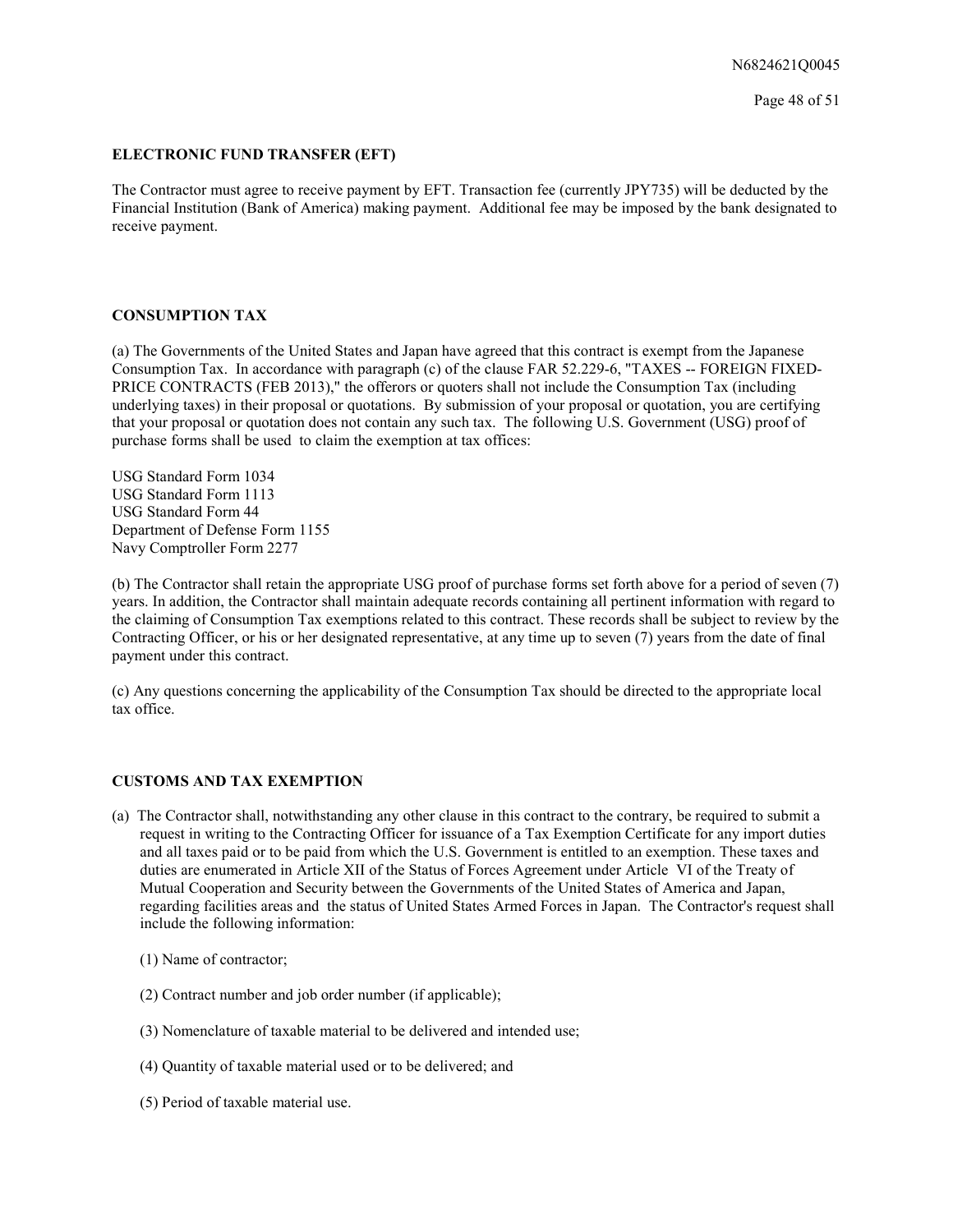(b) In the case of gasoline and other petroleum products, the Contractor shall be responsible for making every reasonable effort to determine the accuracy of his figures on consumption. In this regard, the Contractor shall, upon request of the Contracting Officer, present all available data used by the Contractor as the basis for determining such figures. The Contractor shall be required to maintain adequate records containing all pertinent information with regard to the above requirements. Further, these records shall be subject to review by the Contracting Officer at any time up to three years from the date of final payment under this contract.

### THE FOLLOWING NAVSUP LOCAL TEXT IS HEREBY MADE PART OF THE STATEMENT OF WORK/PERFORMANCE WORK STATEMENT.

#### **JAPANESE CONCILIATION PROCEDURES**

 (a) Except as otherwise provided in this contract any disagreement arising under this contract which is not resolved by the parties to this contract may be submitted to the US-Japan Joint Committee for conciliation in accordance with paragraph 10, Article XVIII, of the Status of Forces Agreement under Article VI of the Treaty of Mutual Cooperation and Security between Japan and the United States of America. Request by the Contractor for conciliation shall be made in accordance with the procedures provided herein.

 (b) In the event the Contractor desires conciliation after the decision of the Contracting Officer has been served upon him, he will first file his appeal from such findings of fact within the time limits described therein before filing request for conciliation with the Joint Committee and then request for appellate authority under the clause of this contract entitled Disputes to suspend its action on his appeal until such time as the Joint Committee has had an opportunity for effecting conciliation.

 (c) The request for conciliation will be submitted by the Contractor through the nearest local Japanese Defense Facilities Administration Bureau to the Contract Conciliation Panel of the Joint Committee. Upon the filing of the request with the Joint Committee, the Contractor will immediately notify the Contracting Officer in writing that the request for conciliation has been filed.

 (d) In the event the disagreement submitted to the Joint Committee under subparagraph (b) above has been resolved through conciliation, it will be the responsibility of the Contractor to notify the appellate authority designated in the clause of this contract, entitled Disputes, of the settlement of the dispute and to withdraw his appeal.

 (e) In the event the Contractor who has submitted a request for conciliation to the Joint Committee under subparagraph (b) above desires, notwithstanding the pending request for conciliation, that action by the appropriate authority under the clause of this contract entitled Disputes be resumed on his appeal, it is his responsibility to so request the said authority in writing. The Joint Committee shall be immediately informed by the Contractor of his action taken hereunder.

 (f) No request for conciliation can be submitted to the Joint Committee in the case of a dispute upon which the final decision of the appropriate authority under the clause of this contract entitled Disputes has been rendered. Pending the hearing of conciliation panel the Contractor shall proceed diligently with the performance of the contract and in accordance with the Contracting Officer's decision. The provisions of this clause shall not prejudice any right which the parties to the contract may have to file a civil suit.

# THE FOLLOWING NAVSUP LOCAL TEXT IS HEREBY MADE PART OF THE STATEMENT OF WORK/PERFORMANCE WORK STATEMENT.

# **AUTHORIZED CHANGES ONLY BY THE CONTRACTING OFFICER**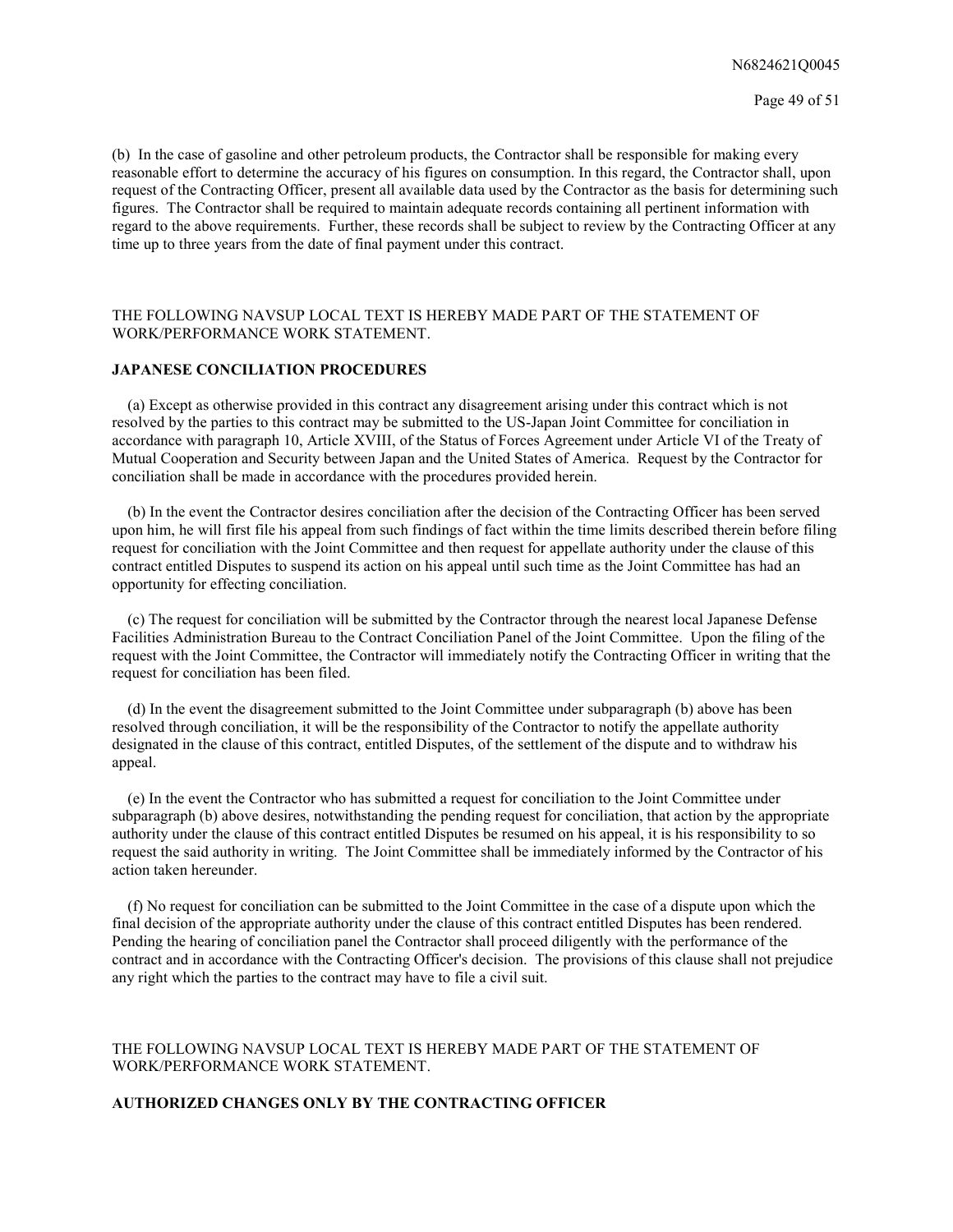(a) Except as specified in paragraph (b) below, no order, statement, or conduct of Government personnel who visit the Contractor's facilities or in any other manner communicate with Contractor personnel during the performance of this contract shall constitute a change under the "Changes" clause of this contract.

 (b) The Contractor shall not comply with any order, direction or request of Government personnel unless it is issued in writing and signed by the Contracting Officer, or is pursuant to specific authority otherwise included as a part of this contract.

 (c) The Contracting Officer is the only person authorized to approve changes in any of the requirements of this contract and notwithstanding provisions contained elsewhere in this contract, the said authority remains solely with the Contracting Officer. In the event the Contractor effects any change at the direction of any person other than the Contracting Officer, the change will be considered to have been made without authority and no adjustment will be made in the contract price to cover any increase in charges incurred as a result thereof. The address and telephone number of the Contracting Officer is:

> Authorized Contracting Officer in Sasebo Contracts Division (Code 240), NAVSUP Fleet Logistics Center Yokosuka (FLCY).

### ADDENDUM TO PROVISION

1. Addendum to FAR Provision, 52.204-7 System for Award Management (Oct 2018) In conjunction with paragraph (c) of this provision, Japanese offeror need to obtain Unique Entity Identifier (UEI). Currently UEI may be obtained as DUNS number from;

Tokyo Shoko Research Ltd. D&B Business Promotion Tel: 03-3574-2258 / Fax: 03-3574-2292

- 2. Addendum to FAR Provision, 52.212-1 Instructions to Offerors Commercial Items (Jun 2020) Notwithstanding paragraph (b), entitled "Submission of offers" is amended by adding the following;
	- (12) Offerors may submit offers in one of four ways by the time and date specified in Block 8:
		- (i) E-mail: Junko.Katafuchi.ja@fe.navy.mil
		- (ii) Facsimile: 0956-50-3282;
		- (iii) Hand delivery to the local address provided below contact information; or
		- (iv) By mailing the offer to the local address provided below contact information. Contact Information NAVSUP Fleet Logistics Center Yokosuka Site Sasebo Sasebo Contracts Division Code 240, Building #480 3rd floor Sasebo U.S. Naval Base Mubanchi Tategami-cho, Sasebo City, Nagasaki, Japan 857-0063 Contracting POC: Junko Katafuchi / TEL 0956-50-3459

All questions shall be asked in the English language and sent via email to above Contracting POC no later than 10:00, 10 Aug 2021 (JST).

- (13) The offeror is required to submit the following documents:
	- SF 1449 for Solicitation No. N6824621Q0045
		- Fill out at block 30 a.b.c (Signature, Name and Title of signer and Date signed).
		- Respond to FAR provisions 52.204-24 (d), 52.204-26 (c), 52.212-3 Alt I (b)(2), DFARS provisions 252.204-7016 (c), and 252.204-7017 (d).
		- Quote by Japanese currency.
		- Submit in English language.